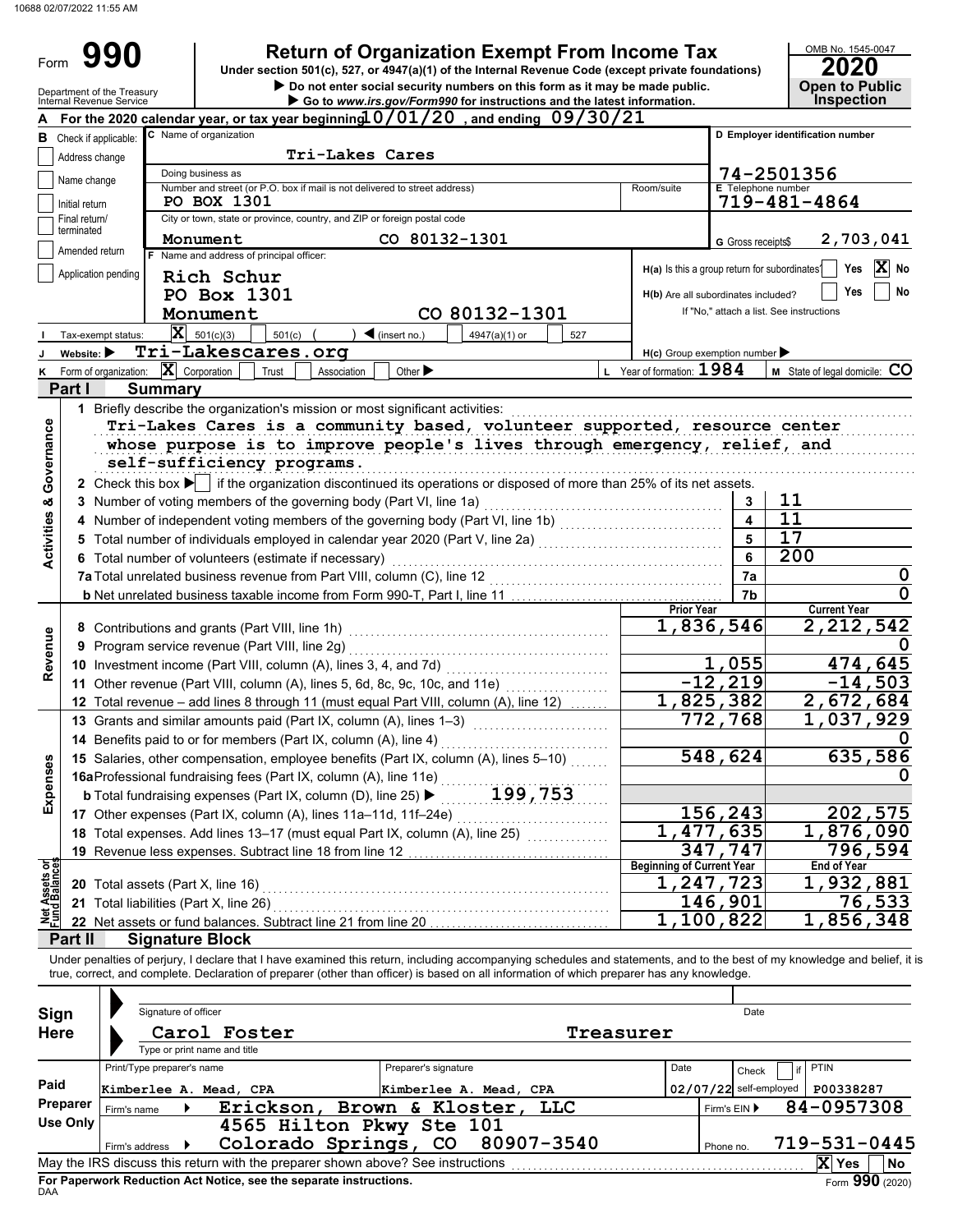|                           | Form 990 (2020) $\texttt{Tri-Lakes}$ Cares          |                                                                             | 74-2501356                                                                                                                                                                                                                                                                                      | Page 2                |
|---------------------------|-----------------------------------------------------|-----------------------------------------------------------------------------|-------------------------------------------------------------------------------------------------------------------------------------------------------------------------------------------------------------------------------------------------------------------------------------------------|-----------------------|
| Part III                  |                                                     | <b>Statement of Program Service Accomplishments</b>                         |                                                                                                                                                                                                                                                                                                 |                       |
| 1.                        |                                                     |                                                                             | Check if Schedule O contains a response or note to any line in this Part III [11] [11] [11] [11] [11] [11] [1                                                                                                                                                                                   |                       |
|                           | Briefly describe the organization's mission:        |                                                                             | Tri-Lakes Cares is a community based, volunteer supported, resource center                                                                                                                                                                                                                      |                       |
|                           |                                                     |                                                                             | whose purpose is to improve people's lives through emergency, relief, and                                                                                                                                                                                                                       |                       |
|                           | self-sufficiency programs.                          |                                                                             |                                                                                                                                                                                                                                                                                                 |                       |
|                           |                                                     |                                                                             |                                                                                                                                                                                                                                                                                                 |                       |
|                           |                                                     |                                                                             | Did the organization undertake any significant program services during the year which were not listed on the                                                                                                                                                                                    |                       |
|                           | prior Form 990 or 990-EZ?                           |                                                                             |                                                                                                                                                                                                                                                                                                 | Yes $\overline{X}$ No |
|                           |                                                     | If "Yes," describe these new services on Schedule O.                        |                                                                                                                                                                                                                                                                                                 |                       |
|                           |                                                     |                                                                             | Did the organization cease conducting, or make significant changes in how it conducts, any program                                                                                                                                                                                              | Yes $\overline{X}$ No |
| services?                 | If "Yes," describe these changes on Schedule O.     |                                                                             |                                                                                                                                                                                                                                                                                                 |                       |
|                           |                                                     |                                                                             | Describe the organization's program service accomplishments for each of its three largest program services, as measured by                                                                                                                                                                      |                       |
|                           |                                                     |                                                                             | expenses. Section 501(c)(3) and 501(c)(4) organizations are required to report the amount of grants and allocations to others,                                                                                                                                                                  |                       |
|                           |                                                     | the total expenses, and revenue, if any, for each program service reported. |                                                                                                                                                                                                                                                                                                 |                       |
|                           |                                                     |                                                                             |                                                                                                                                                                                                                                                                                                 |                       |
| 4a (Code:                 | ) (Expenses \$                                      | 569, 579 including grants of\$                                              | 213, 323 ) (Revenue \$<br>Self-sufficiency programs, education, transportation, medical, clothing,                                                                                                                                                                                              |                       |
|                           |                                                     |                                                                             | and other miscellaneous assistance are provided to families and seniors.<br>Seasonal programs of school supplies are offered to children. Additionally,<br>children and seniors are provided with gifts for Christmas.                                                                          |                       |
|                           |                                                     |                                                                             |                                                                                                                                                                                                                                                                                                 |                       |
|                           |                                                     |                                                                             |                                                                                                                                                                                                                                                                                                 |                       |
|                           |                                                     |                                                                             |                                                                                                                                                                                                                                                                                                 |                       |
|                           |                                                     |                                                                             |                                                                                                                                                                                                                                                                                                 |                       |
|                           |                                                     |                                                                             |                                                                                                                                                                                                                                                                                                 |                       |
|                           |                                                     |                                                                             |                                                                                                                                                                                                                                                                                                 |                       |
| 4b (Code:                 | ) (Expenses \$                                      | 746, 060 including grants of\$                                              | $655,323$ ) (Revenue \$<br>Pantry Food & Sundries - We provide food and sundries to those faced with                                                                                                                                                                                            |                       |
|                           |                                                     |                                                                             | food insecurities. The value of donated food and sundries was \$504,281.                                                                                                                                                                                                                        |                       |
|                           |                                                     |                                                                             |                                                                                                                                                                                                                                                                                                 |                       |
|                           |                                                     |                                                                             |                                                                                                                                                                                                                                                                                                 |                       |
|                           |                                                     |                                                                             |                                                                                                                                                                                                                                                                                                 |                       |
|                           |                                                     |                                                                             |                                                                                                                                                                                                                                                                                                 |                       |
|                           |                                                     |                                                                             |                                                                                                                                                                                                                                                                                                 |                       |
|                           |                                                     |                                                                             |                                                                                                                                                                                                                                                                                                 |                       |
|                           |                                                     |                                                                             | 4c (Code: )(Expenses\$ 249,412 including grants of\$ 169,282 ) (Revenue \$ 169,282 ) (Revenue \$ 169,282 ) (Revenue \$ 169,282 ) (Revenue \$ 169,282 ) (Revenue \$ 169,282 ) (Revenue \$ 169,282 ) (Revenue \$ 169,282 ) (Revenue \$ 169<br>those faced with the need for financial assistance. |                       |
|                           |                                                     |                                                                             |                                                                                                                                                                                                                                                                                                 |                       |
|                           |                                                     |                                                                             |                                                                                                                                                                                                                                                                                                 |                       |
|                           |                                                     |                                                                             |                                                                                                                                                                                                                                                                                                 |                       |
|                           |                                                     |                                                                             |                                                                                                                                                                                                                                                                                                 |                       |
|                           |                                                     |                                                                             |                                                                                                                                                                                                                                                                                                 |                       |
|                           |                                                     |                                                                             |                                                                                                                                                                                                                                                                                                 |                       |
|                           |                                                     |                                                                             |                                                                                                                                                                                                                                                                                                 |                       |
|                           |                                                     |                                                                             |                                                                                                                                                                                                                                                                                                 |                       |
| 4c (Code:<br>(Expenses \$ | 4d Other program services (Describe on Schedule O.) | including grants of\$                                                       | (Revenue \$                                                                                                                                                                                                                                                                                     |                       |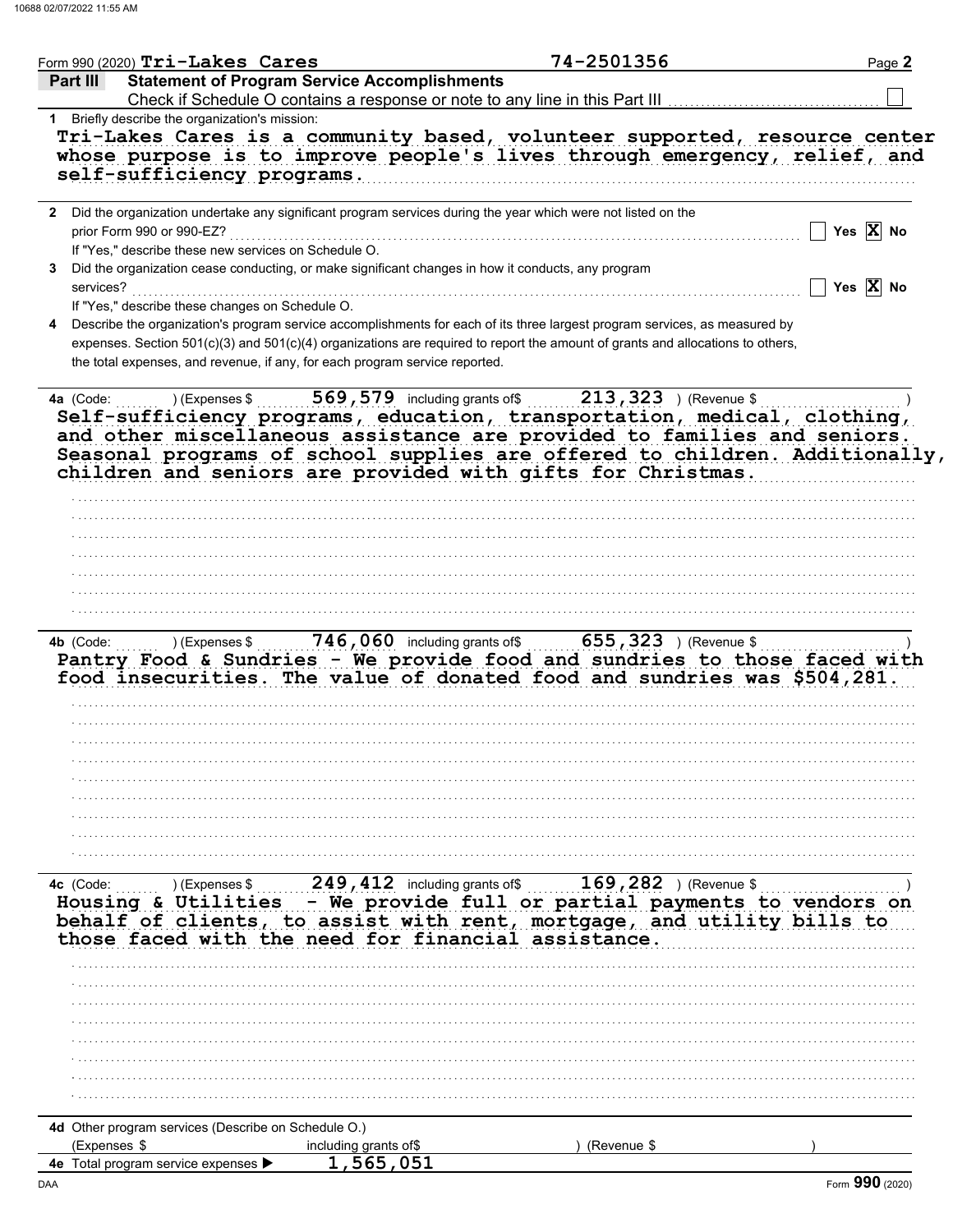|                 | Part IV<br><b>Checklist of Required Schedules</b>                                                                                                                                                           |                 | <b>Yes</b>  | No          |
|-----------------|-------------------------------------------------------------------------------------------------------------------------------------------------------------------------------------------------------------|-----------------|-------------|-------------|
| 1.              | Is the organization described in section 501(c)(3) or $4947(a)(1)$ (other than a private foundation)? If "Yes,"                                                                                             |                 |             |             |
|                 | complete Schedule A                                                                                                                                                                                         | 1               | X           |             |
| 2               | Is the organization required to complete Schedule B, Schedule of Contributors (see instructions)?                                                                                                           | $\mathbf{2}$    | $\mathbf x$ |             |
| 3               | Did the organization engage in direct or indirect political campaign activities on behalf of or in opposition to                                                                                            |                 |             |             |
|                 | candidates for public office? If "Yes," complete Schedule C, Part I                                                                                                                                         | 3               |             | X           |
| 4               | Section 501(c)(3) organizations. Did the organization engage in lobbying activities, or have a section 501(h)                                                                                               |                 |             |             |
|                 | election in effect during the tax year? If "Yes," complete Schedule C, Part II                                                                                                                              | 4               |             | X           |
| 5               | Is the organization a section $501(c)(4)$ , $501(c)(5)$ , or $501(c)(6)$ organization that receives membership dues,                                                                                        |                 |             |             |
|                 | assessments, or similar amounts as defined in Revenue Procedure 98-19? If "Yes," complete Schedule C, Part III                                                                                              | 5               |             | X           |
| 6               | Did the organization maintain any donor advised funds or any similar funds or accounts for which donors                                                                                                     |                 |             |             |
|                 | have the right to provide advice on the distribution or investment of amounts in such funds or accounts? If                                                                                                 |                 |             |             |
|                 | "Yes," complete Schedule D, Part I                                                                                                                                                                          | 6               |             | X           |
| 7               | Did the organization receive or hold a conservation easement, including easements to preserve open space,                                                                                                   |                 |             |             |
|                 | the environment, historic land areas, or historic structures? If "Yes," complete Schedule D, Part II                                                                                                        | 7               |             | X           |
| 8               | Did the organization maintain collections of works of art, historical treasures, or other similar assets? If "Yes,"                                                                                         |                 |             |             |
|                 | complete Schedule D, Part III                                                                                                                                                                               | 8               |             | X           |
| 9               | Did the organization report an amount in Part X, line 21, for escrow or custodial account liability, serve as a                                                                                             |                 |             |             |
|                 | custodian for amounts not listed in Part X; or provide credit counseling, debt management, credit repair, or                                                                                                |                 |             |             |
|                 | debt negotiation services? If "Yes," complete Schedule D, Part IV                                                                                                                                           | 9               |             | X           |
| 10              | Did the organization, directly or through a related organization, hold assets in donor-restricted endowments                                                                                                |                 |             |             |
|                 | or in quasi endowments? If "Yes," complete Schedule D, Part V                                                                                                                                               | 10              |             | X           |
| 11              | If the organization's answer to any of the following questions is "Yes," then complete Schedule D, Parts VI,                                                                                                |                 |             |             |
|                 | VII, VIII, IX, or X as applicable.                                                                                                                                                                          |                 |             |             |
| a               | Did the organization report an amount for land, buildings, and equipment in Part X, line 10? If "Yes,"                                                                                                      |                 |             |             |
|                 | complete Schedule D, Part VI                                                                                                                                                                                | 11a l           | X           |             |
|                 | <b>b</b> Did the organization report an amount for investments—other securities in Part X, line 12, that is 5% or more                                                                                      |                 |             |             |
|                 | of its total assets reported in Part X, line 16? If "Yes," complete Schedule D, Part VII                                                                                                                    | 11 <sub>b</sub> |             | X           |
| C               | Did the organization report an amount for investments—program related in Part X, line 13, that is 5% or more                                                                                                |                 |             |             |
|                 | of its total assets reported in Part X, line 16? If "Yes," complete Schedule D, Part VIII                                                                                                                   | 11c             |             | X           |
| d               | Did the organization report an amount for other assets in Part X, line 15, that is 5% or more of its total assets                                                                                           |                 |             |             |
|                 | reported in Part X, line 16? If "Yes," complete Schedule D, Part IX                                                                                                                                         | 11d             |             | X           |
| е               | Did the organization report an amount for other liabilities in Part X, line 25? If "Yes," complete Schedule D, Part X                                                                                       | <b>11e</b>      |             | X           |
| f               | Did the organization's separate or consolidated financial statements for the tax year include a footnote that addresses                                                                                     |                 |             |             |
|                 | the organization's liability for uncertain tax positions under FIN 48 (ASC 740)? If "Yes," complete Schedule D, Part X                                                                                      | 11f             |             | X           |
|                 | 12a Did the organization obtain separate, independent audited financial statements for the tax year? If "Yes," complete                                                                                     |                 |             |             |
|                 |                                                                                                                                                                                                             | 12a             | X           |             |
| b               | Was the organization included in consolidated, independent audited financial statements for the tax year? If                                                                                                |                 |             |             |
|                 | "Yes," and if the organization answered "No" to line 12a, then completing Schedule D, Parts XI and XII is optional                                                                                          | 12b             |             | X           |
| 13              | Is the organization a school described in section 170(b)(1)(A)(ii)? If "Yes," complete Schedule E                                                                                                           | 13              |             | X           |
| 14a             | Did the organization maintain an office, employees, or agents outside of the United States?                                                                                                                 | 14a             |             | X           |
| b               | Did the organization have aggregate revenues or expenses of more than \$10,000 from grantmaking,                                                                                                            |                 |             |             |
|                 | fundraising, business, investment, and program service activities outside the United States, or aggregate                                                                                                   |                 |             |             |
|                 | foreign investments valued at \$100,000 or more? If "Yes," complete Schedule F, Parts I and IV                                                                                                              | 14b             |             | X           |
| 15              | Did the organization report on Part IX, column (A), line 3, more than \$5,000 of grants or other assistance to or                                                                                           |                 |             |             |
|                 | for any foreign organization? If "Yes," complete Schedule F, Parts II and IV                                                                                                                                | 15              |             | X           |
| 16              | Did the organization report on Part IX, column (A), line 3, more than \$5,000 of aggregate grants or other                                                                                                  |                 |             |             |
|                 | assistance to or for foreign individuals? If "Yes," complete Schedule F, Parts III and IV                                                                                                                   | 16              |             | X           |
| 17              | Did the organization report a total of more than \$15,000 of expenses for professional fundraising services on                                                                                              |                 |             |             |
|                 | Part IX, column (A), lines 6 and 11e? If "Yes," complete Schedule G, Part I See instructions                                                                                                                | 17              |             | X           |
| 18              | Did the organization report more than \$15,000 total of fundraising event gross income and contributions on                                                                                                 |                 |             |             |
|                 | Part VIII, lines 1c and 8a? If "Yes," complete Schedule G, Part II                                                                                                                                          | 18              | X           |             |
|                 | Did the organization report more than \$15,000 of gross income from gaming activities on Part VIII, line 9a?                                                                                                |                 |             |             |
|                 |                                                                                                                                                                                                             | 19              |             | X           |
|                 |                                                                                                                                                                                                             |                 |             |             |
|                 |                                                                                                                                                                                                             | 20a             |             |             |
| b               | Did the organization operate one or more hospital facilities? If "Yes," complete Schedule H<br>If "Yes" to line 20a, did the organization attach a copy of its audited financial statements to this return? | 20 <sub>b</sub> |             |             |
| 19<br>20a<br>21 | Did the organization report more than \$5,000 of grants or other assistance to any domestic organization or                                                                                                 |                 |             | $\mathbf x$ |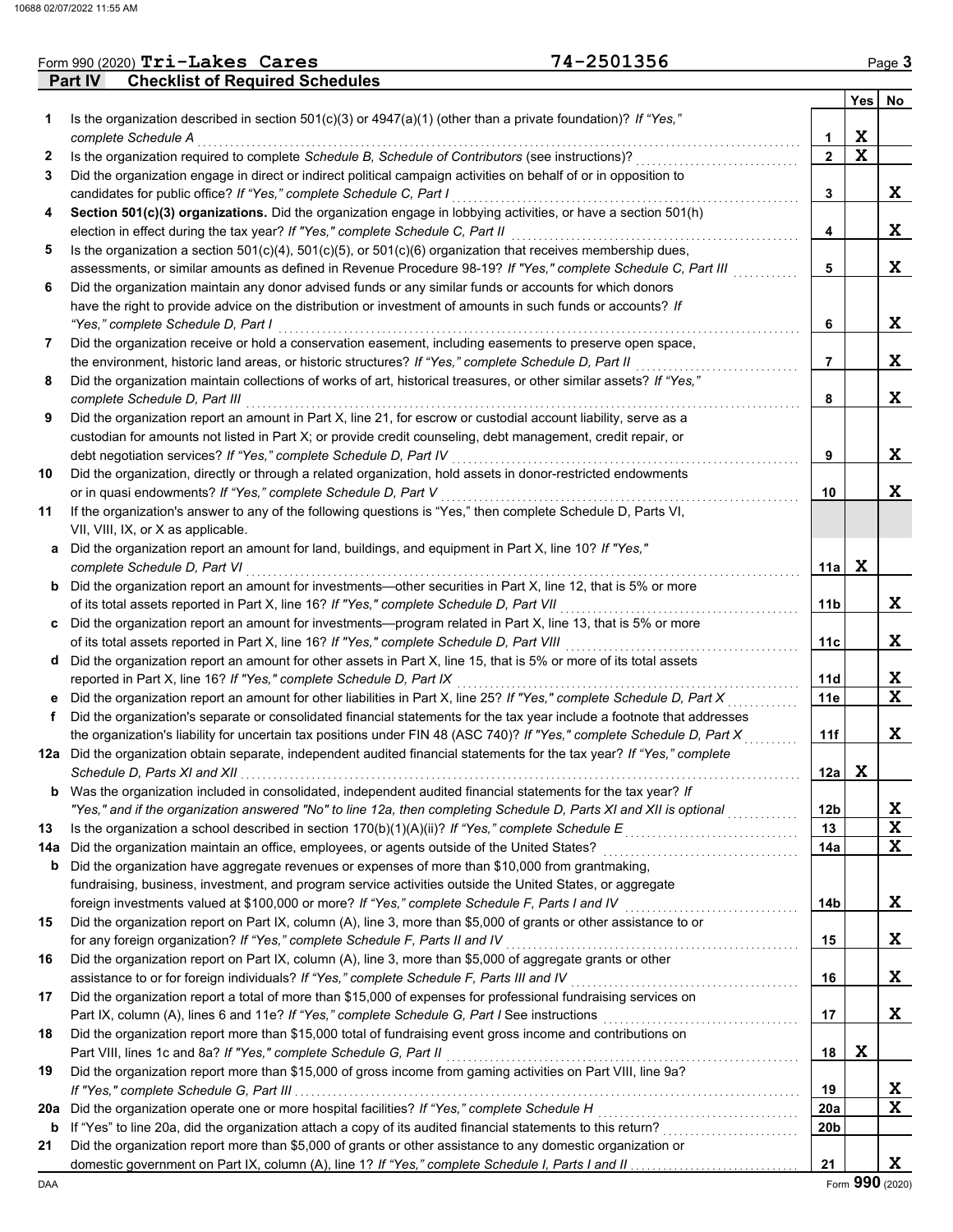|     | Part IV<br><b>Checklist of Required Schedules (continued)</b>                                                      |     |                 |             |
|-----|--------------------------------------------------------------------------------------------------------------------|-----|-----------------|-------------|
|     |                                                                                                                    |     | Yes             | No          |
| 22  | Did the organization report more than \$5,000 of grants or other assistance to or for domestic individuals on      |     |                 |             |
|     | Part IX, column (A), line 2? If "Yes," complete Schedule I, Parts I and III                                        | 22  | X               |             |
| 23  | Did the organization answer "Yes" to Part VII, Section A, line 3, 4, or 5 about compensation of the                |     |                 |             |
|     | organization's current and former officers, directors, trustees, key employees, and highest compensated            |     |                 |             |
|     | employees? If "Yes," complete Schedule J                                                                           | 23  |                 | X           |
|     | 24a Did the organization have a tax-exempt bond issue with an outstanding principal amount of more than            |     |                 |             |
|     | \$100,000 as of the last day of the year, that was issued after December 31, 2002? If "Yes," answer lines 24b      |     |                 |             |
|     | through 24d and complete Schedule K. If "No," go to line 25a                                                       | 24a |                 | X           |
| b   | Did the organization invest any proceeds of tax-exempt bonds beyond a temporary period exception?                  | 24b |                 |             |
| c   | Did the organization maintain an escrow account other than a refunding escrow at any time during the year          |     |                 |             |
|     | to defease any tax-exempt bonds?                                                                                   | 24c |                 |             |
| d   | Did the organization act as an "on behalf of" issuer for bonds outstanding at any time during the year?            | 24d |                 |             |
|     | 25a Section 501(c)(3), 501(c)(4), and 501(c)(29) organizations. Did the organization engage in an excess benefit   |     |                 |             |
|     |                                                                                                                    |     |                 | X           |
|     | transaction with a disqualified person during the year? If "Yes," complete Schedule L, Part I                      | 25a |                 |             |
| b   | Is the organization aware that it engaged in an excess benefit transaction with a disqualified person in a prior   |     |                 |             |
|     | year, and that the transaction has not been reported on any of the organization's prior Forms 990 or 990-EZ?       |     |                 |             |
|     | If "Yes," complete Schedule L, Part I                                                                              | 25b |                 | X           |
| 26  | Did the organization report any amount on Part X, line 5 or 22, for receivables from or payables to any current    |     |                 |             |
|     | or former officer, director, trustee, key employee, creator or founder, substantial contributor, or 35%            |     |                 |             |
|     | controlled entity or family member of any of these persons? If "Yes," complete Schedule L, Part II                 | 26  |                 | X           |
| 27  | Did the organization provide a grant or other assistance to any current or former officer, director, trustee, key  |     |                 |             |
|     | employee, creator or founder, substantial contributor or employee thereof, a grant selection committee             |     |                 |             |
|     | member, or to a 35% controlled entity (including an employee thereof) or family member of any of these             |     |                 |             |
|     | persons? If "Yes," complete Schedule L, Part III                                                                   | 27  |                 | X           |
| 28  | Was the organization a party to a business transaction with one of the following parties (see Schedule L, Part     |     |                 |             |
|     | IV instructions, for applicable filing thresholds, conditions, and exceptions):                                    |     |                 |             |
| a   | A current or former officer, director, trustee, key employee, creator or founder, or substantial contributor? If   |     |                 |             |
|     | "Yes," complete Schedule L, Part IV                                                                                | 28a |                 | X           |
| b   | A family member of any individual described in line 28a? If "Yes," complete Schedule L, Part IV                    | 28b |                 | $\mathbf x$ |
| с   | A 35% controlled entity of one or more individuals and/or organizations described in lines 28a or 28b? If          |     |                 |             |
|     | "Yes," complete Schedule L, Part IV                                                                                | 28c |                 | X           |
| 29  | Did the organization receive more than \$25,000 in non-cash contributions? If "Yes," complete Schedule M           | 29  | $\mathbf x$     |             |
| 30  | Did the organization receive contributions of art, historical treasures, or other similar assets, or qualified     |     |                 |             |
|     | conservation contributions? If "Yes," complete Schedule M                                                          | 30  |                 | X           |
| 31  | Did the organization liquidate, terminate, or dissolve and cease operations? If "Yes," complete Schedule N, Part I | 31  |                 | $\mathbf x$ |
| 32  | Did the organization sell, exchange, dispose of, or transfer more than 25% of its net assets? If "Yes,"            |     |                 |             |
|     | complete Schedule N, Part II                                                                                       | 32  |                 | X           |
| 33  | Did the organization own 100% of an entity disregarded as separate from the organization under Regulations         |     |                 |             |
|     | sections 301.7701-2 and 301.7701-3? If "Yes," complete Schedule R, Part I                                          | 33  |                 | X           |
|     | Was the organization related to any tax-exempt or taxable entity? If "Yes," complete Schedule R, Part II, III,     |     |                 |             |
| 34  | or IV, and Part V, line 1                                                                                          |     |                 | X           |
|     |                                                                                                                    | 34  |                 | $\mathbf x$ |
|     | 35a Did the organization have a controlled entity within the meaning of section 512(b)(13)?                        | 35a |                 |             |
| b   | If "Yes" to line 35a, did the organization receive any payment from or engage in any transaction with a            |     |                 |             |
|     | controlled entity within the meaning of section 512(b)(13)? If "Yes," complete Schedule R, Part V, line 2          | 35b |                 |             |
| 36  | Section 501(c)(3) organizations. Did the organization make any transfers to an exempt non-charitable               |     |                 |             |
|     | related organization? If "Yes," complete Schedule R, Part V, line 2                                                | 36  |                 | X           |
| 37  | Did the organization conduct more than 5% of its activities through an entity that is not a related organization   |     |                 |             |
|     | and that is treated as a partnership for federal income tax purposes? If "Yes," complete Schedule R, Part VI       | 37  |                 | X           |
| 38  | Did the organization complete Schedule O and provide explanations in Schedule O for Part VI, lines 11b and         |     |                 |             |
|     | 19? Note: All Form 990 filers are required to complete Schedule O.                                                 | 38  | X               |             |
|     | <b>Statements Regarding Other IRS Filings and Tax Compliance</b><br>Part V                                         |     |                 |             |
|     | Check if Schedule O contains a response or note to any line in this Part V                                         |     |                 |             |
|     |                                                                                                                    |     | Yes             | No          |
| 1a  | 6<br>Enter the number reported in Box 3 of Form 1096. Enter -0- if not applicable<br>1a                            |     |                 |             |
| b   | $\mathbf 0$<br>1 <sub>b</sub><br>Enter the number of Forms W-2G included in line 1a. Enter -0- if not applicable   |     |                 |             |
| c   | Did the organization comply with backup withholding rules for reportable payments to vendors and                   |     |                 |             |
|     |                                                                                                                    | 1c  |                 |             |
| DAA |                                                                                                                    |     | Form 990 (2020) |             |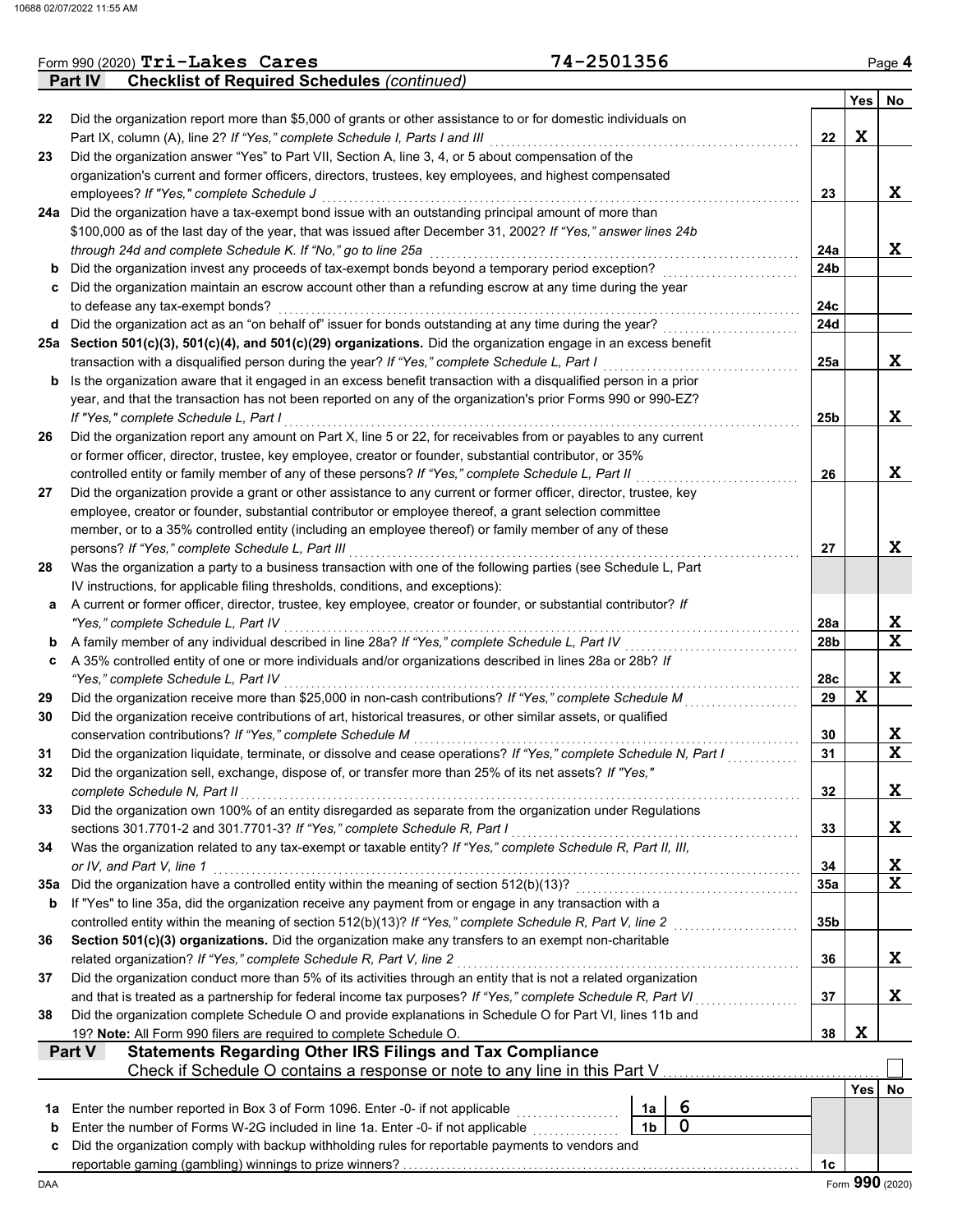|     | Form 990 $(2020)$ Tri-Lakes Cares                                                                                                  | 74-2501356      |                |   | Page 5      |
|-----|------------------------------------------------------------------------------------------------------------------------------------|-----------------|----------------|---|-------------|
|     | Statements Regarding Other IRS Filings and Tax Compliance (continued)<br><b>Part V</b>                                             |                 |                |   |             |
|     |                                                                                                                                    |                 |                |   | Yes No      |
| 2a  | Enter the number of employees reported on Form W-3, Transmittal of Wage and Tax                                                    |                 |                |   |             |
|     | Statements, filed for the calendar year ending with or within the year covered by this return                                      | 17<br>2a        |                |   |             |
| b   | If at least one is reported on line 2a, did the organization file all required federal employment tax returns?                     |                 | 2 <sub>b</sub> | X |             |
|     | Note: If the sum of lines 1a and 2a is greater than 250, you may be required to e-file (see instructions)                          |                 |                |   |             |
| За  | Did the organization have unrelated business gross income of \$1,000 or more during the year?                                      |                 | За             |   | X           |
| b   | If "Yes," has it filed a Form 990-T for this year? If "No" to line 3b, provide an explanation on Schedule O                        |                 | 3 <sub>b</sub> |   |             |
| 4a  | At any time during the calendar year, did the organization have an interest in, or a signature or other authority over,            |                 |                |   |             |
|     | a financial account in a foreign country (such as a bank account, securities account, or other financial account)?                 |                 | 4a             |   | X           |
| b   | If "Yes," enter the name of the foreign country ▶                                                                                  |                 |                |   |             |
|     | See instructions for filing requirements for FinCEN Form 114, Report of Foreign Bank and Financial Accounts (FBAR).                |                 |                |   |             |
| 5a  | Was the organization a party to a prohibited tax shelter transaction at any time during the tax year?                              |                 | 5a             |   | X           |
| b   | Did any taxable party notify the organization that it was or is a party to a prohibited tax shelter transaction?                   |                 | <b>5b</b>      |   | $\mathbf x$ |
| c   | If "Yes" to line 5a or 5b, did the organization file Form 8886-T?                                                                  |                 | 5c             |   |             |
| 6а  | Does the organization have annual gross receipts that are normally greater than \$100,000, and did the                             |                 |                |   |             |
|     | organization solicit any contributions that were not tax deductible as charitable contributions?                                   |                 | 6a             |   | X           |
| b   | If "Yes," did the organization include with every solicitation an express statement that such contributions or                     |                 |                |   |             |
|     | gifts were not tax deductible?                                                                                                     |                 | 6b             |   |             |
| 7   | Organizations that may receive deductible contributions under section 170(c).                                                      |                 |                |   |             |
| а   | Did the organization receive a payment in excess of \$75 made partly as a contribution and partly for goods                        |                 |                |   |             |
|     | and services provided to the payor?                                                                                                |                 | 7a             |   | X           |
| b   | If "Yes," did the organization notify the donor of the value of the goods or services provided?                                    |                 | 7b             |   |             |
| с   | Did the organization sell, exchange, or otherwise dispose of tangible personal property for which it was                           |                 |                |   |             |
|     | required to file Form 8282?                                                                                                        |                 | 7c             |   | X           |
| d   | If "Yes," indicate the number of Forms 8282 filed during the year                                                                  | 7d<br>.         |                |   |             |
| е   | Did the organization receive any funds, directly or indirectly, to pay premiums on a personal benefit contract?                    |                 | 7e             |   | X           |
| f   | Did the organization, during the year, pay premiums, directly or indirectly, on a personal benefit contract?                       |                 | 7f             |   | X           |
| g   | If the organization received a contribution of qualified intellectual property, did the organization file Form 8899 as required?   |                 | 7g             |   | $\mathbf x$ |
| h   | If the organization received a contribution of cars, boats, airplanes, or other vehicles, did the organization file a Form 1098-C? |                 | 7h             | X |             |
| 8   | Sponsoring organizations maintaining donor advised funds. Did a donor advised fund maintained by the                               |                 |                |   |             |
|     | sponsoring organization have excess business holdings at any time during the year?                                                 |                 | 8              |   |             |
| 9   | Sponsoring organizations maintaining donor advised funds.                                                                          |                 |                |   |             |
| а   | Did the sponsoring organization make any taxable distributions under section 4966?                                                 |                 | 9a             |   |             |
| b   | Did the sponsoring organization make a distribution to a donor, donor advisor, or related person?                                  |                 | 9b             |   |             |
| 10  | Section 501(c)(7) organizations. Enter:                                                                                            |                 |                |   |             |
|     | Initiation fees and capital contributions included on Part VIII, line 12                                                           | 10a             |                |   |             |
| b   | Gross receipts, included on Form 990, Part VIII, line 12, for public use of club facilities                                        | 10 <sub>b</sub> |                |   |             |
| 11  | Section 501(c)(12) organizations. Enter:                                                                                           |                 |                |   |             |
| а   | Gross income from members or shareholders                                                                                          | 11a             |                |   |             |
| b   | Gross income from other sources (Do not net amounts due or paid to other sources                                                   |                 |                |   |             |
|     | against amounts due or received from them.)                                                                                        | 11 <sub>b</sub> |                |   |             |
| 12a | Section 4947(a)(1) non-exempt charitable trusts. Is the organization filing Form 990 in lieu of Form 1041?                         |                 | 12a            |   |             |
| b   | If "Yes," enter the amount of tax-exempt interest received or accrued during the year                                              | 12 <sub>b</sub> |                |   |             |
| 13  | Section 501(c)(29) qualified nonprofit health insurance issuers.                                                                   |                 |                |   |             |
|     |                                                                                                                                    |                 | 13a            |   |             |
| а   | Is the organization licensed to issue qualified health plans in more than one state?                                               |                 |                |   |             |
|     | Note: See the instructions for additional information the organization must report on Schedule O.                                  |                 |                |   |             |
| b   | Enter the amount of reserves the organization is required to maintain by the states in which                                       |                 |                |   |             |
|     | the organization is licensed to issue qualified health plans                                                                       | 13 <sub>b</sub> |                |   |             |
| c   | Enter the amount of reserves on hand                                                                                               | 13 <sub>c</sub> |                |   |             |
| 14a | Did the organization receive any payments for indoor tanning services during the tax year?                                         |                 | 14a            |   | X           |
| b   | If "Yes," has it filed a Form 720 to report these payments? If "No," provide an explanation on Schedule O                          |                 | 14b            |   |             |
| 15  | Is the organization subject to the section 4960 tax on payment(s) of more than \$1,000,000 in remuneration or                      |                 |                |   |             |
|     | excess parachute payment(s) during the year?                                                                                       |                 | 15             |   | X           |
|     | If "Yes," see instructions and file Form 4720, Schedule N.                                                                         |                 |                |   |             |
| 16  | Is the organization an educational institution subject to the section 4968 excise tax on net investment income?                    |                 | 16             |   | X           |
|     | If "Yes," complete Form 4720, Schedule O.                                                                                          |                 |                |   |             |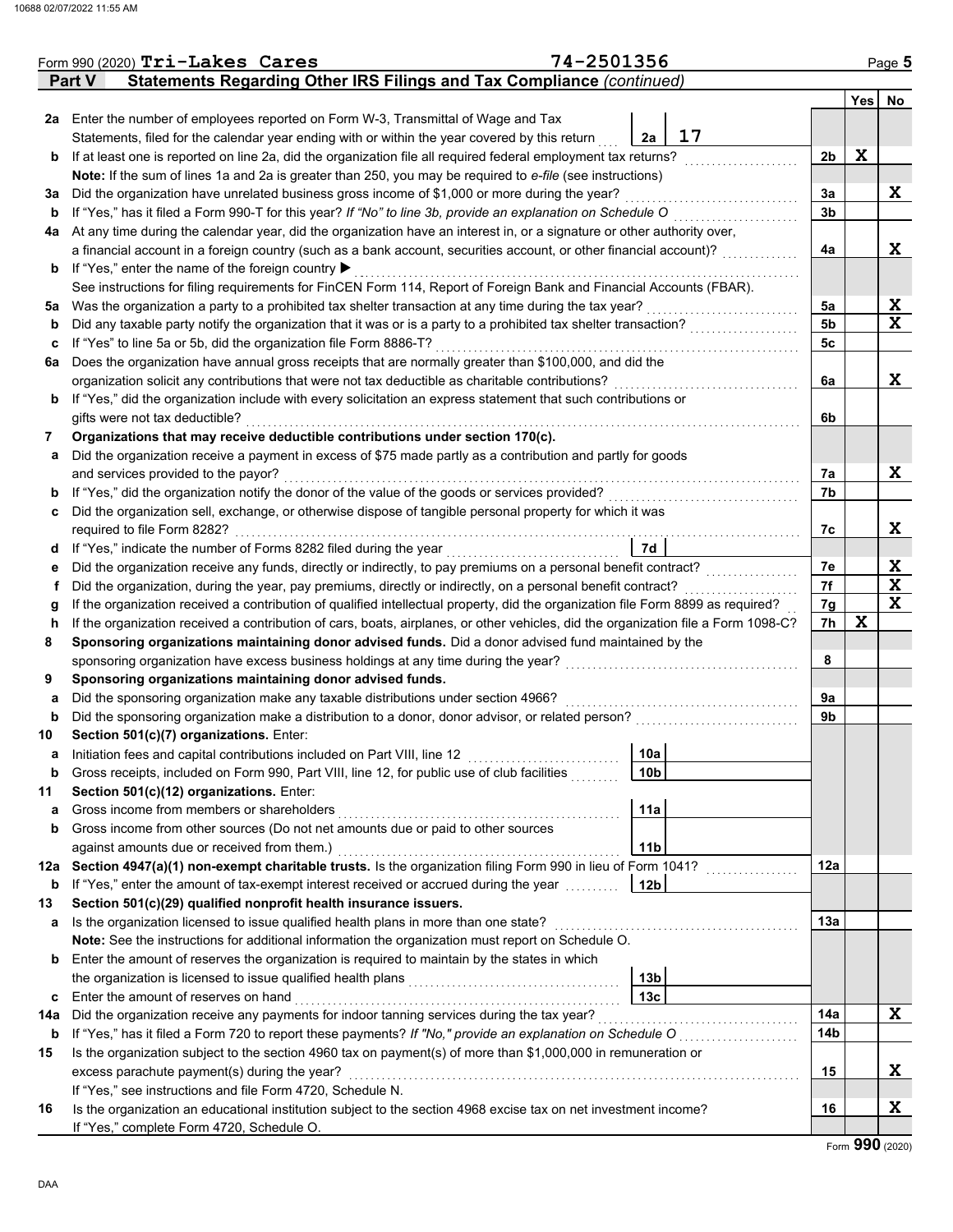|     | 74-2501356<br>Form 990 (2020) Tri-Lakes Cares                                                                                        |                 |            | Page $6$    |
|-----|--------------------------------------------------------------------------------------------------------------------------------------|-----------------|------------|-------------|
|     | Governance, Management, and Disclosure For each "Yes" response to lines 2 through 7b below, and for a "No"<br><b>Part VI</b>         |                 |            |             |
|     | response to line 8a, 8b, or 10b below, describe the circumstances, processes, or changes on Schedule O. See instructions.            |                 |            |             |
|     | Check if Schedule O contains a response or note to any line in this Part VI                                                          |                 |            | $ {\bf X} $ |
|     | <b>Section A. Governing Body and Management</b>                                                                                      |                 |            |             |
|     |                                                                                                                                      |                 | Yes        | No          |
|     | 11<br><b>1a</b> Enter the number of voting members of the governing body at the end of the tax year<br>1a                            |                 |            |             |
|     | If there are material differences in voting rights among members of the governing body, or                                           |                 |            |             |
|     | if the governing body delegated broad authority to an executive committee or similar                                                 |                 |            |             |
|     | committee, explain on Schedule O.                                                                                                    |                 |            |             |
| b   | 11<br>Enter the number of voting members included on line 1a, above, who are independent<br>1b                                       |                 |            |             |
| 2   | Did any officer, director, trustee, or key employee have a family relationship or a business relationship with                       |                 |            |             |
|     | any other officer, director, trustee, or key employee?                                                                               | 2               | X          |             |
| 3   | Did the organization delegate control over management duties customarily performed by or under the direct                            |                 |            |             |
|     | supervision of officers, directors, trustees, or key employees to a management company or other person?                              | 3               |            | <u>x</u>    |
| 4   | Did the organization make any significant changes to its governing documents since the prior Form 990 was filed?                     | 4               |            | X           |
| 5   | Did the organization become aware during the year of a significant diversion of the organization's assets?                           | 5               |            | $\mathbf X$ |
| 6   | Did the organization have members or stockholders?                                                                                   | 6               |            | X           |
| 7а  | Did the organization have members, stockholders, or other persons who had the power to elect or appoint                              |                 |            |             |
|     | one or more members of the governing body?                                                                                           | 7а              |            | X           |
| b   | Are any governance decisions of the organization reserved to (or subject to approval by) members,                                    |                 |            |             |
|     | stockholders, or persons other than the governing body?                                                                              | 7b              |            | X           |
| 8   | Did the organization contemporaneously document the meetings held or written actions undertaken during the year by the following:    |                 |            |             |
| а   | The governing body?                                                                                                                  | 8a              | X          |             |
| b   | Each committee with authority to act on behalf of the governing body?                                                                | 8b              | X          |             |
| 9   | Is there any officer, director, trustee, or key employee listed in Part VII, Section A, who cannot be reached at                     |                 |            |             |
|     | the organization's mailing address? If "Yes," provide the names and addresses on Schedule O                                          | 9               |            | X           |
|     | Section B. Policies (This Section B requests information about policies not required by the Internal Revenue Code.                   |                 |            |             |
|     |                                                                                                                                      |                 | <b>Yes</b> | No          |
|     | 10a Did the organization have local chapters, branches, or affiliates?                                                               | 10a             |            | X           |
|     | <b>b</b> If "Yes," did the organization have written policies and procedures governing the activities of such chapters,              |                 |            |             |
|     | affiliates, and branches to ensure their operations are consistent with the organization's exempt purposes?                          | 10 <sub>b</sub> |            |             |
|     | 11a Has the organization provided a complete copy of this Form 990 to all members of its governing body before filing the form?      | 11a             | X          |             |
| b   | Describe in Schedule O the process, if any, used by the organization to review this Form 990.                                        |                 |            |             |
| 12a | Did the organization have a written conflict of interest policy? If "No," go to line 13                                              | 12a             | X          |             |
| b   | Were officers, directors, or trustees, and key employees required to disclose annually interests that could give rise to conflicts?  | 12 <sub>b</sub> | X          |             |
|     | Did the organization regularly and consistently monitor and enforce compliance with the policy? If "Yes,"                            |                 |            |             |
|     | describe in Schedule O how this was done                                                                                             | 12c             | X          |             |
| 13  | Did the organization have a written whistleblower policy?                                                                            | 13              | X          |             |
| 14  | Did the organization have a written document retention and destruction policy?                                                       | 14              | X          |             |
| 15  | Did the process for determining compensation of the following persons include a review and approval by                               |                 |            |             |
|     | independent persons, comparability data, and contemporaneous substantiation of the deliberation and decision?                        |                 |            |             |
| a   | The organization's CEO, Executive Director, or top management official                                                               | 15a             | X          |             |
| b   | Other officers or key employees of the organization                                                                                  | 15 <sub>b</sub> | X          |             |
|     | If "Yes" to line 15a or 15b, describe the process in Schedule O (see instructions).                                                  |                 |            |             |
|     | 16a Did the organization invest in, contribute assets to, or participate in a joint venture or similar arrangement                   |                 |            |             |
|     | with a taxable entity during the year?                                                                                               | 16a             |            | Χ           |
|     | <b>b</b> If "Yes," did the organization follow a written policy or procedure requiring the organization to evaluate its              |                 |            |             |
|     | participation in joint venture arrangements under applicable federal tax law, and take steps to safeguard the                        |                 |            |             |
|     |                                                                                                                                      | 16b             |            |             |
|     | <b>Section C. Disclosure</b>                                                                                                         |                 |            |             |
| 17  | List the states with which a copy of this Form 990 is required to be filed > None                                                    |                 |            |             |
| 18  | Section 6104 requires an organization to make its Forms 1023 (1024 or 1024-A, if applicable), 990, and 990-T (Section 501(c)         |                 |            |             |
|     | (3)s only) available for public inspection. Indicate how you made these available. Check all that apply.                             |                 |            |             |
|     | $ X $ Own website<br>Another's website $ \mathbf{X} $ Upon request<br>Other (explain on Schedule O)                                  |                 |            |             |
| 19  | Describe on Schedule O whether (and if so, how) the organization made its governing documents, conflict of interest policy, and      |                 |            |             |
|     | financial statements available to the public during the tax year.                                                                    |                 |            |             |
| 20  | State the name, address, and telephone number of the person who possesses the organization's books and records $\blacktriangleright$ |                 |            |             |
|     | 235 Jefferson Street<br>Haley Chapin                                                                                                 |                 |            |             |
|     | CO 80132<br>Monument                                                                                                                 | 719-481-4864    |            |             |

DAA Form **990** (2020)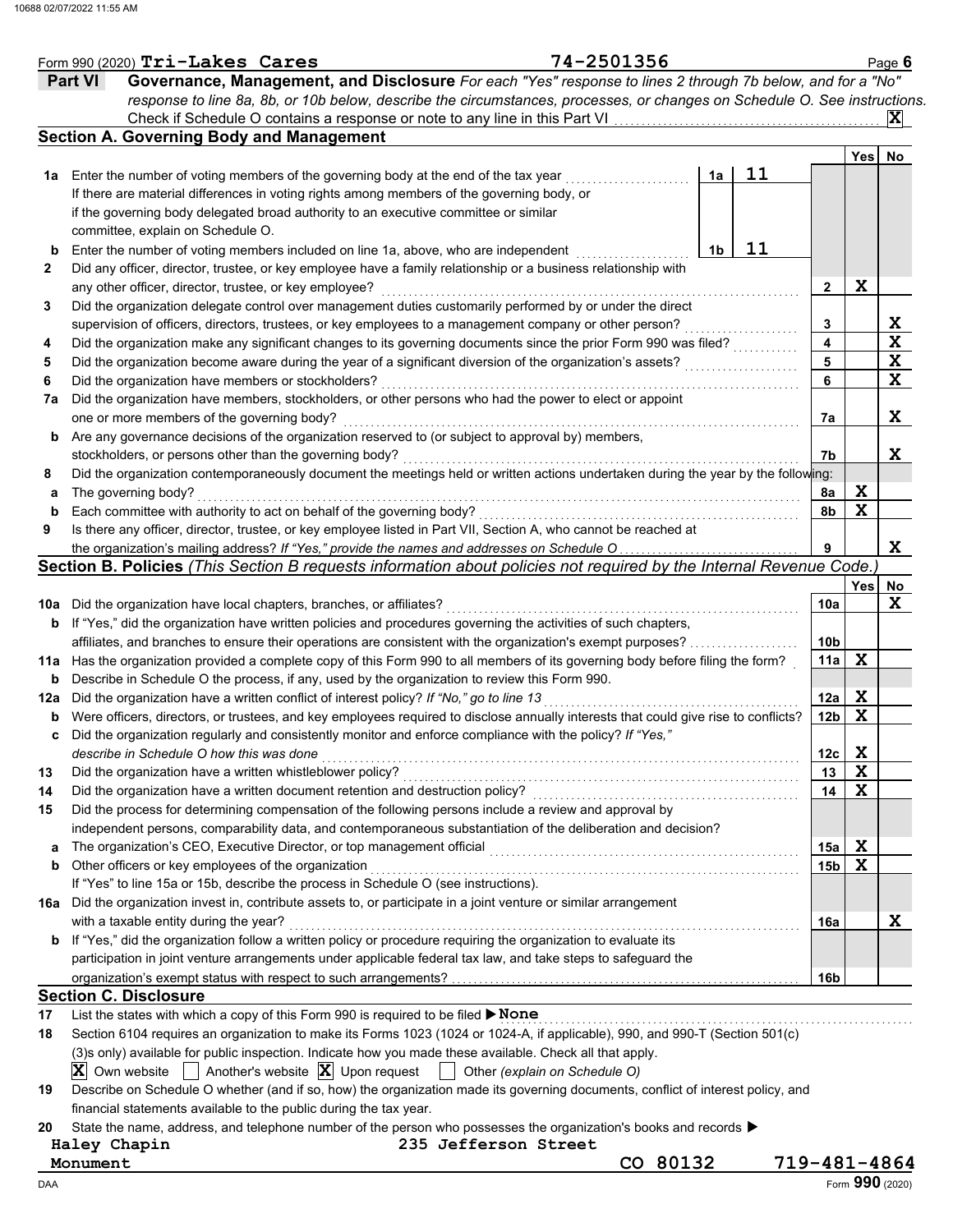|                          | Form 990 (2020) Tri-Lakes Cares | 74-2501356                                                                                                                        | Page 7 |
|--------------------------|---------------------------------|-----------------------------------------------------------------------------------------------------------------------------------|--------|
| <b>Part VII</b>          |                                 | Compensation of Officers, Directors, Trustees, Key Employees, Highest Compensated Employees, and                                  |        |
|                          | <b>Independent Contractors</b>  |                                                                                                                                   |        |
|                          |                                 | Check if Schedule O contains a response or note to any line in this Part VII                                                      |        |
| <b>Section A.</b>        |                                 | Officers, Directors, Trustees, Key Employees, and Highest Compensated Employees                                                   |        |
| organization's tax year. |                                 | 1a Complete this table for all persons required to be listed. Report compensation for the calendar year ending with or within the |        |

■ List all of the organization's **current** officers, directors, trustees (whether individuals or organizations), regardless of amount of compensation. Enter -0- in columns (D), (E), and (F) if no compensation was paid.

List all of the organization's **current** key employees, if any. See instructions for definition of "key employee."

■ List all of the organization's **current** key employees, if any. See instructions for definition of "key employee."<br>■ List the organization's five **current** highest compensated employees (other than an officer, director,

who received reportable compensation (Box 5 of Form W-2 and/or Box 7 of Form 1099-MISC) of more than \$100,000 from the organization and any related organizations.

• List all of the organization's **former** officers, key employees, and highest compensated employees who received more than<br>00,000 of reportable compensation from the organization and any related erganizations. \$100,000 of reportable compensation from the organization and any related organizations.

List all of the organization's **former directors or trustees** that received, in the capacity as a former director or trustee of the organization, more than \$10,000 of reportable compensation from the organization and any related organizations. See instructions for the order in which to list the persons above. **•**

Check this box if neither the organization nor any related organization compensated any current officer, director, or trustee.

| (A)<br>Name and title  | (B)<br>Average<br>hours<br>per week<br>(list any<br>hours for |                                   |                       |             | (C)<br>Position | (do not check more than one<br>box, unless person is both an<br>officer and a director/trustee) |        | (D)<br>Reportable<br>compensation<br>from the<br>organization<br>(W-2/1099-MISC) | (E)<br>Reportable<br>compensation<br>from related<br>organizations<br>(W-2/1099-MISC) | (F)<br><b>Estimated amount</b><br>of other<br>compensation<br>from the<br>organization and |
|------------------------|---------------------------------------------------------------|-----------------------------------|-----------------------|-------------|-----------------|-------------------------------------------------------------------------------------------------|--------|----------------------------------------------------------------------------------|---------------------------------------------------------------------------------------|--------------------------------------------------------------------------------------------|
|                        | related<br>organizations<br>below<br>dotted line)             | Individual trustee<br>or director | Institutional trustee | Officer     | Key employee    | Highest compensated<br>employee                                                                 | Former |                                                                                  |                                                                                       | related organizations                                                                      |
| (1) Rich Schur         | 2.00                                                          |                                   |                       |             |                 |                                                                                                 |        |                                                                                  |                                                                                       |                                                                                            |
| President              | 0.00                                                          | $\mathbf x$                       |                       | $\mathbf X$ |                 |                                                                                                 |        | 0                                                                                | $\mathbf 0$                                                                           | 0                                                                                          |
| (2) Tammie Oatney      | 2.00                                                          |                                   |                       |             |                 |                                                                                                 |        |                                                                                  |                                                                                       |                                                                                            |
| Vice President         | 0.00                                                          | $\mathbf x$                       |                       | $\mathbf x$ |                 |                                                                                                 |        | 0                                                                                | 0                                                                                     | $\mathbf 0$                                                                                |
| (3) Carol Foster       | 3.00                                                          |                                   |                       |             |                 |                                                                                                 |        |                                                                                  |                                                                                       |                                                                                            |
| Treasurer              | 0.00                                                          | $\mathbf x$                       |                       | $\mathbf x$ |                 |                                                                                                 |        | 0                                                                                | 0                                                                                     | $\mathbf 0$                                                                                |
| (4) Pam Frisbie        |                                                               |                                   |                       |             |                 |                                                                                                 |        |                                                                                  |                                                                                       |                                                                                            |
|                        | 2.00                                                          |                                   |                       |             |                 |                                                                                                 |        |                                                                                  |                                                                                       |                                                                                            |
| Treasurer              | 0.00                                                          | $\mathbf X$                       |                       | $\mathbf x$ |                 |                                                                                                 |        | 0                                                                                | $\mathbf 0$                                                                           | $\mathbf 0$                                                                                |
| (5) Mark Crespin       | 2.00                                                          |                                   |                       |             |                 |                                                                                                 |        |                                                                                  |                                                                                       |                                                                                            |
| Board member           | 0.00                                                          | $\mathbf x$                       |                       |             |                 |                                                                                                 |        | 0                                                                                | $\mathbf 0$                                                                           | $\mathbf 0$                                                                                |
| (6) Vinny Gallagher    | 2.00                                                          |                                   |                       |             |                 |                                                                                                 |        |                                                                                  |                                                                                       |                                                                                            |
| Board member           | 0.00                                                          | $\mathbf x$                       |                       |             |                 |                                                                                                 |        | 0                                                                                | 0                                                                                     | $\mathbf 0$                                                                                |
| $(7)$ William Carberry | 2.00                                                          |                                   |                       |             |                 |                                                                                                 |        |                                                                                  |                                                                                       |                                                                                            |
| Board member           | 0.00                                                          | $\mathbf x$                       |                       |             |                 |                                                                                                 |        | 0                                                                                | $\mathbf 0$                                                                           | $\mathbf 0$                                                                                |
| (8) Jim Pasquale       | 2.00                                                          |                                   |                       |             |                 |                                                                                                 |        |                                                                                  |                                                                                       |                                                                                            |
| Board member           | 0.00                                                          | $\mathbf x$                       |                       |             |                 |                                                                                                 |        | 0                                                                                | $\mathbf 0$                                                                           | $\mathbf 0$                                                                                |
| (9) Vic Blasi          | 2.00                                                          |                                   |                       |             |                 |                                                                                                 |        |                                                                                  |                                                                                       |                                                                                            |
| Board member           | 0.00                                                          | $\mathbf x$                       |                       |             |                 |                                                                                                 |        | 0                                                                                | 0                                                                                     | $\mathbf 0$                                                                                |
| (10) Joy Hammitt       | 2.00                                                          |                                   |                       |             |                 |                                                                                                 |        |                                                                                  |                                                                                       |                                                                                            |
| Board member           | 0.00                                                          | $\mathbf x$                       |                       |             |                 |                                                                                                 |        | 0                                                                                | $\mathbf 0$                                                                           | $\mathbf 0$                                                                                |
| (11) Kelly Epstein     | 2.00                                                          |                                   |                       |             |                 |                                                                                                 |        |                                                                                  |                                                                                       |                                                                                            |
| Board member           | 0.00                                                          | $\mathbf x$                       |                       |             |                 |                                                                                                 |        | 0                                                                                | 0                                                                                     | $\mathbf 0$                                                                                |
|                        |                                                               |                                   |                       |             |                 |                                                                                                 |        |                                                                                  |                                                                                       |                                                                                            |

Form **990** (2020)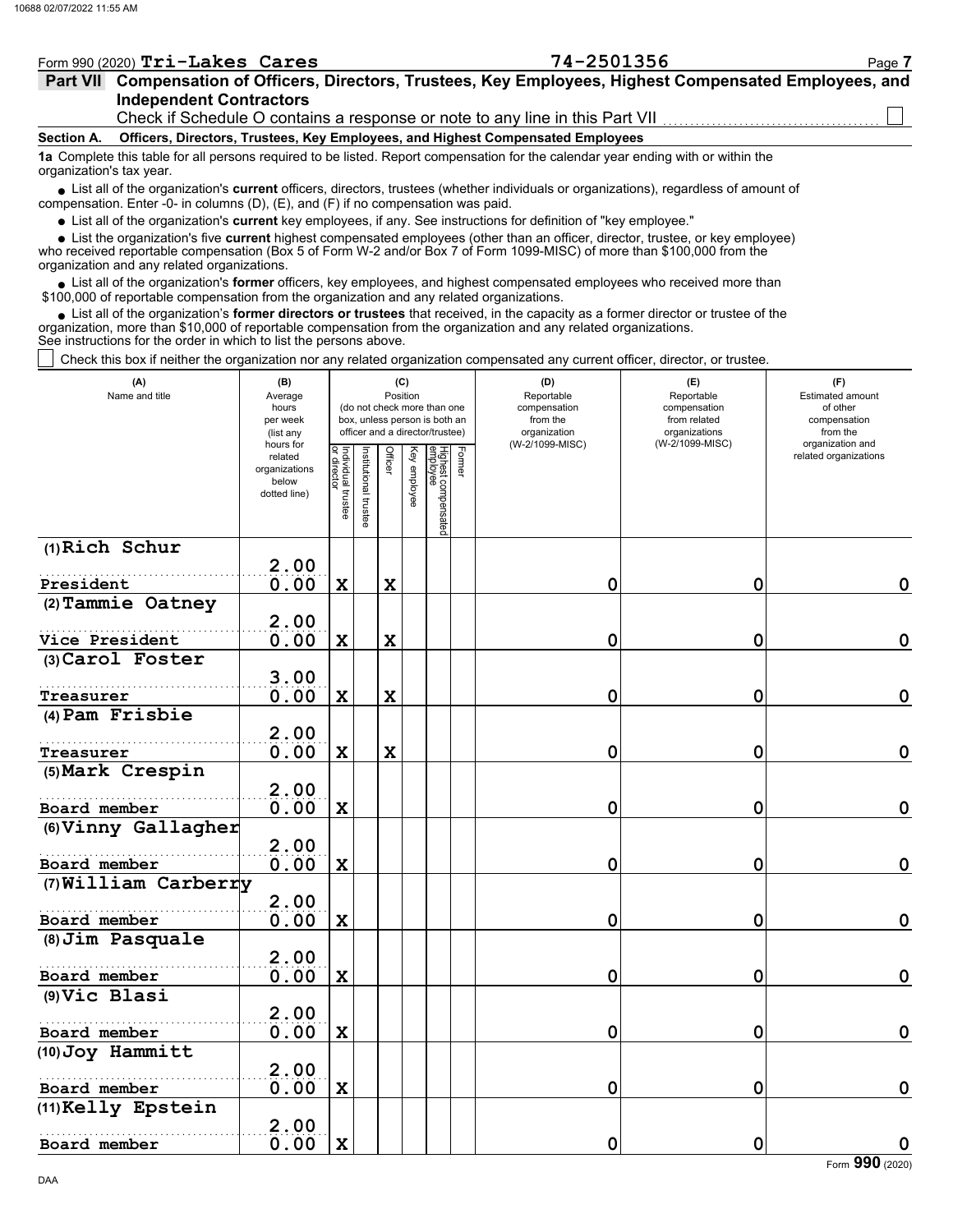| Form 990 (2020) Tri-Lakes Cares                                                                                                                                                                                                         |                                                                |                                   |                       |                 |              |                                                                                                 |        | 74-2501356                                                                                             |                                                                    | Page 8                                                                 |
|-----------------------------------------------------------------------------------------------------------------------------------------------------------------------------------------------------------------------------------------|----------------------------------------------------------------|-----------------------------------|-----------------------|-----------------|--------------|-------------------------------------------------------------------------------------------------|--------|--------------------------------------------------------------------------------------------------------|--------------------------------------------------------------------|------------------------------------------------------------------------|
| Part VII                                                                                                                                                                                                                                |                                                                |                                   |                       |                 |              |                                                                                                 |        | Section A. Officers, Directors, Trustees, Key Employees, and Highest Compensated Employees (continued) |                                                                    |                                                                        |
| (A)<br>Name and title                                                                                                                                                                                                                   | (B)<br>Average<br>hours<br>per week<br>(list any               |                                   |                       | (C)<br>Position |              | (do not check more than one<br>box, unless person is both an<br>officer and a director/trustee) |        | (D)<br>Reportable<br>compensation<br>from the<br>organization                                          | (E)<br>Reportable<br>compensation<br>from related<br>organizations | (F)<br><b>Estimated amount</b><br>of other<br>compensation<br>from the |
|                                                                                                                                                                                                                                         | hours for<br>related<br>organizations<br>below<br>dotted line) | Individual trustee<br>or director | Institutional trustee | Officer         | Key employee | Highest compensate<br>employee                                                                  | Former | (W-2/1099-MISC)                                                                                        | (W-2/1099-MISC)                                                    | organization and<br>related organizations                              |
| (12)<br>Howard Pflugh                                                                                                                                                                                                                   |                                                                |                                   |                       |                 |              |                                                                                                 |        |                                                                                                        |                                                                    |                                                                        |
| Board member                                                                                                                                                                                                                            | 2.00<br>0.00                                                   | $\mathbf x$                       |                       |                 |              |                                                                                                 |        | 0                                                                                                      | 0                                                                  | 0                                                                      |
| Kimberly Crosby<br>(13)                                                                                                                                                                                                                 |                                                                |                                   |                       |                 |              |                                                                                                 |        |                                                                                                        |                                                                    |                                                                        |
|                                                                                                                                                                                                                                         | 2.00                                                           |                                   |                       |                 |              |                                                                                                 |        |                                                                                                        |                                                                    |                                                                        |
| Board member                                                                                                                                                                                                                            | 0.00                                                           | $\mathbf x$                       |                       |                 |              |                                                                                                 |        | 0                                                                                                      | 0                                                                  | $\mathbf 0$                                                            |
| Lisa Pflugh<br>(14)                                                                                                                                                                                                                     | 2.00                                                           |                                   |                       |                 |              |                                                                                                 |        |                                                                                                        |                                                                    |                                                                        |
| Board member                                                                                                                                                                                                                            | 0.00                                                           | $\mathbf x$                       |                       |                 |              |                                                                                                 |        | 0                                                                                                      | 0                                                                  | $\mathbf 0$                                                            |
| Christian Cornell<br>(15)                                                                                                                                                                                                               |                                                                |                                   |                       |                 |              |                                                                                                 |        |                                                                                                        |                                                                    |                                                                        |
| Board member                                                                                                                                                                                                                            | 2.00<br>0.00                                                   | $\mathbf x$                       |                       |                 |              |                                                                                                 |        | 0                                                                                                      | 0                                                                  | 0                                                                      |
| (16) Haley Chapin                                                                                                                                                                                                                       |                                                                |                                   |                       |                 |              |                                                                                                 |        |                                                                                                        |                                                                    |                                                                        |
|                                                                                                                                                                                                                                         | 40.00                                                          |                                   |                       |                 |              |                                                                                                 |        |                                                                                                        |                                                                    |                                                                        |
| Exec Dir                                                                                                                                                                                                                                | 0.00                                                           | $\mathbf X$                       |                       | X               |              |                                                                                                 |        | 90,202                                                                                                 | 0                                                                  | 2,569                                                                  |
|                                                                                                                                                                                                                                         |                                                                |                                   |                       |                 |              |                                                                                                 |        |                                                                                                        |                                                                    |                                                                        |
|                                                                                                                                                                                                                                         |                                                                |                                   |                       |                 |              |                                                                                                 |        |                                                                                                        |                                                                    |                                                                        |
|                                                                                                                                                                                                                                         |                                                                |                                   |                       |                 |              |                                                                                                 |        |                                                                                                        |                                                                    |                                                                        |
| 1b Subtotal<br>c Total from continuation sheets to Part VII, Section A                                                                                                                                                                  |                                                                |                                   |                       |                 |              |                                                                                                 |        | 90,202                                                                                                 |                                                                    | 2,569                                                                  |
|                                                                                                                                                                                                                                         |                                                                |                                   |                       |                 |              |                                                                                                 |        | 90,202                                                                                                 |                                                                    | 2,569                                                                  |
| Total number of individuals (including but not limited to those listed above) who received more than \$100,000 of<br>$\mathbf{2}$<br>reportable compensation from the organization $\mathbf{D}$                                         |                                                                |                                   |                       |                 |              |                                                                                                 |        |                                                                                                        |                                                                    |                                                                        |
| Did the organization list any former officer, director, trustee, key employee, or highest compensated<br>3<br>employee on line 1a? If "Yes," complete Schedule J for such individual                                                    |                                                                |                                   |                       |                 |              |                                                                                                 |        |                                                                                                        |                                                                    | No<br>Yes<br>X<br>3                                                    |
| For any individual listed on line 1a, is the sum of reportable compensation and other compensation from the<br>4<br>organization and related organizations greater than \$150,000? If "Yes," complete Schedule J for such<br>individual |                                                                |                                   |                       |                 |              |                                                                                                 |        |                                                                                                        |                                                                    | X<br>4                                                                 |
| narviauar enter construction of the comparation of the component of the construction of individual political c<br>Did any person listed on line 1a receive or accrue compensation from any unrelated organization or individual<br>5    |                                                                |                                   |                       |                 |              |                                                                                                 |        |                                                                                                        |                                                                    |                                                                        |
| for services rendered to the organization? If "Yes," complete Schedule J for such person<br><b>Section B. Independent Contractors</b>                                                                                                   |                                                                |                                   |                       |                 |              |                                                                                                 |        |                                                                                                        |                                                                    | X<br>5                                                                 |
| Complete this table for your five highest compensated independent contractors that received more than \$100,000 of<br>1                                                                                                                 |                                                                |                                   |                       |                 |              |                                                                                                 |        |                                                                                                        |                                                                    |                                                                        |
| compensation from the organization. Report compensation for the calendar year ending with or within the organization's tax year.                                                                                                        | (A)<br>Name and business address                               |                                   |                       |                 |              |                                                                                                 |        |                                                                                                        | (B)<br>Description of services                                     | (C)<br>Compensation                                                    |
|                                                                                                                                                                                                                                         |                                                                |                                   |                       |                 |              |                                                                                                 |        |                                                                                                        |                                                                    |                                                                        |
|                                                                                                                                                                                                                                         |                                                                |                                   |                       |                 |              |                                                                                                 |        |                                                                                                        |                                                                    |                                                                        |
|                                                                                                                                                                                                                                         |                                                                |                                   |                       |                 |              |                                                                                                 |        |                                                                                                        |                                                                    |                                                                        |
|                                                                                                                                                                                                                                         |                                                                |                                   |                       |                 |              |                                                                                                 |        |                                                                                                        |                                                                    |                                                                        |
|                                                                                                                                                                                                                                         |                                                                |                                   |                       |                 |              |                                                                                                 |        |                                                                                                        |                                                                    |                                                                        |
|                                                                                                                                                                                                                                         |                                                                |                                   |                       |                 |              |                                                                                                 |        |                                                                                                        |                                                                    |                                                                        |
| Total number of independent contractors (including but not limited to those listed above) who<br>$\mathbf{2}$<br>received more than \$100,000 of compensation from the organization ▶                                                   |                                                                |                                   |                       |                 |              |                                                                                                 |        |                                                                                                        | 0                                                                  |                                                                        |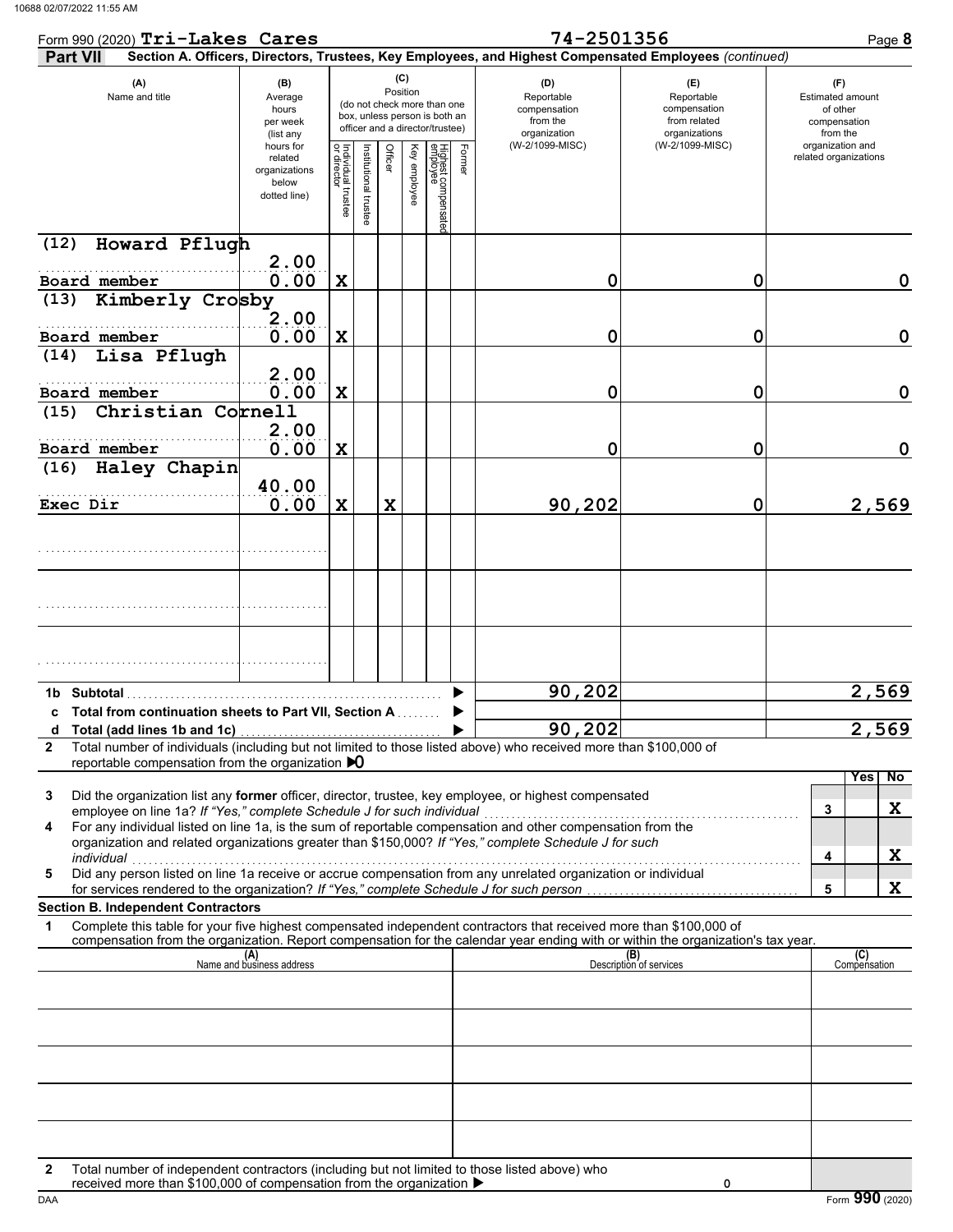#### Form 990 (2020) Page **9 Tri-Lakes Cares 74-2501356**

|                                                                  | <b>Part VIII</b> |                                                                                     |    | <b>Statement of Revenue</b> |                 |                      |                      |                                              |                                      |                                           |
|------------------------------------------------------------------|------------------|-------------------------------------------------------------------------------------|----|-----------------------------|-----------------|----------------------|----------------------|----------------------------------------------|--------------------------------------|-------------------------------------------|
|                                                                  |                  |                                                                                     |    |                             |                 |                      | (A)<br>Total revenue | (B)<br>Related or exempt<br>function revenue | (C)<br>Unrelated<br>business revenue | (D)<br>Revenue excluded<br>from tax under |
|                                                                  |                  |                                                                                     |    |                             |                 |                      |                      |                                              |                                      | sections 512-514                          |
| <b>Contributions, Gifts, Grants</b><br>and Other Similar Amounts |                  | 1a Federated campaigns                                                              |    |                             | 1a              |                      |                      |                                              |                                      |                                           |
|                                                                  |                  | <b>b</b> Membership dues                                                            |    | .                           | 1 <sub>b</sub>  |                      |                      |                                              |                                      |                                           |
|                                                                  |                  | c Fundraising events                                                                |    |                             | 1 <sub>c</sub>  | 2,605                |                      |                                              |                                      |                                           |
|                                                                  |                  | d Related organizations                                                             |    | .                           | 1 <sub>d</sub>  |                      |                      |                                              |                                      |                                           |
|                                                                  |                  | e Government grants (contributions)                                                 |    |                             | 1e              | 218,018              |                      |                                              |                                      |                                           |
|                                                                  |                  | f All other contributions, gifts, grants,<br>and similar amounts not included above |    |                             |                 |                      |                      |                                              |                                      |                                           |
|                                                                  |                  |                                                                                     |    |                             | 1f              | 1,991,919<br>670,384 |                      |                                              |                                      |                                           |
|                                                                  |                  | <b>g</b> Noncash contributions included in lines 1a-1f                              |    |                             | $1g$ \$         | ▶                    | 2, 212, 542          |                                              |                                      |                                           |
|                                                                  |                  |                                                                                     |    |                             |                 |                      |                      |                                              |                                      |                                           |
|                                                                  | 2a               |                                                                                     |    |                             |                 | <b>Business Code</b> |                      |                                              |                                      |                                           |
|                                                                  | b                |                                                                                     |    |                             |                 |                      |                      |                                              |                                      |                                           |
|                                                                  |                  |                                                                                     |    |                             |                 |                      |                      |                                              |                                      |                                           |
| Program Service<br>Revenue                                       |                  |                                                                                     |    |                             |                 |                      |                      |                                              |                                      |                                           |
|                                                                  |                  |                                                                                     |    |                             |                 |                      |                      |                                              |                                      |                                           |
|                                                                  |                  | f All other program service revenue                                                 |    |                             |                 |                      |                      |                                              |                                      |                                           |
|                                                                  |                  |                                                                                     |    |                             |                 |                      |                      |                                              |                                      |                                           |
|                                                                  | 3                | Investment income (including dividends, interest, and                               |    |                             |                 |                      |                      |                                              |                                      |                                           |
|                                                                  |                  |                                                                                     |    |                             |                 |                      | 2,445                |                                              |                                      | 2,445                                     |
|                                                                  | 4                | Income from investment of tax-exempt bond proceeds                                  |    |                             |                 |                      |                      |                                              |                                      |                                           |
|                                                                  | 5                |                                                                                     |    |                             |                 |                      | 1,088                |                                              |                                      | 1,088                                     |
|                                                                  |                  |                                                                                     |    | (i) Real                    |                 | (ii) Personal        |                      |                                              |                                      |                                           |
|                                                                  |                  | <b>6a</b> Gross rents                                                               | 6a |                             |                 |                      |                      |                                              |                                      |                                           |
|                                                                  |                  | <b>b</b> Less: rental expenses                                                      | 6b |                             |                 |                      |                      |                                              |                                      |                                           |
|                                                                  |                  | <b>C</b> Rental inc. or (loss)                                                      | 6c |                             |                 |                      |                      |                                              |                                      |                                           |
|                                                                  |                  |                                                                                     |    |                             |                 |                      |                      |                                              |                                      |                                           |
|                                                                  |                  | <b>7a</b> Gross amount from<br>sales of assets                                      |    | (i) Securities              |                 | (ii) Other           |                      |                                              |                                      |                                           |
|                                                                  |                  | other than inventory                                                                | 7a | 473,200                     |                 |                      |                      |                                              |                                      |                                           |
| ther Revenue                                                     |                  | <b>b</b> Less: cost or other                                                        |    |                             |                 |                      |                      |                                              |                                      |                                           |
|                                                                  |                  | basis and sales exps.                                                               | 7b |                             | 1,000           |                      |                      |                                              |                                      |                                           |
|                                                                  |                  | c Gain or (loss)                                                                    | 7c | $\overline{472,200}$        |                 |                      |                      |                                              |                                      |                                           |
|                                                                  |                  |                                                                                     |    |                             |                 |                      | 472,200              |                                              |                                      | 472,200                                   |
| O                                                                |                  | 8a Gross income from fundraising events                                             |    |                             |                 |                      |                      |                                              |                                      |                                           |
|                                                                  |                  | (not including $$$                                                                  |    | 2,605                       |                 |                      |                      |                                              |                                      |                                           |
|                                                                  |                  | of contributions reported on line 1c).                                              |    |                             |                 | 13,163               |                      |                                              |                                      |                                           |
|                                                                  |                  | See Part IV, line 18<br><b>b</b> Less: direct expenses                              |    | .                           | 8a<br>8b        | 29,357               |                      |                                              |                                      |                                           |
|                                                                  |                  | c Net income or (loss) from fundraising events                                      |    |                             |                 |                      | $-16, 194$           |                                              |                                      | $-16, 194$                                |
|                                                                  |                  | 9a Gross income from gaming activities.                                             |    |                             |                 |                      |                      |                                              |                                      |                                           |
|                                                                  |                  | See Part IV, line 19                                                                |    |                             | 9a              |                      |                      |                                              |                                      |                                           |
|                                                                  |                  | <b>b</b> Less: direct expenses                                                      |    | .                           | 9 <sub>b</sub>  |                      |                      |                                              |                                      |                                           |
|                                                                  |                  | c Net income or (loss) from gaming activities                                       |    |                             |                 |                      |                      |                                              |                                      |                                           |
|                                                                  |                  | 10a Gross sales of inventory, less                                                  |    |                             |                 |                      |                      |                                              |                                      |                                           |
|                                                                  |                  | returns and allowances                                                              |    | .                           | 10a             |                      |                      |                                              |                                      |                                           |
|                                                                  |                  | <b>b</b> Less: cost of goods sold                                                   |    |                             | 10 <sub>b</sub> |                      |                      |                                              |                                      |                                           |
|                                                                  |                  | c Net income or (loss) from sales of inventory                                      |    |                             |                 |                      |                      |                                              |                                      |                                           |
|                                                                  |                  |                                                                                     |    |                             |                 | <b>Business Code</b> |                      |                                              |                                      |                                           |
|                                                                  | 11a              | Other income                                                                        |    |                             |                 | 445100               | 603                  |                                              |                                      | 603                                       |
|                                                                  | b                |                                                                                     |    |                             |                 |                      |                      |                                              |                                      |                                           |
| Miscellaneous<br>Revenue                                         |                  |                                                                                     |    |                             |                 |                      |                      |                                              |                                      |                                           |
|                                                                  | d                |                                                                                     |    |                             |                 |                      |                      |                                              |                                      |                                           |
|                                                                  |                  |                                                                                     |    |                             |                 |                      | 603                  |                                              |                                      |                                           |
|                                                                  |                  |                                                                                     |    |                             |                 |                      | 2,672,684            | 0                                            | 0                                    | 460,142                                   |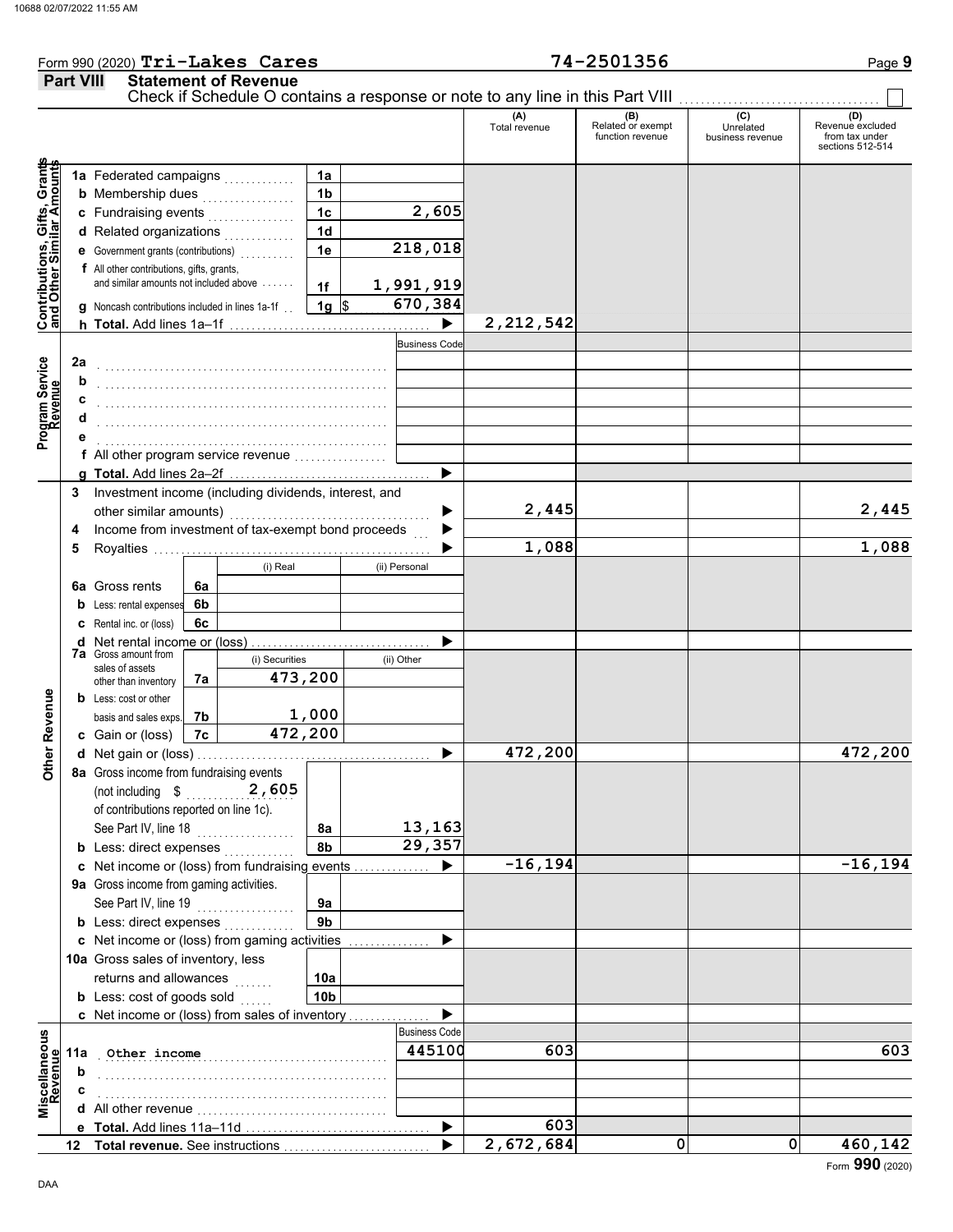#### **Part IX Statement of Functional Expenses** Form 990 (2020) Page **10 Tri-Lakes Cares 74-2501356** *Section 501(c)(3) and 501(c)(4) organizations must complete all columns. All other organizations must complete column (A). Do not include amounts reported on lines 6b, 7b, 8b, 9b, and 10b of Part VIII.* **1 2** Grants and other assistance to domestic organizations and domestic governments. See Part IV, line 21 Grants and other assistance to domestic **(A) (B) (C) (D)** Total expenses Program service Management and expenses general expenses (D)<br>Fundraising expenses Check if Schedule O contains a response or note to any line in this Part IX ....<br> **amounts reported on lines 6b**,  $\begin{array}{|c|c|c|c|c|c|}\n\hline\n\text{Total expenses} & \text{Program service}\n\end{array}$

|                | and domestic governments. See Fail IV, line 21                                                         |           |                  |                 |                        |
|----------------|--------------------------------------------------------------------------------------------------------|-----------|------------------|-----------------|------------------------|
| 2              | Grants and other assistance to domestic                                                                |           |                  |                 |                        |
|                | individuals. See Part IV, line 22                                                                      | 1,037,929 | 1,037,929        |                 |                        |
| 3              | Grants and other assistance to foreign                                                                 |           |                  |                 |                        |
|                | organizations, foreign governments, and foreign                                                        |           |                  |                 |                        |
|                | individuals. See Part IV, lines 15 and 16                                                              |           |                  |                 |                        |
| 4              | Benefits paid to or for members                                                                        |           |                  |                 |                        |
| 5              | Compensation of current officers, directors,                                                           |           |                  |                 |                        |
|                | trustees, and key employees                                                                            | 94,806    | 57,604           | 20,440          | 16,762                 |
| 6              | Compensation not included above to disqualified                                                        |           |                  |                 |                        |
|                | persons (as defined under section 4958(f)(1)) and                                                      |           |                  |                 |                        |
|                | persons described in section 4958(c)(3)(B)                                                             |           |                  |                 |                        |
| $\overline{7}$ | Other salaries and wages                                                                               | 467,486   | 265,600          | 56,705          | 145,181                |
| 8              | Pension plan accruals and contributions (include                                                       |           |                  |                 |                        |
|                | section 401(k) and 403(b) employer contributions)                                                      |           |                  |                 |                        |
| 9              | Other employee benefits <b>Constanting Community</b>                                                   | 14,600    | 6,076            | 3,023           | $\frac{5,501}{17,046}$ |
| 10             |                                                                                                        | 58,694    | 33,633           | 8,015           |                        |
| 11             | Fees for services (nonemployees):                                                                      |           |                  |                 |                        |
|                | a Management                                                                                           | 19,550    | 19,550           |                 |                        |
|                | <b>b</b> Legal                                                                                         |           |                  |                 |                        |
|                |                                                                                                        | 9,950     |                  | 9,950           |                        |
|                | d Lobbying                                                                                             |           |                  |                 |                        |
|                | e Professional fundraising services. See Part IV, line 17                                              |           |                  |                 |                        |
| f              | Investment management fees                                                                             |           |                  |                 |                        |
|                | g Other. (If line 11g amount exceeds 10% of line 25, column                                            |           |                  |                 |                        |
|                | (A) amount, list line 11g expenses on Schedule O.)                                                     |           |                  |                 |                        |
|                | 12 Advertising and promotion <i>[[[[[[[[[[[[[[[[[[[[[[[[[[[[]]]]]</i>                                  | 7,546     | 7,019            | 527             |                        |
|                | 13 Office expenses                                                                                     | 22,128    | 10,785           | 2,345           | $\frac{8,998}{1,280}$  |
| 14             |                                                                                                        | 23,924    | 19,770           | 2,874           |                        |
| 15             |                                                                                                        |           |                  |                 |                        |
| 16             |                                                                                                        | 47,007    | 43,618           | 1,733           | $\frac{1,656}{105}$    |
| 17             | Travel                                                                                                 | 667       | $\overline{50}7$ | $\overline{55}$ |                        |
| 18             | Payments of travel or entertainment expenses                                                           |           |                  |                 |                        |
|                | for any federal, state, or local public officials                                                      |           |                  |                 |                        |
|                | 19 Conferences, conventions, and meetings                                                              | 12,186    | 9,862            | 753             | 1,571                  |
| 20             | Interest                                                                                               |           |                  |                 |                        |
| 21             | Payments to affiliates                                                                                 |           |                  |                 |                        |
|                | 22 Depreciation, depletion, and amortization                                                           | 11,073    | 10,100           | 500             | $\overline{473}$       |
| 23             | Insurance                                                                                              | 10,951    | 9,040            | 731             | 1,180                  |
|                | 24 Other expenses. Itemize expenses not covered                                                        |           |                  |                 |                        |
|                | above (List miscellaneous expenses on line 24e. If                                                     |           |                  |                 |                        |
|                | line 24e amount exceeds 10% of line 25, column                                                         |           |                  |                 |                        |
|                | (A) amount, list line 24e expenses on Schedule O.)                                                     |           |                  |                 |                        |
| a              | Goods donated for ops                                                                                  | 37,593    | 33,958           | 3,635           |                        |
| b              |                                                                                                        |           |                  |                 |                        |
| с              |                                                                                                        |           |                  |                 |                        |
| d              |                                                                                                        |           |                  |                 |                        |
| е              | All other expenses                                                                                     |           |                  |                 |                        |
|                | 25 Total functional expenses. Add lines 1 through 24e                                                  | 1,876,090 | 1,565,051        | 111,286         | 199,753                |
| 26             | Joint costs. Complete this line only if the                                                            |           |                  |                 |                        |
|                | organization reported in column (B) joint costs                                                        |           |                  |                 |                        |
|                | from a combined educational campaign and<br>fundraising solicitation. Check here $\blacktriangleright$ |           |                  |                 |                        |
|                | following SOP 98-2 (ASC 958-720)                                                                       |           |                  |                 |                        |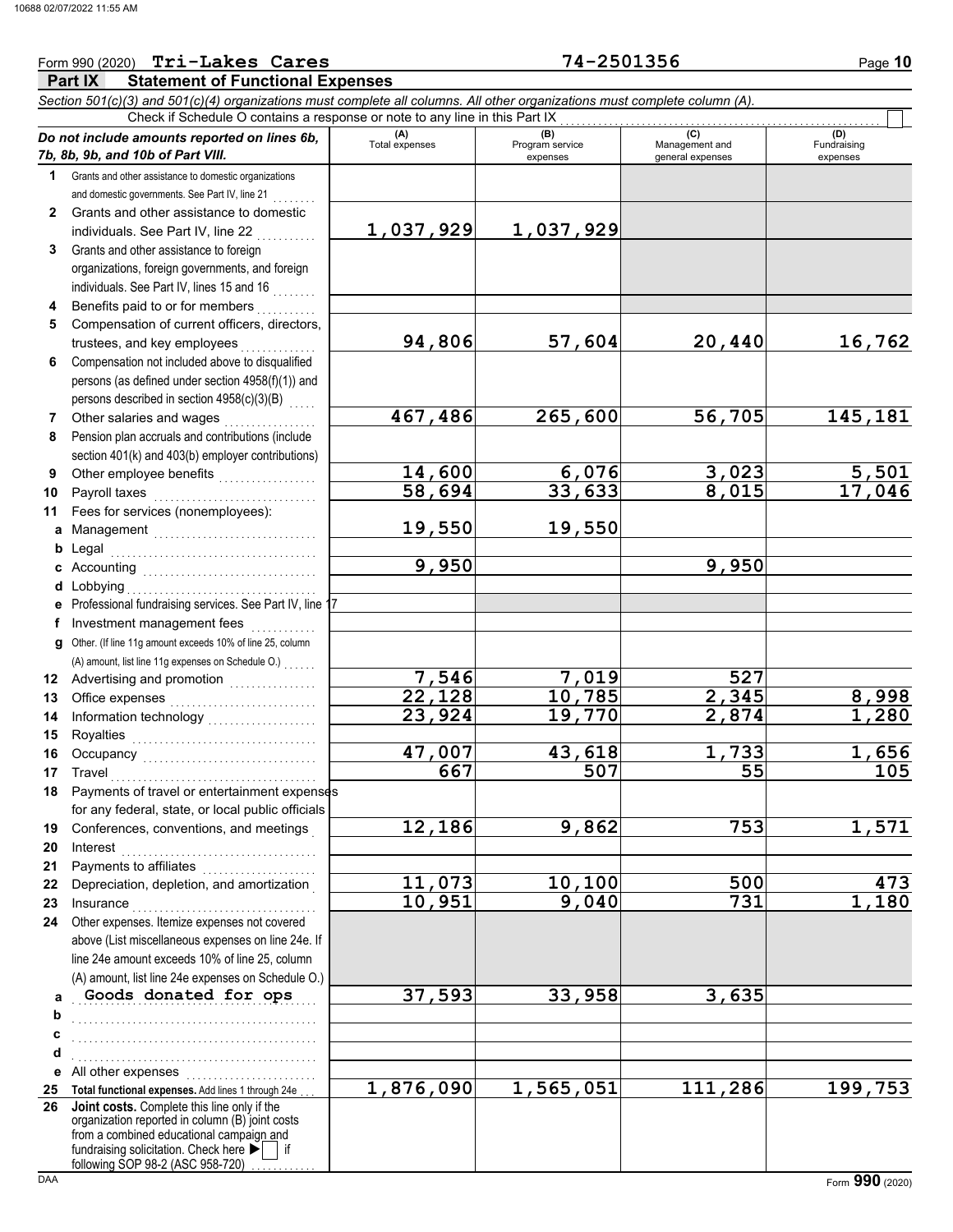#### Form 990 (2020) Page **11 Tri-Lakes Cares 74-2501356**

|                             | Part X   | <b>Balance Sheet</b>                                                         |                 |                                                                                                                           |                   |                      |                         |
|-----------------------------|----------|------------------------------------------------------------------------------|-----------------|---------------------------------------------------------------------------------------------------------------------------|-------------------|----------------------|-------------------------|
|                             |          | Check if Schedule O contains a response or note to any line in this Part X   |                 |                                                                                                                           |                   |                      |                         |
|                             |          |                                                                              |                 |                                                                                                                           | (A)               |                      | (B)                     |
|                             |          |                                                                              |                 |                                                                                                                           | Beginning of year |                      | End of year             |
|                             | 1        | Cash-non-interest-bearing                                                    |                 |                                                                                                                           | 49,591            | $\blacktriangleleft$ | 54,020                  |
|                             | 2        |                                                                              |                 | 587,740                                                                                                                   | $\overline{2}$    | 573,627              |                         |
|                             | 3        |                                                                              |                 |                                                                                                                           | 86,455            | 3                    | 121, 433                |
|                             | 4        | Accounts receivable, net                                                     |                 |                                                                                                                           |                   | 4                    |                         |
|                             | 5        | Loans and other receivables from any current or former officer, director,    |                 |                                                                                                                           |                   |                      |                         |
|                             |          | trustee, key employee, creator or founder, substantial contributor, or 35%   |                 |                                                                                                                           |                   |                      |                         |
|                             |          | controlled entity or family member of any of these persons                   |                 |                                                                                                                           |                   | 5                    |                         |
|                             | 6        | Loans and other receivables from other disqualified persons (as defined      |                 |                                                                                                                           |                   |                      |                         |
| Assets                      |          | under section 4958(f)(1)), and persons described in section 4958(c)(3)(B)    |                 |                                                                                                                           |                   | 6                    |                         |
|                             | 7        |                                                                              |                 |                                                                                                                           |                   | $\overline{7}$       |                         |
|                             | 8        | Inventories for sale or use                                                  |                 |                                                                                                                           | 59,641            | 8                    | $\frac{31,490}{39,286}$ |
|                             | 9        | Prepaid expenses and deferred charges                                        |                 |                                                                                                                           | 27,300            | 9                    |                         |
|                             |          | 10a Land, buildings, and equipment: cost or other                            |                 |                                                                                                                           |                   |                      |                         |
|                             |          | basis. Complete Part VI of Schedule D                                        | 10a             | 517,511<br>125,458                                                                                                        |                   |                      |                         |
|                             |          | <b>b</b> Less: accumulated depreciation<br>.                                 | 10 <sub>b</sub> |                                                                                                                           | 400,043<br>23,200 | 10 <sub>c</sub>      | 392,053<br>716,693      |
|                             | 11       | Investments-publicly traded securities                                       |                 |                                                                                                                           |                   | 11                   |                         |
|                             | 12       | Investments-other securities. See Part IV, line 11                           |                 |                                                                                                                           |                   | 12                   |                         |
|                             | 13       |                                                                              |                 |                                                                                                                           |                   | 13                   |                         |
|                             | 14       | Intangible assets<br>Other assets. See Part IV, line 11                      | 13,753          | 14                                                                                                                        |                   |                      |                         |
|                             | 15       |                                                                              |                 |                                                                                                                           | 1,247,723         | 15<br>16             | 4,279<br>1,932,881      |
|                             | 16<br>17 |                                                                              | 58,613          | 17                                                                                                                        | 74,802            |                      |                         |
|                             | 18       | Grants payable                                                               |                 |                                                                                                                           | 4,671             | 18                   | 1,731                   |
|                             | 19       | Deferred revenue                                                             |                 |                                                                                                                           |                   | 19                   |                         |
|                             | 20       | Tax-exempt bond liabilities                                                  |                 |                                                                                                                           |                   | 20                   |                         |
|                             | 21       | Escrow or custodial account liability. Complete Part IV of Schedule D        |                 |                                                                                                                           |                   | 21                   |                         |
|                             | 22       | Loans and other payables to any current or former officer, director,         |                 |                                                                                                                           |                   |                      |                         |
| Liabilities                 |          | trustee, key employee, creator or founder, substantial contributor, or 35%   |                 |                                                                                                                           |                   |                      |                         |
|                             |          | controlled entity or family member of any of these persons                   |                 |                                                                                                                           |                   | 22                   |                         |
|                             | 23       | Secured mortgages and notes payable to unrelated third parties               |                 |                                                                                                                           |                   | 23                   |                         |
|                             | 24       | Unsecured notes and loans payable to unrelated third parties                 |                 | .                                                                                                                         |                   | 24                   |                         |
|                             | 25       | Other liabilities (including federal income tax, payables to related third   |                 |                                                                                                                           |                   |                      |                         |
|                             |          | parties, and other liabilities not included on lines 17-24). Complete Part X |                 |                                                                                                                           |                   |                      |                         |
|                             |          | of Schedule D                                                                |                 |                                                                                                                           | 83,617            | 25                   |                         |
|                             | 26       |                                                                              |                 |                                                                                                                           | 146,901           | 26                   | 76,533                  |
|                             |          | Organizations that follow FASB ASC 958, check here X                         |                 |                                                                                                                           |                   |                      |                         |
|                             |          | and complete lines 27, 28, 32, and 33.                                       |                 |                                                                                                                           |                   |                      |                         |
|                             | 27       | Net assets without donor restrictions                                        |                 |                                                                                                                           | 871,007           | 27                   | 1,683,287               |
|                             | 28       | Net assets with donor restrictions                                           |                 |                                                                                                                           | 229,815           | 28                   | 173,061                 |
|                             |          | Organizations that do not follow FASB ASC 958, check here ▶                  |                 |                                                                                                                           |                   |                      |                         |
|                             |          | and complete lines 29 through 33.                                            |                 |                                                                                                                           |                   |                      |                         |
|                             | 29       | Capital stock or trust principal, or current funds                           |                 |                                                                                                                           |                   | 29                   |                         |
|                             | 30       | Paid-in or capital surplus, or land, building, or equipment fund             |                 | <u> 1999 - Johann Stoff, martin Stoff, martin Stoff, martin Stoff, martin Stoff, martin Stoff, martin Stoff, martin S</u> |                   | 30                   |                         |
|                             | 31       | Retained earnings, endowment, accumulated income, or other funds             |                 |                                                                                                                           |                   | 31                   |                         |
| Net Assets or Fund Balances | 32       | Total net assets or fund balances                                            |                 |                                                                                                                           | 1,100,822         | 32                   | 1,856,348               |
|                             | 33       |                                                                              |                 |                                                                                                                           | $1,247,723$ 33    |                      | 1,932,881               |

Form **990** (2020)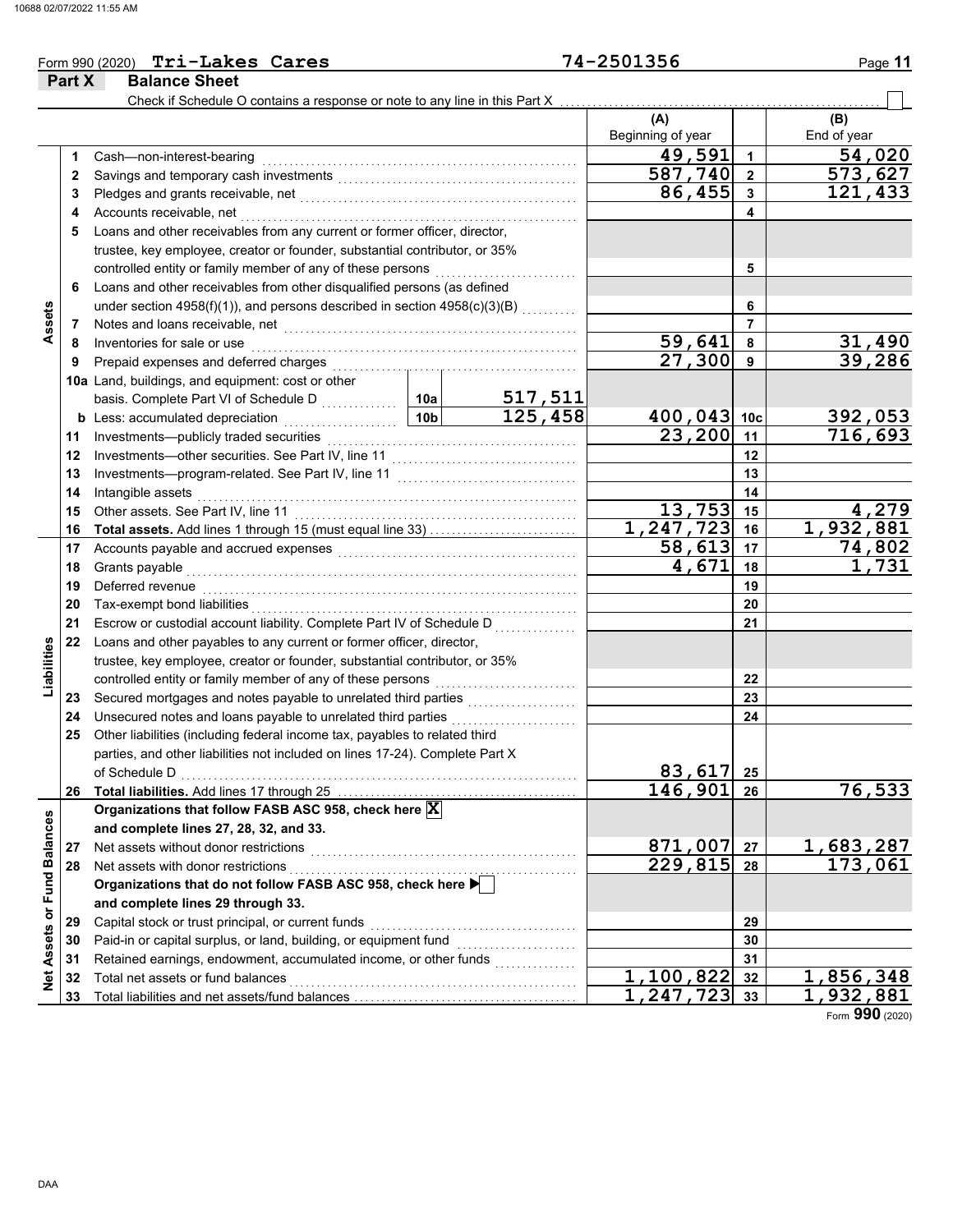|    | 74-2501356<br>Form 990 (2020) Tri-Lakes Cares                                                                                                                                                                                  |                         |                |       | Page 12              |
|----|--------------------------------------------------------------------------------------------------------------------------------------------------------------------------------------------------------------------------------|-------------------------|----------------|-------|----------------------|
|    | <b>Reconciliation of Net Assets</b><br>Part XI                                                                                                                                                                                 |                         |                |       |                      |
|    |                                                                                                                                                                                                                                |                         |                |       | $ \mathbf{X} $       |
| 1  |                                                                                                                                                                                                                                |                         | 2,672,684      |       |                      |
| 2  |                                                                                                                                                                                                                                | $\overline{2}$          | 1,876,090      |       |                      |
| 3  |                                                                                                                                                                                                                                | $\overline{\mathbf{3}}$ |                |       | $\overline{796,594}$ |
| 4  | Net assets or fund balances at beginning of year (must equal Part X, line 32, column (A)) [[[[[[[[[[[[[[[[[[[                                                                                                                  |                         | 1,100,822      |       |                      |
| 5  | Net unrealized gains (losses) on investments [11] with an intervention of the state of the state of the state of the state of the state of the state of the state of the state of the state of the state of the state of the s | 5                       |                |       | $-41,068$            |
| 6  | Donated services and use of facilities <b>constructs</b> and the service of the service of the services and use of facilities                                                                                                  | 6                       |                |       |                      |
| 7  | Investment expenses                                                                                                                                                                                                            | $\overline{7}$          |                |       |                      |
| 8  | Prior period adjustments                                                                                                                                                                                                       | 8                       |                |       |                      |
| 9  | Other changes in net assets or fund balances (explain on Schedule O)                                                                                                                                                           | 9                       |                |       |                      |
| 10 | Net assets or fund balances at end of year. Combine lines 3 through 9 (must equal Part X, line                                                                                                                                 |                         |                |       |                      |
|    | $32$ , column $(B)$ )                                                                                                                                                                                                          | 10                      | 1,856,348      |       |                      |
|    | <b>Financial Statements and Reporting</b><br><b>Part XII</b>                                                                                                                                                                   |                         |                |       |                      |
|    |                                                                                                                                                                                                                                |                         |                |       |                      |
|    |                                                                                                                                                                                                                                |                         |                | Yes I | No                   |
| 1. | $X$ Accrual<br>Accounting method used to prepare the Form 990:  <br>Cash<br>Other                                                                                                                                              |                         |                |       |                      |
|    | If the organization changed its method of accounting from a prior year or checked "Other," explain in                                                                                                                          |                         |                |       |                      |
|    | Schedule O.                                                                                                                                                                                                                    |                         |                |       |                      |
|    | 2a Were the organization's financial statements compiled or reviewed by an independent accountant?                                                                                                                             |                         | 2a             |       | x                    |
|    | If "Yes," check a box below to indicate whether the financial statements for the year were compiled or                                                                                                                         |                         |                |       |                      |
|    | reviewed on a separate basis, consolidated basis, or both:                                                                                                                                                                     |                         |                |       |                      |
|    | Consolidated basis<br>Both consolidated and separate basis<br>Separate basis<br>$\mathbf{1}$                                                                                                                                   |                         |                |       |                      |
|    | <b>b</b> Were the organization's financial statements audited by an independent accountant?                                                                                                                                    |                         | 2b             | X     |                      |
|    | If "Yes," check a box below to indicate whether the financial statements for the year were audited on a                                                                                                                        |                         |                |       |                      |
|    | separate basis, consolidated basis, or both:                                                                                                                                                                                   |                         |                |       |                      |
|    | $ \mathbf{X} $ Separate basis<br>  Consolidated basis<br>  Both consolidated and separate basis                                                                                                                                |                         |                |       |                      |
|    | c If "Yes" to line 2a or 2b, does the organization have a committee that assumes responsibility for oversight of                                                                                                               |                         |                |       |                      |
|    | the audit, review, or compilation of its financial statements and selection of an independent accountant?                                                                                                                      |                         | 2c             | X     |                      |
|    | If the organization changed either its oversight process or selection process during the tax year, explain on                                                                                                                  |                         |                |       |                      |
|    | Schedule O.                                                                                                                                                                                                                    |                         |                |       |                      |
|    | 3a As a result of a federal award, was the organization required to undergo an audit or audits as set forth in the                                                                                                             |                         |                |       |                      |
|    | Single Audit Act and OMB Circular A-133?                                                                                                                                                                                       |                         | 3a             |       | X                    |
|    | <b>b</b> If "Yes," did the organization undergo the required audit or audits? If the organization did not undergo the                                                                                                          |                         |                |       |                      |
|    | required audit or audits, explain why on Schedule O and describe any steps taken to undergo such audits                                                                                                                        |                         | 3 <sub>b</sub> |       |                      |

Form **990** (2020)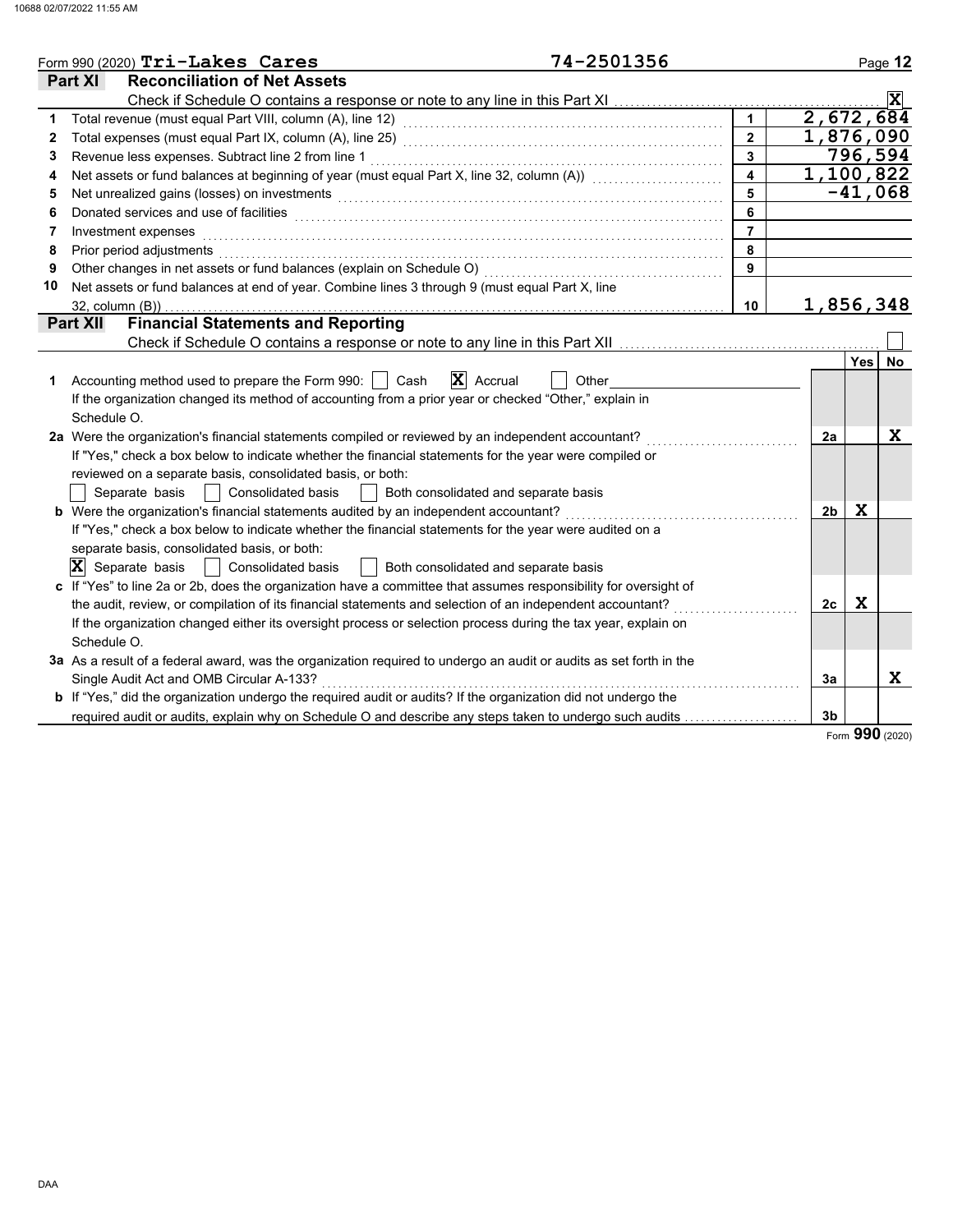Department of the Treasury<br>Internal Revenue Service

## **SCHEDULE A Public Charity Status and Public Support**

**Complete if the organization is a section 501(c)(3) organization or a section 4947(a)(1) nonexempt charitable trust. (Form 990 or 990-EZ)**

 **Attach to Form 990 or Form 990-EZ.**

| OMB No. 1545-0047 |
|-------------------|
| 70.<br>20         |
|                   |
|                   |

| <b>Open to Public</b> |  |  |
|-----------------------|--|--|
| <b>Inspection</b>     |  |  |

| Internal Revenue Service<br>Go to www.irs.gov/Form990 for instructions and the latest information. |             |                                       |  | Inspection                                    |                                                                                                                                                                                                                                                                                                                                                                                                                                                                                  |     |                                                                         |                                                         |                                                     |                                                       |
|----------------------------------------------------------------------------------------------------|-------------|---------------------------------------|--|-----------------------------------------------|----------------------------------------------------------------------------------------------------------------------------------------------------------------------------------------------------------------------------------------------------------------------------------------------------------------------------------------------------------------------------------------------------------------------------------------------------------------------------------|-----|-------------------------------------------------------------------------|---------------------------------------------------------|-----------------------------------------------------|-------------------------------------------------------|
|                                                                                                    |             | Name of the organization              |  | Tri-Lakes Cares                               |                                                                                                                                                                                                                                                                                                                                                                                                                                                                                  |     |                                                                         |                                                         | <b>Employer identification number</b><br>74-2501356 |                                                       |
| Part I                                                                                             |             |                                       |  |                                               | Reason for Public Charity Status. (All organizations must complete this part.) See instructions.                                                                                                                                                                                                                                                                                                                                                                                 |     |                                                                         |                                                         |                                                     |                                                       |
|                                                                                                    |             |                                       |  |                                               | The organization is not a private foundation because it is: (For lines 1 through 12, check only one box.)                                                                                                                                                                                                                                                                                                                                                                        |     |                                                                         |                                                         |                                                     |                                                       |
| 1                                                                                                  |             |                                       |  |                                               | A church, convention of churches, or association of churches described in section 170(b)(1)(A)(i).                                                                                                                                                                                                                                                                                                                                                                               |     |                                                                         |                                                         |                                                     |                                                       |
| 2                                                                                                  |             |                                       |  |                                               | A school described in section 170(b)(1)(A)(ii). (Attach Schedule E (Form 990 or 990-EZ).)                                                                                                                                                                                                                                                                                                                                                                                        |     |                                                                         |                                                         |                                                     |                                                       |
| 3                                                                                                  |             |                                       |  |                                               | A hospital or a cooperative hospital service organization described in section 170(b)(1)(A)(iii).                                                                                                                                                                                                                                                                                                                                                                                |     |                                                                         |                                                         |                                                     |                                                       |
| 4                                                                                                  |             | city, and state:                      |  |                                               | A medical research organization operated in conjunction with a hospital described in section 170(b)(1)(A)(iii). Enter the hospital's name,                                                                                                                                                                                                                                                                                                                                       |     |                                                                         |                                                         |                                                     |                                                       |
| 5                                                                                                  |             |                                       |  |                                               | An organization operated for the benefit of a college or university owned or operated by a governmental unit described in                                                                                                                                                                                                                                                                                                                                                        |     |                                                                         |                                                         |                                                     |                                                       |
|                                                                                                    |             |                                       |  | section 170(b)(1)(A)(iv). (Complete Part II.) |                                                                                                                                                                                                                                                                                                                                                                                                                                                                                  |     |                                                                         |                                                         |                                                     |                                                       |
| 6                                                                                                  |             |                                       |  |                                               | A federal, state, or local government or governmental unit described in section 170(b)(1)(A)(v).                                                                                                                                                                                                                                                                                                                                                                                 |     |                                                                         |                                                         |                                                     |                                                       |
| 7                                                                                                  | $ {\bf X} $ |                                       |  |                                               | An organization that normally receives a substantial part of its support from a governmental unit or from the general public<br>described in section 170(b)(1)(A)(vi). (Complete Part II.)                                                                                                                                                                                                                                                                                       |     |                                                                         |                                                         |                                                     |                                                       |
| 8                                                                                                  |             |                                       |  |                                               | A community trust described in section 170(b)(1)(A)(vi). (Complete Part II.)                                                                                                                                                                                                                                                                                                                                                                                                     |     |                                                                         |                                                         |                                                     |                                                       |
| 9                                                                                                  |             | university:                           |  |                                               | An agricultural research organization described in section 170(b)(1)(A)(ix) operated in conjunction with a land-grant college<br>or university or a non-land-grant college of agriculture (see instructions). Enter the name, city, and state of the college or                                                                                                                                                                                                                  |     |                                                                         |                                                         |                                                     |                                                       |
| 10                                                                                                 |             |                                       |  |                                               | An organization that normally receives: (1) more than 33 1/3% of its support from contributions, membership fees, and gross<br>receipts from activities related to its exempt functions, subject to certain exceptions; and (2) no more than 331/3% of its<br>support from gross investment income and unrelated business taxable income (less section 511 tax) from businesses<br>acquired by the organization after June 30, 1975. See section 509(a)(2). (Complete Part III.) |     |                                                                         |                                                         |                                                     |                                                       |
| 11                                                                                                 |             |                                       |  |                                               | An organization organized and operated exclusively to test for public safety. See section 509(a)(4).                                                                                                                                                                                                                                                                                                                                                                             |     |                                                                         |                                                         |                                                     |                                                       |
| 12                                                                                                 |             |                                       |  |                                               | An organization organized and operated exclusively for the benefit of, to perform the functions of, or to carry out the purposes<br>of one or more publicly supported organizations described in section 509(a)(1) or section 509(a)(2). See section 509(a)(3).<br>Check the box in lines 12a through 12d that describes the type of supporting organization and complete lines 12e, 12f, and 12g.                                                                               |     |                                                                         |                                                         |                                                     |                                                       |
| a                                                                                                  |             |                                       |  |                                               | Type I. A supporting organization operated, supervised, or controlled by its supported organization(s), typically by giving<br>the supported organization(s) the power to regularly appoint or elect a majority of the directors or trustees of the<br>supporting organization. You must complete Part IV, Sections A and B.                                                                                                                                                     |     |                                                                         |                                                         |                                                     |                                                       |
| $\mathbf b$                                                                                        |             |                                       |  |                                               | Type II. A supporting organization supervised or controlled in connection with its supported organization(s), by having                                                                                                                                                                                                                                                                                                                                                          |     |                                                                         |                                                         |                                                     |                                                       |
|                                                                                                    |             |                                       |  |                                               | control or management of the supporting organization vested in the same persons that control or manage the supported<br>organization(s). You must complete Part IV, Sections A and C.                                                                                                                                                                                                                                                                                            |     |                                                                         |                                                         |                                                     |                                                       |
| c                                                                                                  |             |                                       |  |                                               | Type III functionally integrated. A supporting organization operated in connection with, and functionally integrated with,<br>its supported organization(s) (see instructions). You must complete Part IV, Sections A, D, and E.                                                                                                                                                                                                                                                 |     |                                                                         |                                                         |                                                     |                                                       |
| d                                                                                                  |             |                                       |  |                                               | Type III non-functionally integrated. A supporting organization operated in connection with its supported organization(s)<br>that is not functionally integrated. The organization generally must satisfy a distribution requirement and an attentiveness<br>requirement (see instructions). You must complete Part IV, Sections A and D, and Part V.                                                                                                                            |     |                                                                         |                                                         |                                                     |                                                       |
| е                                                                                                  |             |                                       |  |                                               | Check this box if the organization received a written determination from the IRS that it is a Type I, Type II, Type III<br>functionally integrated, or Type III non-functionally integrated supporting organization.                                                                                                                                                                                                                                                             |     |                                                                         |                                                         |                                                     |                                                       |
| f                                                                                                  |             |                                       |  | Enter the number of supported organizations   |                                                                                                                                                                                                                                                                                                                                                                                                                                                                                  |     |                                                                         |                                                         |                                                     |                                                       |
|                                                                                                    |             |                                       |  |                                               | Provide the following information about the supported organization(s).                                                                                                                                                                                                                                                                                                                                                                                                           |     |                                                                         |                                                         |                                                     |                                                       |
|                                                                                                    |             | (i) Name of supported<br>organization |  | (ii) EIN                                      | (iii) Type of organization<br>(described on lines 1-10<br>above (see instructions))                                                                                                                                                                                                                                                                                                                                                                                              | Yes | (iv) Is the organization<br>listed in your governing<br>document?<br>No | (v) Amount of monetary<br>support (see<br>instructions) |                                                     | (vi) Amount of<br>other support (see<br>instructions) |
| (A)                                                                                                |             |                                       |  |                                               |                                                                                                                                                                                                                                                                                                                                                                                                                                                                                  |     |                                                                         |                                                         |                                                     |                                                       |
| (B)                                                                                                |             |                                       |  |                                               |                                                                                                                                                                                                                                                                                                                                                                                                                                                                                  |     |                                                                         |                                                         |                                                     |                                                       |
| (C)                                                                                                |             |                                       |  |                                               |                                                                                                                                                                                                                                                                                                                                                                                                                                                                                  |     |                                                                         |                                                         |                                                     |                                                       |
| (D)                                                                                                |             |                                       |  |                                               |                                                                                                                                                                                                                                                                                                                                                                                                                                                                                  |     |                                                                         |                                                         |                                                     |                                                       |
| (E)                                                                                                |             |                                       |  |                                               |                                                                                                                                                                                                                                                                                                                                                                                                                                                                                  |     |                                                                         |                                                         |                                                     |                                                       |
| <b>Total</b>                                                                                       |             |                                       |  |                                               |                                                                                                                                                                                                                                                                                                                                                                                                                                                                                  |     |                                                                         |                                                         |                                                     |                                                       |
|                                                                                                    |             |                                       |  |                                               | For Paperwork Reduction Act Notice, see the Instructions for Form 990 or 990-EZ.                                                                                                                                                                                                                                                                                                                                                                                                 |     |                                                                         |                                                         |                                                     | Schedule A (Form 990 or 990-EZ) 2020                  |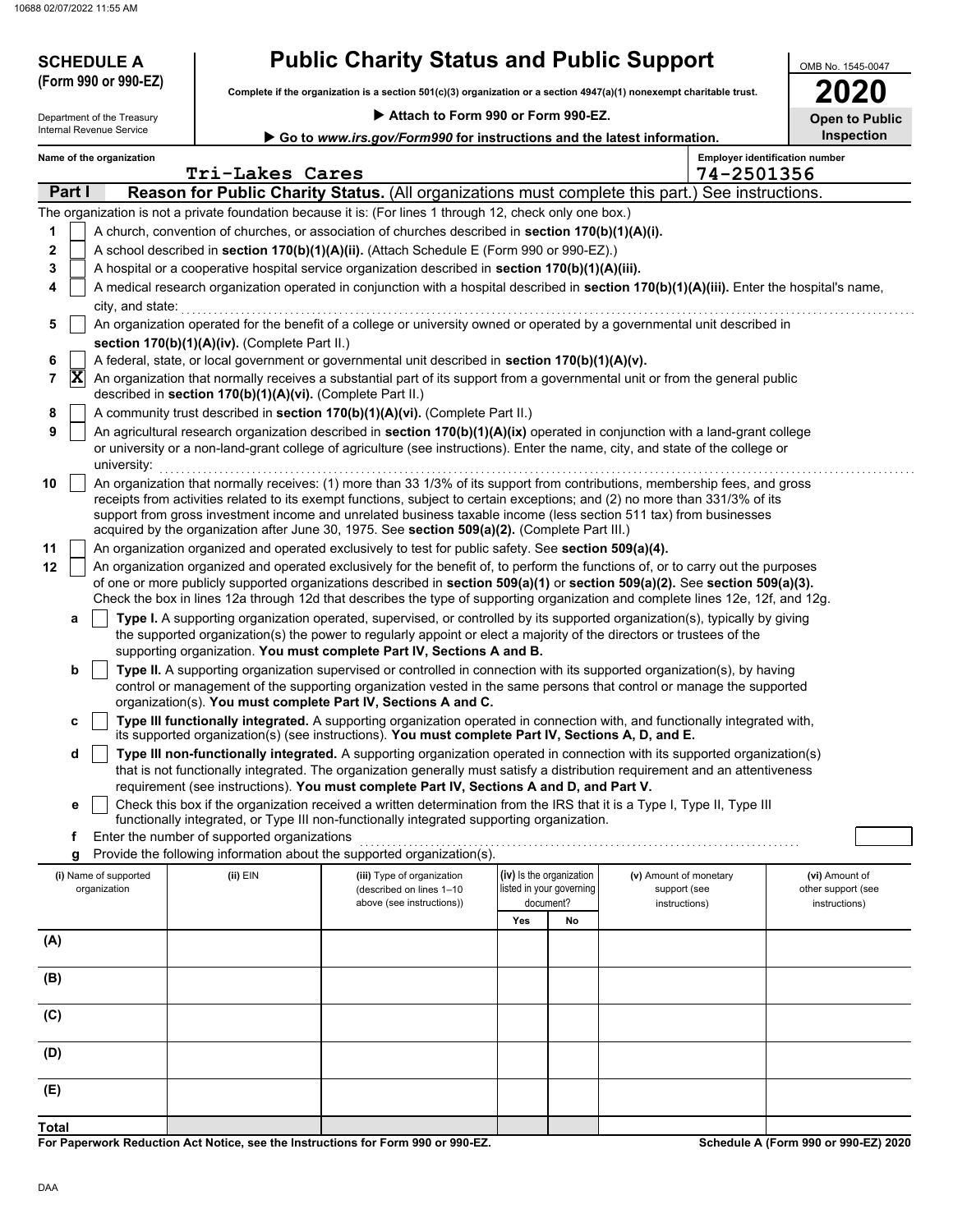|                                                                                                                   | Schedule A (Form 990 or 990-EZ) 2020                                                                                                                                              | Tri-Lakes Cares |           |            |            | 74-2501356  | Page 2                             |
|-------------------------------------------------------------------------------------------------------------------|-----------------------------------------------------------------------------------------------------------------------------------------------------------------------------------|-----------------|-----------|------------|------------|-------------|------------------------------------|
| Support Schedule for Organizations Described in Sections 170(b)(1)(A)(iv) and 170(b)(1)(A)(vi)<br>Part II         |                                                                                                                                                                                   |                 |           |            |            |             |                                    |
| (Complete only if you checked the box on line 5, 7, or 8 of Part I or if the organization failed to qualify under |                                                                                                                                                                                   |                 |           |            |            |             |                                    |
| Part III. If the organization fails to qualify under the tests listed below, please complete Part III.)           |                                                                                                                                                                                   |                 |           |            |            |             |                                    |
|                                                                                                                   | <b>Section A. Public Support</b>                                                                                                                                                  |                 |           |            |            |             |                                    |
|                                                                                                                   | Calendar year (or fiscal year beginning in) $\blacktriangleright$                                                                                                                 | (a) 2016        | (b) 2017  | $(c)$ 2018 | $(d)$ 2019 | (e) 2020    | (f) Total                          |
| 1                                                                                                                 | Gifts, grants, contributions, and                                                                                                                                                 |                 |           |            |            |             |                                    |
|                                                                                                                   | membership fees received. (Do not                                                                                                                                                 |                 |           |            |            |             |                                    |
|                                                                                                                   | include any "unusual grants.")                                                                                                                                                    | 1,252,675       | 1,233,751 | 1,366,151  | 1,733,770  | 2,212,542   | 7,798,889                          |
| $\mathbf{2}$                                                                                                      | Tax revenues levied for the<br>organization's benefit and either paid                                                                                                             |                 |           |            |            |             |                                    |
|                                                                                                                   | to or expended on its behalf                                                                                                                                                      |                 |           |            |            |             |                                    |
| 3                                                                                                                 | The value of services or facilities<br>furnished by a governmental unit to the<br>organization without charge                                                                     |                 |           |            |            |             |                                    |
| 4                                                                                                                 | Total. Add lines 1 through 3                                                                                                                                                      | 1,252,675       | 1,233,751 | 1,366,151  | 1,733,770  | 2, 212, 542 | 7,798,889                          |
| 5                                                                                                                 | The portion of total contributions by<br>each person (other than a<br>governmental unit or publicly<br>supported organization) included on                                        |                 |           |            |            |             |                                    |
|                                                                                                                   | line 1 that exceeds 2% of the amount                                                                                                                                              |                 |           |            |            |             |                                    |
|                                                                                                                   | shown on line 11, column (f)                                                                                                                                                      |                 |           |            |            |             |                                    |
| 6                                                                                                                 | Public support. Subtract line 5 from line 4                                                                                                                                       |                 |           |            |            |             | 7,798,889                          |
|                                                                                                                   | <b>Section B. Total Support</b><br>Calendar year (or fiscal year beginning in)                                                                                                    | (a) 2016        | (b) 2017  | $(c)$ 2018 | $(d)$ 2019 | (e) 2020    | (f) Total                          |
| 7                                                                                                                 | Amounts from line 4                                                                                                                                                               |                 | 1,233,751 | 1,366,151  | 1,733,770  | 2, 212, 542 |                                    |
| 8                                                                                                                 | Gross income from interest, dividends,                                                                                                                                            | 1,252,675       |           |            |            |             | 7,798,889                          |
|                                                                                                                   | payments received on securities loans,<br>rents, royalties, and income from<br>similar sources                                                                                    | 1,445           | 1,634     | 1,881      | 1,486      | 3,533       | 9,979                              |
| 9                                                                                                                 | Net income from unrelated business<br>activities, whether or not the business<br>is regularly carried on                                                                          |                 |           |            |            |             |                                    |
| 10                                                                                                                | Other income. Do not include gain or<br>loss from the sale of capital assets                                                                                                      |                 |           |            |            |             |                                    |
|                                                                                                                   | (Explain in Part VI.)                                                                                                                                                             |                 | 18,221    | 21,948     | 17,626     | 13,766      | 71,561                             |
| 11                                                                                                                | Total support. Add lines 7 through 10                                                                                                                                             |                 |           |            |            |             | 7,880,429                          |
| 12                                                                                                                | Gross receipts from related activities, etc. (see instructions)                                                                                                                   |                 |           |            |            | 12          |                                    |
| 13                                                                                                                | First 5 years. If the Form 990 is for the organization's first, second, third, fourth, or fifth tax year as a section 501(c)(3)                                                   |                 |           |            |            |             |                                    |
|                                                                                                                   | organization, check this box and stop here<br><b>Section C. Computation of Public Support Percentage</b>                                                                          |                 |           |            |            |             |                                    |
|                                                                                                                   |                                                                                                                                                                                   |                 |           |            |            |             |                                    |
| 14                                                                                                                | Public support percentage for 2020 (line 6, column (f) divided by line 11, column (f)) [[[[[[[[[[[[[[[[[[[[[[<br>Public support percentage from 2019 Schedule A, Part II, line 14 |                 |           |            |            | 14          | 98.97%                             |
| 15                                                                                                                | 33 1/3% support test-2020. If the organization did not check the box on line 13, and line 14 is 33 1/3% or more, check this                                                       |                 |           |            |            | 15          | 99.30%                             |
| 16a                                                                                                               | box and stop here. The organization qualifies as a publicly supported organization                                                                                                |                 |           |            |            |             | $\blacktriangleright$ $\mathbf{X}$ |
| b                                                                                                                 | 33 1/3% support test-2019. If the organization did not check a box on line 13 or 16a, and line 15 is 33 1/3% or more, check                                                       |                 |           |            |            |             |                                    |
|                                                                                                                   | this box and stop here. The organization qualifies as a publicly supported organization                                                                                           |                 |           |            |            |             |                                    |
|                                                                                                                   | 17a 10%-facts-and-circumstances test-2020. If the organization did not check a box on line 13, 16a, or 16b, and line 14 is                                                        |                 |           |            |            |             |                                    |
|                                                                                                                   | 10% or more, and if the organization meets the "facts-and-circumstances" test, check this box and stop here. Explain in                                                           |                 |           |            |            |             |                                    |
|                                                                                                                   | Part VI how the organization meets the "facts-and-circumstances" test. The organization qualifies as a publicly supported                                                         |                 |           |            |            |             |                                    |
|                                                                                                                   | organization                                                                                                                                                                      |                 |           |            |            |             |                                    |
| b                                                                                                                 | 10%-facts-and-circumstances test-2019. If the organization did not check a box on line 13, 16a, 16b, or 17a, and line                                                             |                 |           |            |            |             |                                    |
|                                                                                                                   | 15 is 10% or more, and if the organization meets the "facts-and-circumstances" test, check this box and stop here. Explain                                                        |                 |           |            |            |             |                                    |
|                                                                                                                   | in Part VI how the organization meets the "facts-and-circumstances" test. The organization qualifies as a publicly supported                                                      |                 |           |            |            |             |                                    |
|                                                                                                                   | organization                                                                                                                                                                      |                 |           |            |            |             |                                    |
| 18                                                                                                                | Private foundation. If the organization did not check a box on line 13, 16a, 16b, 17a, or 17b, check this box and see                                                             |                 |           |            |            |             |                                    |
|                                                                                                                   | instructions                                                                                                                                                                      |                 |           |            |            |             |                                    |

**Schedule A (Form 990 or 990-EZ) 2020**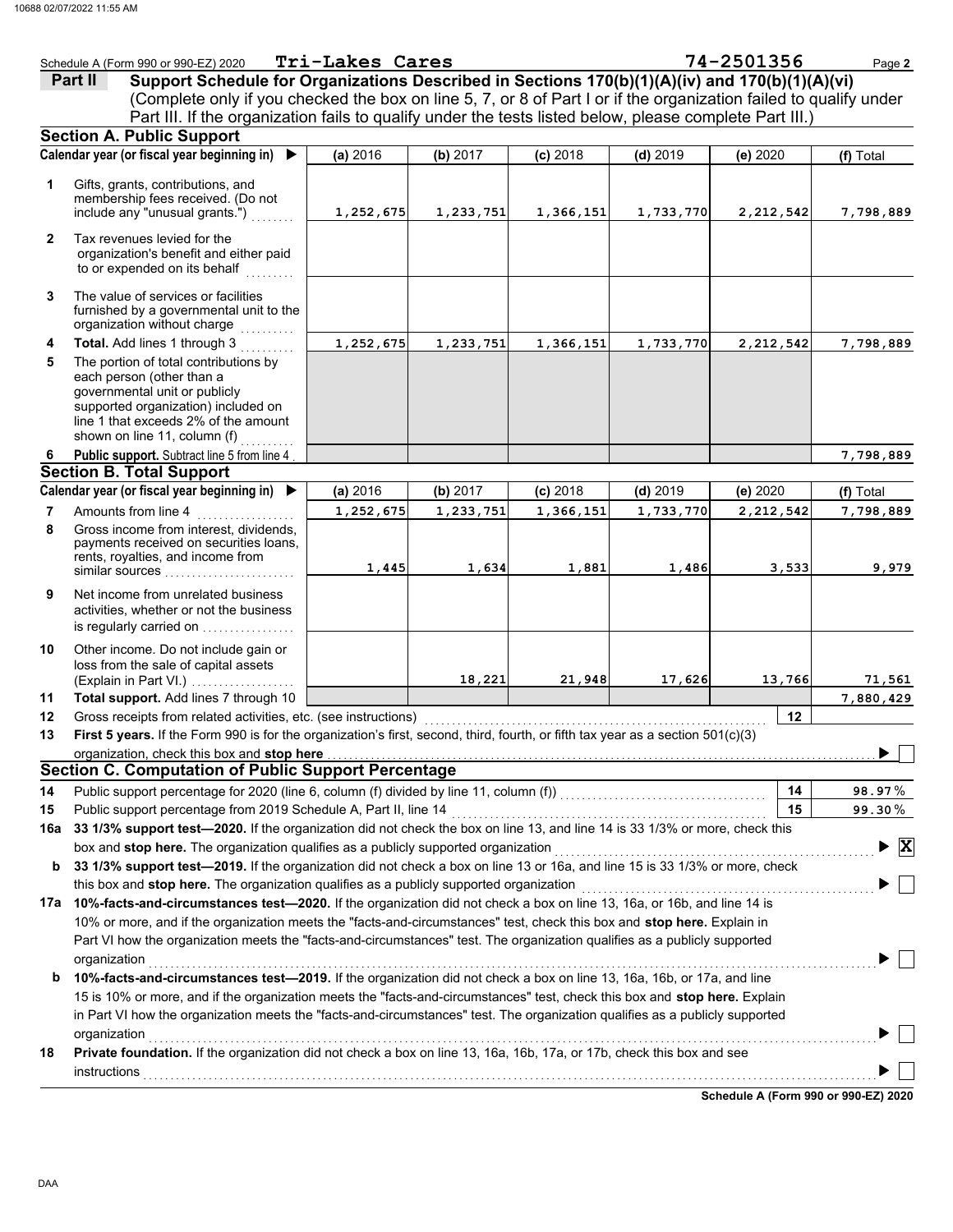|              | Schedule A (Form 990 or 990-EZ) 2020                                                                                                                                              | Tri-Lakes Cares |          |            |            | 74-2501356 | Page 3    |
|--------------|-----------------------------------------------------------------------------------------------------------------------------------------------------------------------------------|-----------------|----------|------------|------------|------------|-----------|
|              | Support Schedule for Organizations Described in Section 509(a)(2)<br>Part III                                                                                                     |                 |          |            |            |            |           |
|              | (Complete only if you checked the box on line 10 of Part I or if the organization failed to qualify under Part II.                                                                |                 |          |            |            |            |           |
|              | If the organization fails to qualify under the tests listed below, please complete Part II.)                                                                                      |                 |          |            |            |            |           |
|              | <b>Section A. Public Support</b>                                                                                                                                                  |                 |          |            |            |            |           |
|              | Calendar year (or fiscal year beginning in)                                                                                                                                       | (a) 2016        | (b) 2017 | $(c)$ 2018 | $(d)$ 2019 | (e) 2020   | (f) Total |
| 1            | Gifts, grants, contributions, and membership fees<br>received. (Do not include any "unusual grants.")                                                                             |                 |          |            |            |            |           |
| $\mathbf{2}$ | Gross receipts from admissions, merchandise<br>sold or services performed, or facilities<br>furnished in any activity that is related to the<br>organization's tax-exempt purpose |                 |          |            |            |            |           |
| 3            | Gross receipts from activities that are not an<br>unrelated trade or business under section 513                                                                                   |                 |          |            |            |            |           |
| 4            | Tax revenues levied for the<br>organization's benefit and either paid<br>to or expended on its behalf                                                                             |                 |          |            |            |            |           |
| 5            | The value of services or facilities<br>furnished by a governmental unit to the<br>organization without charge                                                                     |                 |          |            |            |            |           |
| 6            | Total. Add lines 1 through 5                                                                                                                                                      |                 |          |            |            |            |           |
|              | 7a Amounts included on lines 1, 2, and 3<br>received from disqualified persons                                                                                                    |                 |          |            |            |            |           |
| b            | Amounts included on lines 2 and 3<br>received from other than disqualified<br>persons that exceed the greater of \$5,000<br>or 1% of the amount on line 13 for the year           |                 |          |            |            |            |           |
| c            | Add lines 7a and 7b<br>.                                                                                                                                                          |                 |          |            |            |            |           |
| 8            | Public support. (Subtract line 7c from<br>line $6.$ )                                                                                                                             |                 |          |            |            |            |           |
|              | <b>Section B. Total Support</b>                                                                                                                                                   |                 |          |            |            |            |           |
|              | Calendar year (or fiscal year beginning in) $\blacktriangleright$                                                                                                                 | (a) 2016        | (b) 2017 | $(c)$ 2018 | $(d)$ 2019 | (e) 2020   | (f) Total |
| 9            | Amounts from line 6<br>.                                                                                                                                                          |                 |          |            |            |            |           |
|              | <b>10a</b> Gross income from interest, dividends,<br>payments received on securities loans, rents,<br>royalties, and income from similar sources                                  |                 |          |            |            |            |           |
| b            | Unrelated business taxable income (less<br>section 511 taxes) from businesses<br>acquired after June 30, 1975                                                                     |                 |          |            |            |            |           |
| c            | Add lines 10a and 10b                                                                                                                                                             |                 |          |            |            |            |           |
| 11           | Net income from unrelated business<br>activities not included in line 10b, whether<br>or not the business is regularly carried on                                                 |                 |          |            |            |            |           |
| 12           | Other income. Do not include gain or<br>loss from the sale of capital assets<br>(Explain in Part VI.)                                                                             |                 |          |            |            |            |           |
| 13           | Total support. (Add lines 9, 10c, 11,<br>and 12.) $\qquad \qquad$                                                                                                                 |                 |          |            |            |            |           |
| 14           | First 5 years. If the Form 990 is for the organization's first, second, third, fourth, or fifth tax year as a section 501(c)(3)<br>organization, check this box and stop here     |                 |          |            |            |            |           |
|              | <b>Section C. Computation of Public Support Percentage</b>                                                                                                                        |                 |          |            |            |            |           |
| 15           |                                                                                                                                                                                   |                 |          |            |            | 15         | %         |
| 16           |                                                                                                                                                                                   |                 |          |            |            | 16         | $\%$      |
|              | Section D. Computation of Investment Income Percentage                                                                                                                            |                 |          |            |            |            |           |
| 17           | Investment income percentage for 2020 (line 10c, column (f), divided by line 13, column (f)) [[[[[[[[[[[[[[[[                                                                     |                 |          |            |            | 17         | %         |
|              | 18 Investment income percentage from 2019 Schedule A, Part III, line 17                                                                                                           |                 |          |            |            | 18         | %         |
| 19а          | 33 1/3% support tests-2020. If the organization did not check the box on line 14, and line 15 is more than 33 1/3%, and line                                                      |                 |          |            |            |            |           |
|              | 17 is not more than 33 1/3%, check this box and stop here. The organization qualifies as a publicly supported organization                                                        |                 |          |            |            |            |           |
| b            | 33 1/3% support tests-2019. If the organization did not check a box on line 14 or line 19a, and line 16 is more than 33 1/3%, and                                                 |                 |          |            |            |            |           |
|              | line 18 is not more than 33 1/3%, check this box and stop here. The organization qualifies as a publicly supported organization                                                   |                 |          |            |            |            |           |
| 20           |                                                                                                                                                                                   |                 |          |            |            |            |           |

**Schedule A (Form 990 or 990-EZ) 2020**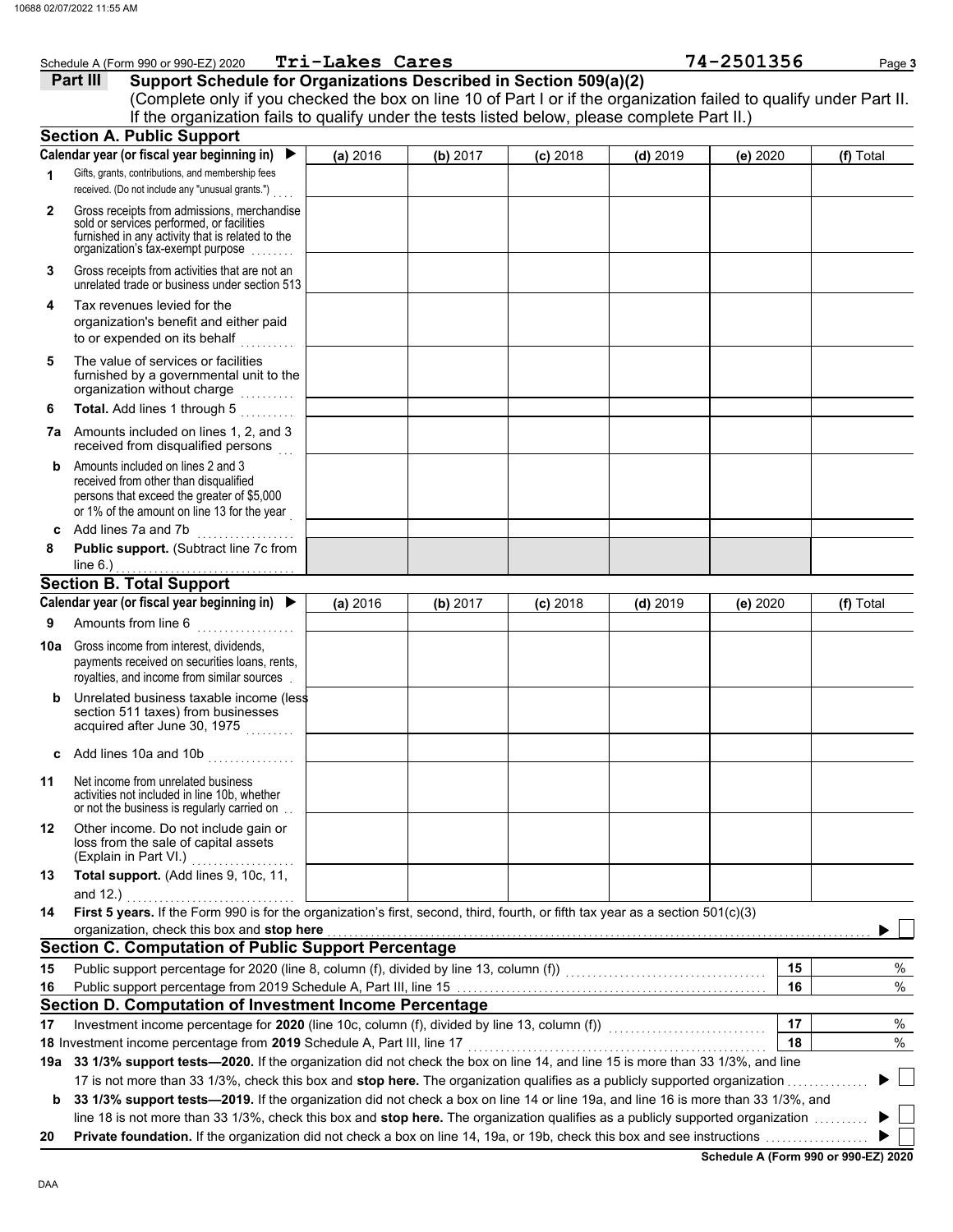#### **Part IV Supporting Organizations** Sections A, D, and E. If you checked box 12d, Part I, complete Sections A and D, and complete Part V.) Schedule A (Form 990 or 990-EZ) 2020 **Pri-Lakes Cares Page 4 Page 4 Page 4 Page 4 Section A. All Supporting Organizations** (Complete only if you checked a box in line 12 on Part I. If you checked box 12a, Part I, complete Sections A and B. If you checked box 12b, Part I, complete Sections A and C. If you checked box 12c, Part I, complete Are all of the organization's supported organizations listed by name in the organization's governing documents? *If "No," describe in Part VI how the supported organizations are designated. If designated by class or purpose, describe the designation. If historic and continuing relationship, explain.* Did the organization have any supported organization that does not have an IRS determination of status under section 509(a)(1) or (2)? *If "Yes," explain in Part VI how the organization determined that the supported organization was described in section 509(a)(1) or (2).* **1 2 3a** Did the organization have a supported organization described in section 501(c)(4), (5), or (6)? *If "Yes," answer* **b c** Did the organization ensure that all support to such organizations was used exclusively for section 170(c)(2)(B) **4a** Was any supported organization not organized in the United States ("foreign supported organization")? *If* **b c** Did the organization support any foreign supported organization that does not have an IRS determination **5a** Did the organization add, substitute, or remove any supported organizations during the tax year? *If "Yes,"* **b c 6 7 8 9a b c 10a** *lines 3b and 3c below.* Did the organization confirm that each supported organization qualified under section 501(c)(4), (5), or (6) and satisfied the public support tests under section 509(a)(2)? *If "Yes," describe in Part VI when and how the organization made the determination.* purposes? *If "Yes," explain in Part VI what controls the organization put in place to ensure such use. "Yes," and if you checked 12a or 12b in Part I, answer (b) and (c) below.* Did the organization have ultimate control and discretion in deciding whether to make grants to the foreign supported organization? *If "Yes," describe in Part VI how the organization had such control and discretion despite being controlled or supervised by or in connection with its supported organizations.* under sections 501(c)(3) and 509(a)(1) or (2)? *If "Yes," explain in Part VI what controls the organization used to ensure that all support to the foreign supported organization was used exclusively for section 170(c)(2)(B) purposes. answer lines 5b and 5c below (if applicable). Also, provide detail in Part VI, including (i) the names and EIN numbers of the supported organizations added, substituted, or removed; (ii) the reasons for each such action; (iii) the authority under the organization's organizing document authorizing such action; and (iv) how the action was accomplished (such as by amendment to the organizing document).* **Type I or Type II only.** Was any added or substituted supported organization part of a class already designated in the organization's organizing document? **Substitutions only.** Was the substitution the result of an event beyond the organization's control? Did the organization provide support (whether in the form of grants or the provision of services or facilities) to anyone other than (i) its supported organizations, (ii) individuals that are part of the charitable class benefited by one or more of its supported organizations, or (iii) other supporting organizations that also support or benefit one or more of the filing organization's supported organizations? *If "Yes," provide detail in Part VI.* Did the organization provide a grant, loan, compensation, or other similar payment to a substantial contributor (as defined in section 4958(c)(3)(C)), a family member of a substantial contributor, or a 35% controlled entity with regard to a substantial contributor? *If "Yes," complete Part I of Schedule L (Form 990 or 990-EZ).* Did the organization make a loan to a disqualified person (as defined in section 4958) not described in line 7? *If "Yes," complete Part I of Schedule L (Form 990 or 990-EZ).* Was the organization controlled directly or indirectly at any time during the tax year by one or more disqualified persons, as defined in section 4946 (other than foundation managers and organizations described in section 509(a)(1) or (2))? *If "Yes," provide detail in Part VI.* Did one or more disqualified persons (as defined in line 9a) hold a controlling interest in any entity in which the supporting organization had an interest? *If "Yes," provide detail in Part VI.* Did a disqualified person (as defined in line 9a) have an ownership interest in, or derive any personal benefit from, assets in which the supporting organization also had an interest? *If "Yes," provide detail in Part VI.* Was the organization subject to the excess business holdings rules of section 4943 because of section 4943(f) (regarding certain Type II supporting organizations, and all Type III non-functionally integrated supporting organizations)? *If "Yes," answer line 10b below.* **Yes No 1 2 3a 3b 3c 4a 4b 4c 5a 5b 5c 6 7 8 9a 9b 9c 10a** Tri-Lakes Cares

**b** Did the organization have any excess business holdings in the tax year? *(Use Schedule C, Form 4720, to determine whether the organization had excess business holdings.)*

**Schedule A (Form 990 or 990-EZ) 2020 10b**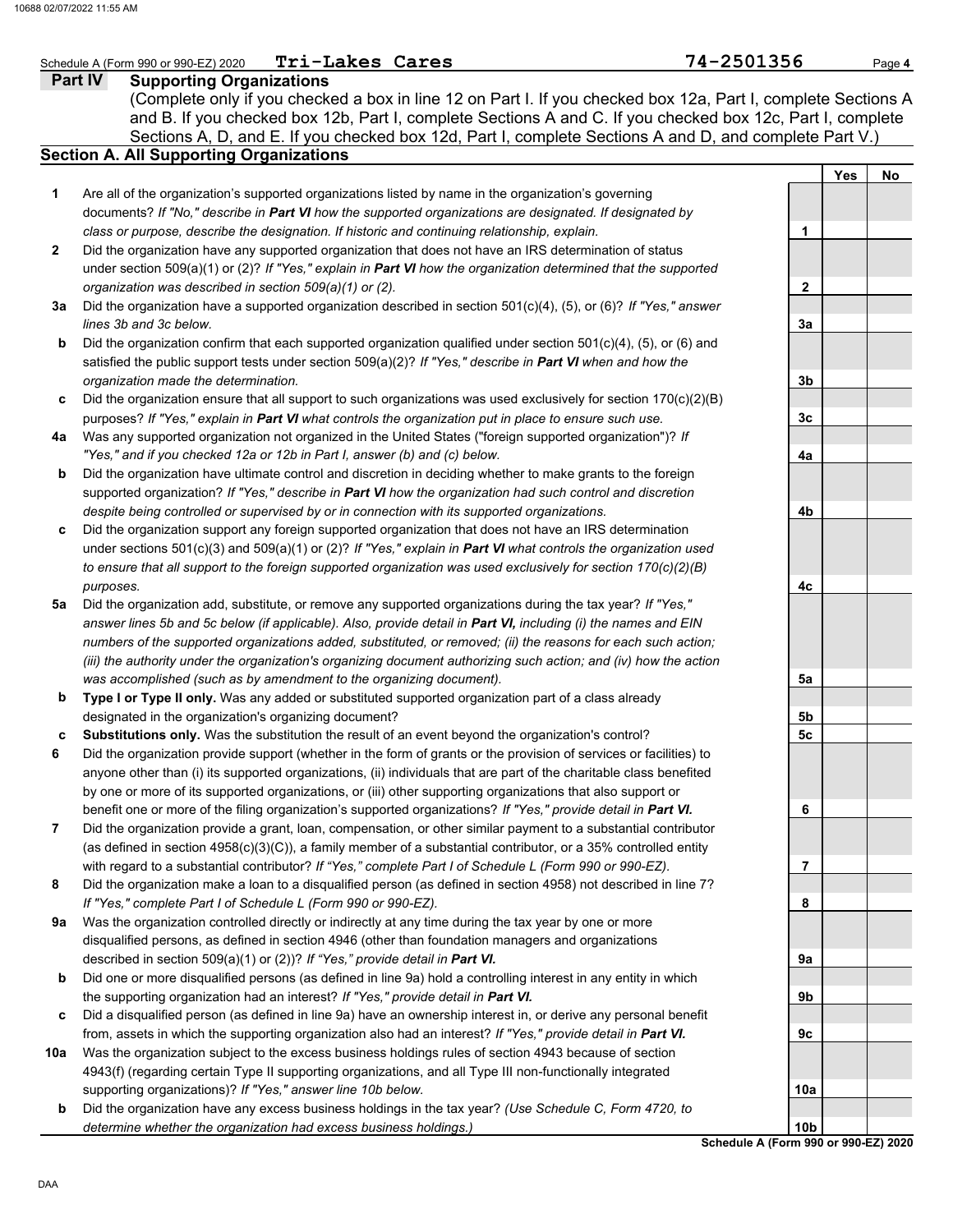|    | Tri-Lakes Cares<br>Schedule A (Form 990 or 990-EZ) 2020                                                              | 74-2501356      |     | Page 5 |
|----|----------------------------------------------------------------------------------------------------------------------|-----------------|-----|--------|
|    | <b>Part IV</b><br><b>Supporting Organizations (continued)</b>                                                        |                 |     |        |
|    |                                                                                                                      |                 | Yes | No     |
| 11 | Has the organization accepted a gift or contribution from any of the following persons?                              |                 |     |        |
| a  | A person who directly or indirectly controls, either alone or together with persons described in lines 11b and       |                 |     |        |
|    | 11c below, the governing body of a supported organization?                                                           | 11a             |     |        |
|    | <b>b</b> A family member of a person described in line 11a above?                                                    | 11 <sub>b</sub> |     |        |
|    | c A 35% controlled entity of a person described in line 11a or 11b above? If "Yes" to line 11a, 11b, or 11c, provide |                 |     |        |
|    | detail in <b>Part VI.</b>                                                                                            | 11 <sub>c</sub> |     |        |

### **Section B. Type I Supporting Organizations**

**2 1** *supported organizations and what conditions or restrictions, if any, applied to such powers during the tax year. organization, describe how the powers to appoint and/or remove officers, directors, or trustees were allocated among the effectively operated, supervised, or controlled the organization's activities. If the organization had more than one supported* directors, or trustees at all times during the tax year? *If "No," describe in Part VI how the supported organization(s)* more supported organizations have the power to regularly appoint or elect at least a majority of the organization's officers, Did the governing body, members of the governing body, officers acting in their official capacity, or membership of one or Did the organization operate for the benefit of any supported organization other than the supported organization(s) that operated, supervised, or controlled the supporting organization? *If "Yes," explain in Part*  **1 Yes No**

*VI how providing such benefit carried out the purposes of the supported organization(s) that operated, supervised, or controlled the supporting organization.*

### **Section C. Type II Supporting Organizations**

Were a majority of the organization's directors or trustees during the tax year also a majority of the directors or trustees of each of the organization's supported organization(s)? *If "No," describe in Part VI how control* **1** *or management of the supporting organization was vested in the same persons that controlled or managed the supported organization(s).* **Yes No 1**

### **Section D. All Type III Supporting Organizations**

|                |                                                                                                                        | Yes | No |
|----------------|------------------------------------------------------------------------------------------------------------------------|-----|----|
| 1              | Did the organization provide to each of its supported organizations, by the last day of the fifth month of the         |     |    |
|                | organization's tax year, (i) a written notice describing the type and amount of support provided during the prior tax  |     |    |
|                | year, (ii) a copy of the Form 990 that was most recently filed as of the date of notification, and (iii) copies of the |     |    |
|                | organization's governing documents in effect on the date of notification, to the extent not previously provided?       |     |    |
| $\overline{2}$ | Were any of the organization's officers, directors, or trustees either (i) appointed or elected by the supported       |     |    |
|                | organization(s) or (ii) serving on the governing body of a supported organization? If "No," explain in Part VI how     |     |    |
|                | the organization maintained a close and continuous working relationship with the supported organization(s).            |     |    |
| 3              | By reason of the relationship described in line 2, above, did the organization's supported organizations have          |     |    |
|                | a significant voice in the organization's investment policies and in directing the use of the organization's           |     |    |
|                | income or assets at all times during the tax year? If "Yes," describe in Part VI the role the organization's           |     |    |
|                | supported organizations played in this regard.                                                                         |     |    |

#### **Section E. Type III Functionally-Integrated Supporting Organizations**

| Check the box next to the method that the organization used to satisfy the Integral Part Test during the year (see instructions). |  |
|-----------------------------------------------------------------------------------------------------------------------------------|--|
|                                                                                                                                   |  |

- The organization satisfied the Activities Test. *Complete line 2 below.* **a**
- The organization is the parent of each of its supported organizations. *Complete line 3 below.* **b**

|  | c   The organization supported a governmental entity. Describe in Part VI how you supported a governmental entity (see instructions). |  |
|--|---------------------------------------------------------------------------------------------------------------------------------------|--|
|  |                                                                                                                                       |  |

- **2** Activities Test. *Answer lines 2a and 2b below.*
- **a** Did substantially all of the organization's activities during the tax year directly further the exempt purposes of the supported organization(s) to which the organization was responsive? *If "Yes," then in Part VI identify those supported organizations and explain how these activities directly furthered their exempt purposes,*  how the organization was responsive to those supported organizations, and how the organization determined *that these activities constituted substantially all of its activities.*
- **b** Did the activities described in line 2a, above, constitute activities that, but for the organization's involvement, one or more of the organization's supported organization(s) would have been engaged in? If "Yes," explain in *Part VI the reasons for the organization's position that its supported organization(s) would have engaged in these activities but for the organization's involvement.*
- **3** Parent of Supported Organizations. *Answer lines 3a and 3b below.*
	- **a** Did the organization have the power to regularly appoint or elect a majority of the officers, directors, or trustees of each of the supported organizations? *If "Yes" or "No," provide details in Part VI.*
	- **b** Did the organization exercise a substantial degree of direction over the policies, programs, and activities of each of its supported organizations? *If "Yes," describe in Part VI the role played by the organization in this regard.*

DAA **Schedule A (Form 990 or 990-EZ) 2020 3b**

**2a**

**2b**

**3a**

**Yes No**

**2**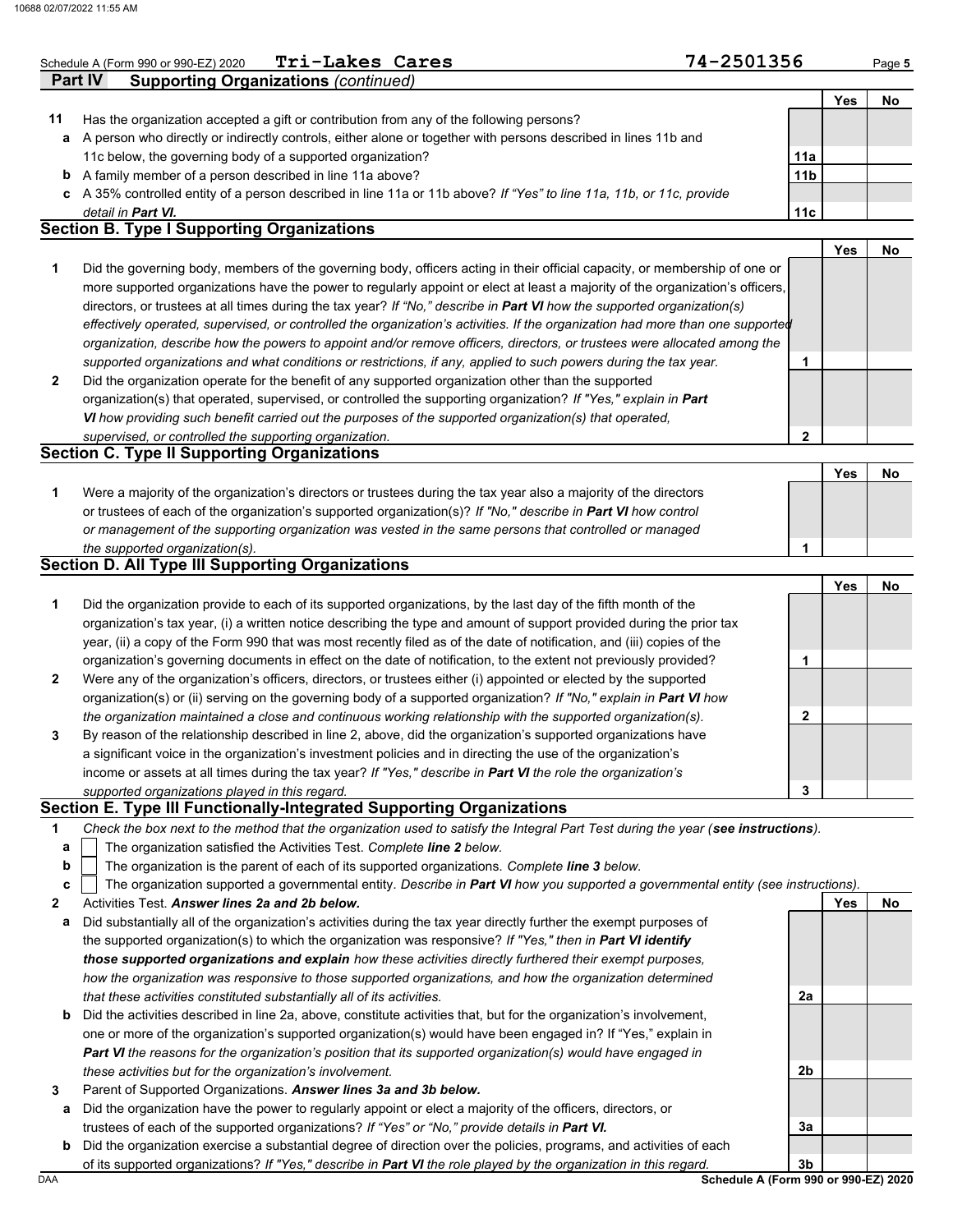|              | Tri-Lakes Cares<br>Schedule A (Form 990 or 990-EZ) 2020                                                                                                                                                                   |                | 74-2501356     | Page 6                         |
|--------------|---------------------------------------------------------------------------------------------------------------------------------------------------------------------------------------------------------------------------|----------------|----------------|--------------------------------|
|              | Type III Non-Functionally Integrated 509(a)(3) Supporting Organizations<br><b>Part V</b>                                                                                                                                  |                |                |                                |
| 1            | Check here if the organization satisfied the Integral Part Test as a qualifying trust on Nov. 20, 1970 (explain in Part VI). See                                                                                          |                |                |                                |
|              | <b>instructions.</b> All other Type III non-functionally integrated supporting organizations must complete Sections A through E.                                                                                          |                |                |                                |
|              | Section A - Adjusted Net Income                                                                                                                                                                                           |                | (A) Prior Year | (B) Current Year<br>(optional) |
| 1            | Net short-term capital gain                                                                                                                                                                                               | $\mathbf{1}$   |                |                                |
| 2            | Recoveries of prior-year distributions                                                                                                                                                                                    | $\mathbf 2$    |                |                                |
| 3            | Other gross income (see instructions)                                                                                                                                                                                     | 3              |                |                                |
| 4            | Add lines 1 through 3.                                                                                                                                                                                                    | 4              |                |                                |
| 5            | Depreciation and depletion                                                                                                                                                                                                | 5              |                |                                |
| 6            | Portion of operating expenses paid or incurred for production or collection of                                                                                                                                            |                |                |                                |
|              | gross income or for management, conservation, or maintenance of property                                                                                                                                                  |                |                |                                |
|              | held for production of income (see instructions)                                                                                                                                                                          | 6              |                |                                |
| 7            | Other expenses (see instructions)                                                                                                                                                                                         | $\overline{7}$ |                |                                |
| 8            | <b>Adjusted Net Income</b> (subtract lines 5, 6, and 7 from line 4)                                                                                                                                                       | 8              |                |                                |
|              | Section B - Minimum Asset Amount                                                                                                                                                                                          |                | (A) Prior Year | (B) Current Year<br>(optional) |
| 1.           | Aggregate fair market value of all non-exempt-use assets (see                                                                                                                                                             |                |                |                                |
|              | instructions for short tax year or assets held for part of year):                                                                                                                                                         |                |                |                                |
|              | a Average monthly value of securities                                                                                                                                                                                     | 1a             |                |                                |
|              | <b>b</b> Average monthly cash balances                                                                                                                                                                                    | 1b             |                |                                |
|              | c Fair market value of other non-exempt-use assets                                                                                                                                                                        | 1 <sub>c</sub> |                |                                |
|              | <b>d Total</b> (add lines 1a, 1b, and 1c)                                                                                                                                                                                 | 1d             |                |                                |
|              | <b>e Discount</b> claimed for blockage or other factors                                                                                                                                                                   |                |                |                                |
|              | (explain in detail in Part VI):                                                                                                                                                                                           |                |                |                                |
| $\mathbf{2}$ | Acquisition indebtedness applicable to non-exempt-use assets                                                                                                                                                              | $\mathbf{2}$   |                |                                |
| 3            | Subtract line 2 from line 1d.                                                                                                                                                                                             | 3              |                |                                |
| 4            | Cash deemed held for exempt use. Enter 0.015 of line 3 (for greater amount,                                                                                                                                               |                |                |                                |
|              | see instructions)                                                                                                                                                                                                         | 4              |                |                                |
| 5            | Net value of non-exempt-use assets (subtract line 4 from line 3)                                                                                                                                                          | 5              |                |                                |
| 6            | Multiply line 5 by 0.035.                                                                                                                                                                                                 | 6              |                |                                |
| 7            | Recoveries of prior-year distributions                                                                                                                                                                                    | $\overline{7}$ |                |                                |
| 8            | Minimum Asset Amount (add line 7 to line 6)                                                                                                                                                                               | 8              |                |                                |
|              | Section C - Distributable Amount                                                                                                                                                                                          |                |                | <b>Current Year</b>            |
| 1            | Adjusted net income for prior year (from Section A, line 8, column A)                                                                                                                                                     | 1              |                |                                |
| $\mathbf{2}$ | Enter 0.85 of line 1.                                                                                                                                                                                                     | $\mathbf{2}$   |                |                                |
| 3            | Minimum asset amount for prior year (from Section B, line 8, column A)                                                                                                                                                    | 3              |                |                                |
| 4            | Enter greater of line 2 or line 3.                                                                                                                                                                                        | 4              |                |                                |
| 5            | Income tax imposed in prior year                                                                                                                                                                                          | 5              |                |                                |
| 6            | <b>Distributable Amount.</b> Subtract line 5 from line 4, unless subject to                                                                                                                                               |                |                |                                |
|              | emergency temporary reduction (see instructions).                                                                                                                                                                         | 6              |                |                                |
|              | المعادين الما<br>$\mathbf{r}$ , $\mathbf{r}$ , $\mathbf{r}$ , $\mathbf{r}$ , $\mathbf{r}$ , $\mathbf{r}$ , $\mathbf{r}$ , $\mathbf{r}$<br>the contract of the contract of the contract of the contract of the contract of | $\sim$         |                |                                |

**7**  $\Box$  Check here if the current year is the organization's first as a non-functionally integrated Type III supporting organization (see instructions).

**Schedule A (Form 990 or 990-EZ) 2020**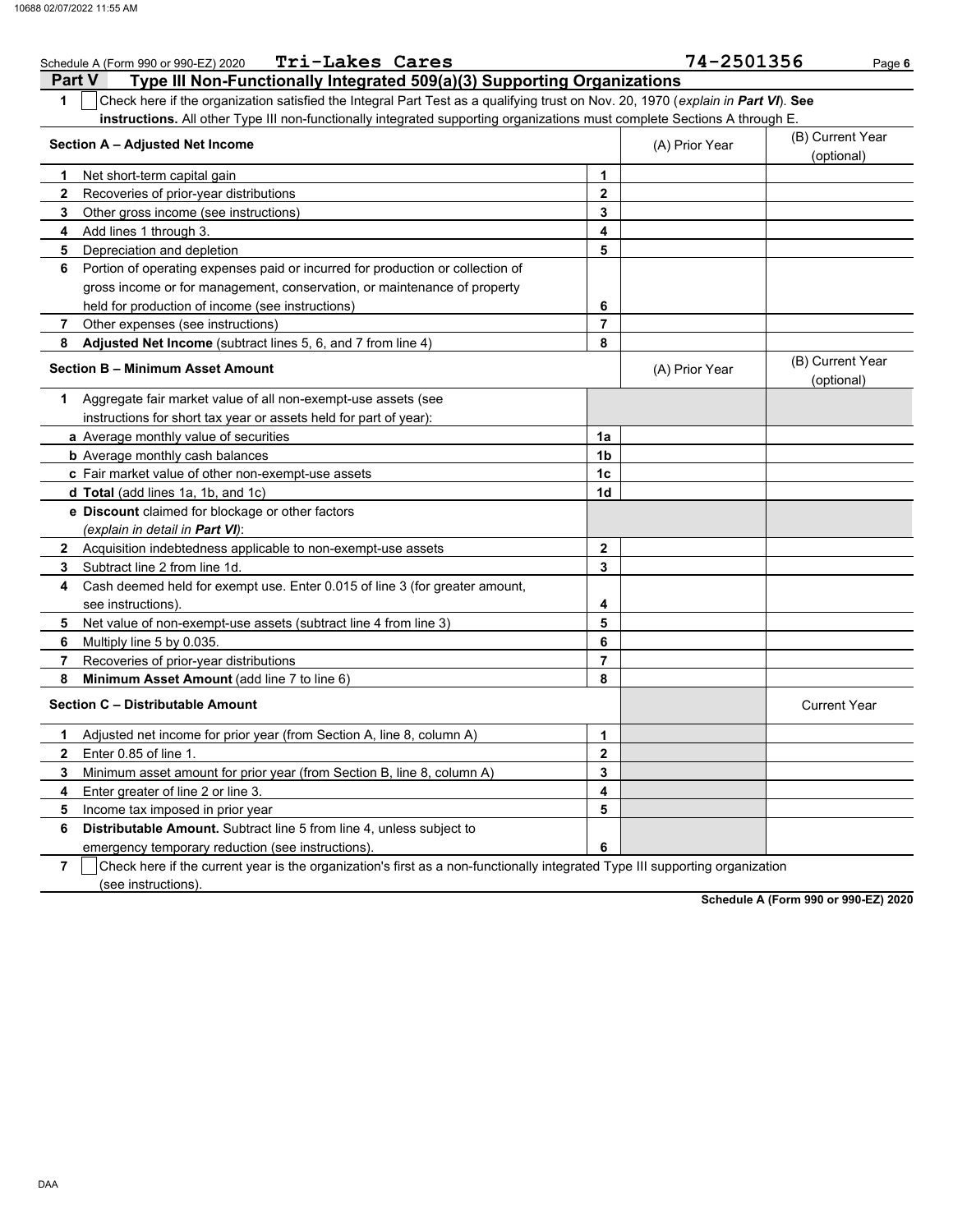|              | Tri-Lakes Cares<br>Schedule A (Form 990 or 990-EZ) 2020                                      |                                    | 74-2501356                                    | Page 7                                           |
|--------------|----------------------------------------------------------------------------------------------|------------------------------------|-----------------------------------------------|--------------------------------------------------|
| Part V       | Type III Non-Functionally Integrated 509(a)(3) Supporting Organizations (continued)          |                                    |                                               |                                                  |
|              | <b>Section D - Distributions</b>                                                             |                                    |                                               | <b>Current Year</b>                              |
| 1            | Amounts paid to supported organizations to accomplish exempt purposes                        |                                    |                                               |                                                  |
| $\mathbf{2}$ | Amounts paid to perform activity that directly furthers exempt purposes of supported         |                                    |                                               |                                                  |
|              | organizations, in excess of income from activity                                             |                                    |                                               |                                                  |
| 3            | Administrative expenses paid to accomplish exempt purposes of supported organizations        |                                    |                                               |                                                  |
| 4            | Amounts paid to acquire exempt-use assets                                                    |                                    |                                               |                                                  |
| 5            | Qualified set-aside amounts (prior IRS approval required-provide details in Part VI)         |                                    |                                               |                                                  |
| 6            | Other distributions (describe in Part VI). See instructions.                                 |                                    |                                               |                                                  |
| 7            | Total annual distributions. Add lines 1 through 6.                                           |                                    |                                               |                                                  |
| 8            | Distributions to attentive supported organizations to which the organization is responsive   |                                    |                                               |                                                  |
|              | (provide details in Part VI). See instructions.                                              |                                    |                                               |                                                  |
| 9            | Distributable amount for 2020 from Section C, line 6                                         |                                    |                                               |                                                  |
| 10           | Line 8 amount divided by line 9 amount                                                       |                                    |                                               |                                                  |
|              | <b>Section E - Distribution Allocations (see instructions)</b>                               | (i)<br><b>Excess Distributions</b> | (ii)<br><b>Underdistributions</b><br>Pre-2020 | (iii)<br><b>Distributable</b><br>Amount for 2020 |
| 1            | Distributable amount for 2020 from Section C, line 6                                         |                                    |                                               |                                                  |
| $\mathbf{2}$ | Underdistributions, if any, for years prior to 2020                                          |                                    |                                               |                                                  |
|              | (reasonable cause required-explain in Part VI). See                                          |                                    |                                               |                                                  |
|              | instructions.                                                                                |                                    |                                               |                                                  |
| 3            | Excess distributions carryover, if any, to 2020                                              |                                    |                                               |                                                  |
|              | a From 2015                                                                                  |                                    |                                               |                                                  |
|              | $b$ From 2016                                                                                |                                    |                                               |                                                  |
|              | c From 2017                                                                                  |                                    |                                               |                                                  |
|              | <b>d</b> From 2018                                                                           |                                    |                                               |                                                  |
|              | e From 2019                                                                                  |                                    |                                               |                                                  |
|              | f Total of lines 3a through 3e                                                               |                                    |                                               |                                                  |
|              | g Applied to underdistributions of prior years                                               |                                    |                                               |                                                  |
|              | h Applied to 2020 distributable amount<br>Carryover from 2015 not applied (see instructions) |                                    |                                               |                                                  |
| Ĩ.           | Remainder. Subtract lines 3g, 3h, and 3i from line 3f.                                       |                                    |                                               |                                                  |
| 4            | Distributions for 2020 from                                                                  |                                    |                                               |                                                  |
|              | Section D, line 7:<br>\$                                                                     |                                    |                                               |                                                  |
|              | a Applied to underdistributions of prior years                                               |                                    |                                               |                                                  |
|              | <b>b</b> Applied to 2020 distributable amount                                                |                                    |                                               |                                                  |
|              | c Remainder. Subtract lines 4a and 4b from line 4.                                           |                                    |                                               |                                                  |
| 5            | Remaining underdistributions for years prior to 2020, if                                     |                                    |                                               |                                                  |
|              | any. Subtract lines 3g and 4a from line 2. For result                                        |                                    |                                               |                                                  |
|              | greater than zero, explain in Part VI. See instructions.                                     |                                    |                                               |                                                  |
| 6            | Remaining underdistributions for 2020 Subtract lines 3h                                      |                                    |                                               |                                                  |
|              | and 4b from line 1. For result greater than zero, explain in                                 |                                    |                                               |                                                  |
|              | <b>Part VI</b> . See instructions.                                                           |                                    |                                               |                                                  |
| 7            | Excess distributions carryover to 2021. Add lines 3j                                         |                                    |                                               |                                                  |
|              | and 4c.                                                                                      |                                    |                                               |                                                  |
| 8            | Breakdown of line 7:                                                                         |                                    |                                               |                                                  |
|              | a Excess from 2016<br>.                                                                      |                                    |                                               |                                                  |
|              | <b>b</b> Excess from 2017                                                                    |                                    |                                               |                                                  |
|              | c Excess from 2018                                                                           |                                    |                                               |                                                  |
|              | d Excess from 2019                                                                           |                                    |                                               |                                                  |
|              | e Excess from 2020                                                                           |                                    |                                               |                                                  |
|              |                                                                                              |                                    |                                               | $-000F20000$                                     |

**Schedule A (Form 990 or 990-EZ) 2020**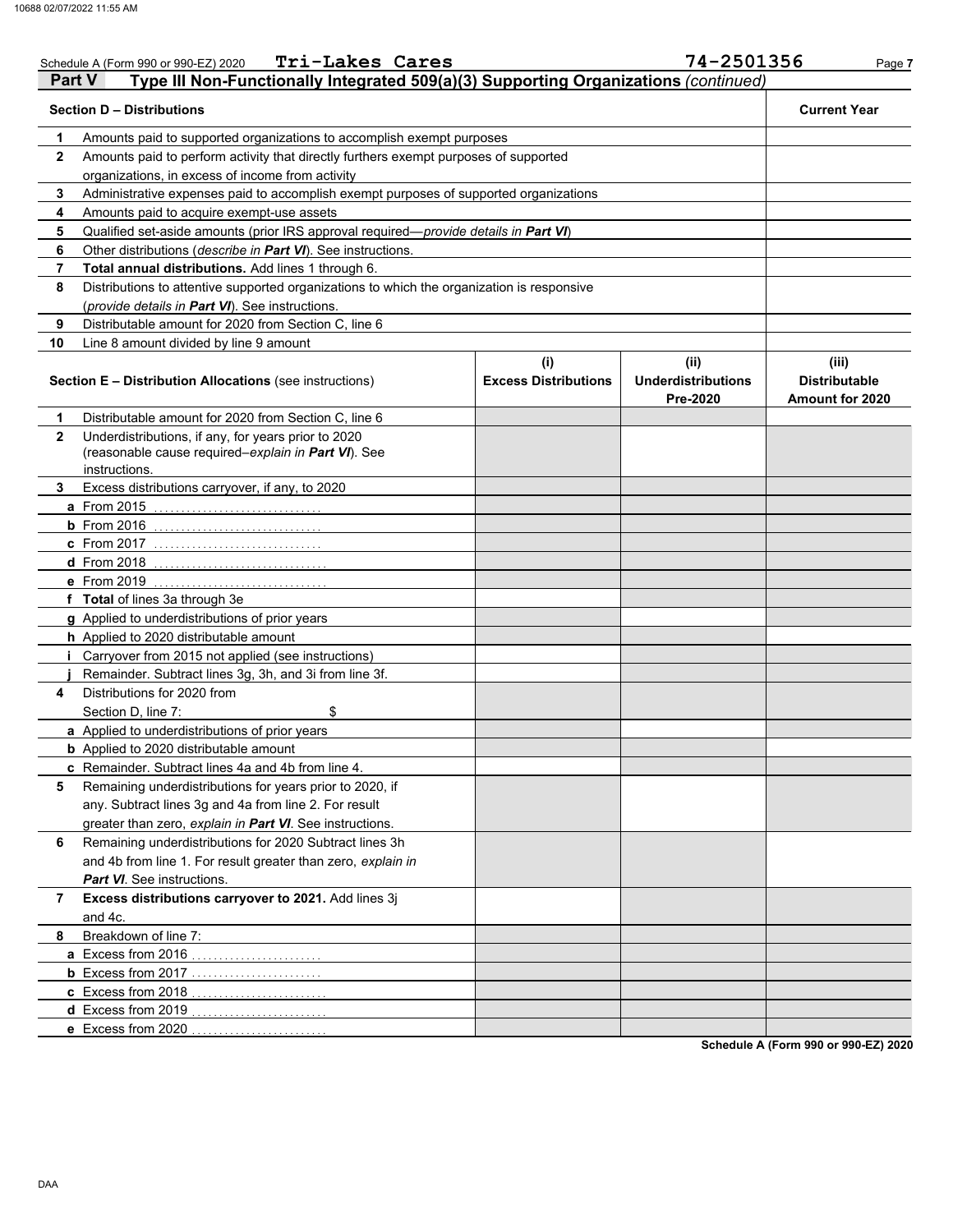|                | Schedule A (Form 990 or 990-EZ) 2020                                                           | Tri-Lakes Cares |  |        | 74-2501356                                                                                                                                                                                                                                                                                                                                                        | Page 8 |
|----------------|------------------------------------------------------------------------------------------------|-----------------|--|--------|-------------------------------------------------------------------------------------------------------------------------------------------------------------------------------------------------------------------------------------------------------------------------------------------------------------------------------------------------------------------|--------|
| <b>Part VI</b> |                                                                                                |                 |  |        | Supplemental Information. Provide the explanations required by Part II, line 10; Part II, line 17a or 17b; Part<br>III, line 12; Part IV, Section A, lines 1, 2, 3b, 3c, 4b, 4c, 5a, 6, 9a, 9b, 9c, 11a, 11b, and 11c; Part IV, Section<br>B, lines 1 and 2; Part IV, Section C, line 1; Part IV, Section D, lines 2 and 3; Part IV, Section E, lines 1c, 2a, 2b, |        |
|                | lines 2, 5, and 6. Also complete this part for any additional information. (See instructions.) |                 |  |        | 3a, and 3b; Part V, line 1; Part V, Section B, line 1e; Part V, Section D, lines 5, 6, and 8; and Part V, Section E,                                                                                                                                                                                                                                              |        |
|                | Part II, Line 10 - Other Income Detail                                                         |                 |  |        |                                                                                                                                                                                                                                                                                                                                                                   |        |
|                | Fundraising events & misc. revenues \$                                                         |                 |  | 71,561 |                                                                                                                                                                                                                                                                                                                                                                   |        |
|                |                                                                                                |                 |  |        |                                                                                                                                                                                                                                                                                                                                                                   |        |
|                |                                                                                                |                 |  |        |                                                                                                                                                                                                                                                                                                                                                                   |        |
|                |                                                                                                |                 |  |        |                                                                                                                                                                                                                                                                                                                                                                   |        |
|                |                                                                                                |                 |  |        |                                                                                                                                                                                                                                                                                                                                                                   |        |
|                |                                                                                                |                 |  |        |                                                                                                                                                                                                                                                                                                                                                                   |        |
|                |                                                                                                |                 |  |        |                                                                                                                                                                                                                                                                                                                                                                   |        |
|                |                                                                                                |                 |  |        |                                                                                                                                                                                                                                                                                                                                                                   |        |
|                |                                                                                                |                 |  |        |                                                                                                                                                                                                                                                                                                                                                                   |        |
|                |                                                                                                |                 |  |        |                                                                                                                                                                                                                                                                                                                                                                   |        |
|                |                                                                                                |                 |  |        |                                                                                                                                                                                                                                                                                                                                                                   |        |
|                |                                                                                                |                 |  |        |                                                                                                                                                                                                                                                                                                                                                                   |        |
|                |                                                                                                |                 |  |        |                                                                                                                                                                                                                                                                                                                                                                   |        |
|                |                                                                                                |                 |  |        |                                                                                                                                                                                                                                                                                                                                                                   |        |
|                |                                                                                                |                 |  |        |                                                                                                                                                                                                                                                                                                                                                                   |        |
|                |                                                                                                |                 |  |        |                                                                                                                                                                                                                                                                                                                                                                   |        |
|                |                                                                                                |                 |  |        |                                                                                                                                                                                                                                                                                                                                                                   |        |
|                |                                                                                                |                 |  |        |                                                                                                                                                                                                                                                                                                                                                                   |        |
|                |                                                                                                |                 |  |        |                                                                                                                                                                                                                                                                                                                                                                   |        |
|                |                                                                                                |                 |  |        |                                                                                                                                                                                                                                                                                                                                                                   |        |
|                |                                                                                                |                 |  |        |                                                                                                                                                                                                                                                                                                                                                                   |        |
|                |                                                                                                |                 |  |        |                                                                                                                                                                                                                                                                                                                                                                   |        |
|                |                                                                                                |                 |  |        |                                                                                                                                                                                                                                                                                                                                                                   |        |
|                |                                                                                                |                 |  |        |                                                                                                                                                                                                                                                                                                                                                                   |        |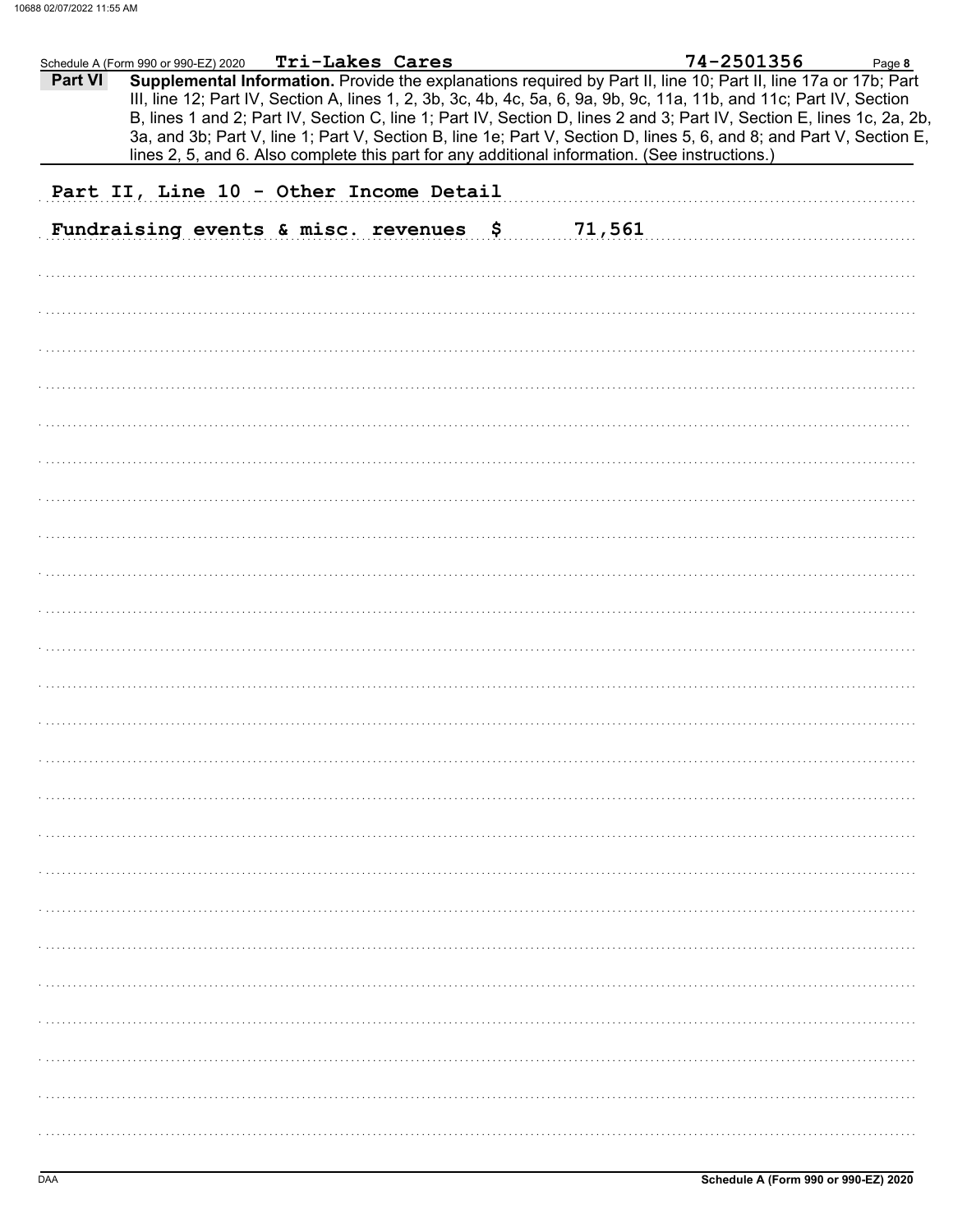| <b>Schedule B</b><br>(Form 990, 990-EZ,                              | <b>Schedule of Contributors</b>                                                                           |            | OMB No. 1545-0047                     |
|----------------------------------------------------------------------|-----------------------------------------------------------------------------------------------------------|------------|---------------------------------------|
| or 990-PF)<br>Department of the Treasury<br>Internal Revenue Service | Attach to Form 990, Form 990-EZ, or Form 990-PF.<br>Go to www.irs.gov/Form990 for the latest information. |            | 2020                                  |
| Name of the organization                                             |                                                                                                           |            | <b>Employer identification number</b> |
| Tri-Lakes Cares                                                      |                                                                                                           | 74-2501356 |                                       |
| Organization type (check one):                                       |                                                                                                           |            |                                       |
| Filers of:                                                           | Section:                                                                                                  |            |                                       |
| Form 990 or 990-EZ                                                   | 3 ) (enter number) organization<br>$ \mathbf{X} $ 501(c)(                                                 |            |                                       |
|                                                                      | $4947(a)(1)$ nonexempt charitable trust not treated as a private foundation                               |            |                                       |
|                                                                      | 527 political organization                                                                                |            |                                       |
| Form 990-PF                                                          | $501(c)(3)$ exempt private foundation                                                                     |            |                                       |
|                                                                      | 4947(a)(1) nonexempt charitable trust treated as a private foundation                                     |            |                                       |
|                                                                      | 501(c)(3) taxable private foundation                                                                      |            |                                       |
|                                                                      |                                                                                                           |            |                                       |

**Note:** Only a section 501(c)(7), (8), or (10) organization can check boxes for both the General Rule and a Special Rule. See instructions.

### **General Rule**

For an organization filing Form 990, 990-EZ, or 990-PF that received, during the year, contributions totaling \$5,000 or more (in money or property) from any one contributor. Complete Parts I and II. See instructions for determining a contributor's total contributions.

#### **Special Rules**

| $\vert \overline{\mathbf{X}} \vert$ For an organization described in section 501(c)(3) filing Form 990 or 990-EZ that met the 33 <sup>1</sup> /3% support test of the |
|-----------------------------------------------------------------------------------------------------------------------------------------------------------------------|
| regulations under sections 509(a)(1) and 170(b)(1)(A)(vi), that checked Schedule A (Form 990 or 990-EZ), Part II, line                                                |
| 13, 16a, or 16b, and that received from any one contributor, during the year, total contributions of the greater of (1)                                               |
| \$5,000; or (2) 2% of the amount on (i) Form 990, Part VIII, line 1h; or (ii) Form 990-EZ, line 1. Complete Parts I and II.                                           |

literary, or educational purposes, or for the prevention of cruelty to children or animals. Complete Parts I (entering For an organization described in section 501(c)(7), (8), or (10) filing Form 990 or 990-EZ that received from any one contributor, during the year, total contributions of more than \$1,000 *exclusively* for religious, charitable, scientific, "N/A" in column (b) instead of the contributor name and address), II, and III.

For an organization described in section 501(c)(7), (8), or (10) filing Form 990 or 990-EZ that received from any one contributor, during the year, contributions *exclusively* for religious, charitable, etc., purposes, but no such contributions totaled more than \$1,000. If this box is checked, enter here the total contributions that were received during the year for an *exclusively* religious, charitable, etc., purpose. Don't complete any of the parts unless the **General Rule** applies to this organization because it received *nonexclusively* religious, charitable, etc., contributions totaling \$5,000 or more during the year <sub>…………………………………………………………………………</sub> ▶ \$……………………

990-EZ, or 990-PF), but it **must** answer "No" on Part IV, line 2, of its Form 990; or check the box on line H of its Form 990-EZ or on its Form 990-PF, Part I, line 2, to certify that it doesn't meet the filing requirements of Schedule B (Form 990, 990-EZ, or 990-PF). **Caution:** An organization that isn't covered by the General Rule and/or the Special Rules doesn't file Schedule B (Form 990,

**For Paperwork Reduction Act Notice, see the instructions for Form 990, 990-EZ, or 990-PF.**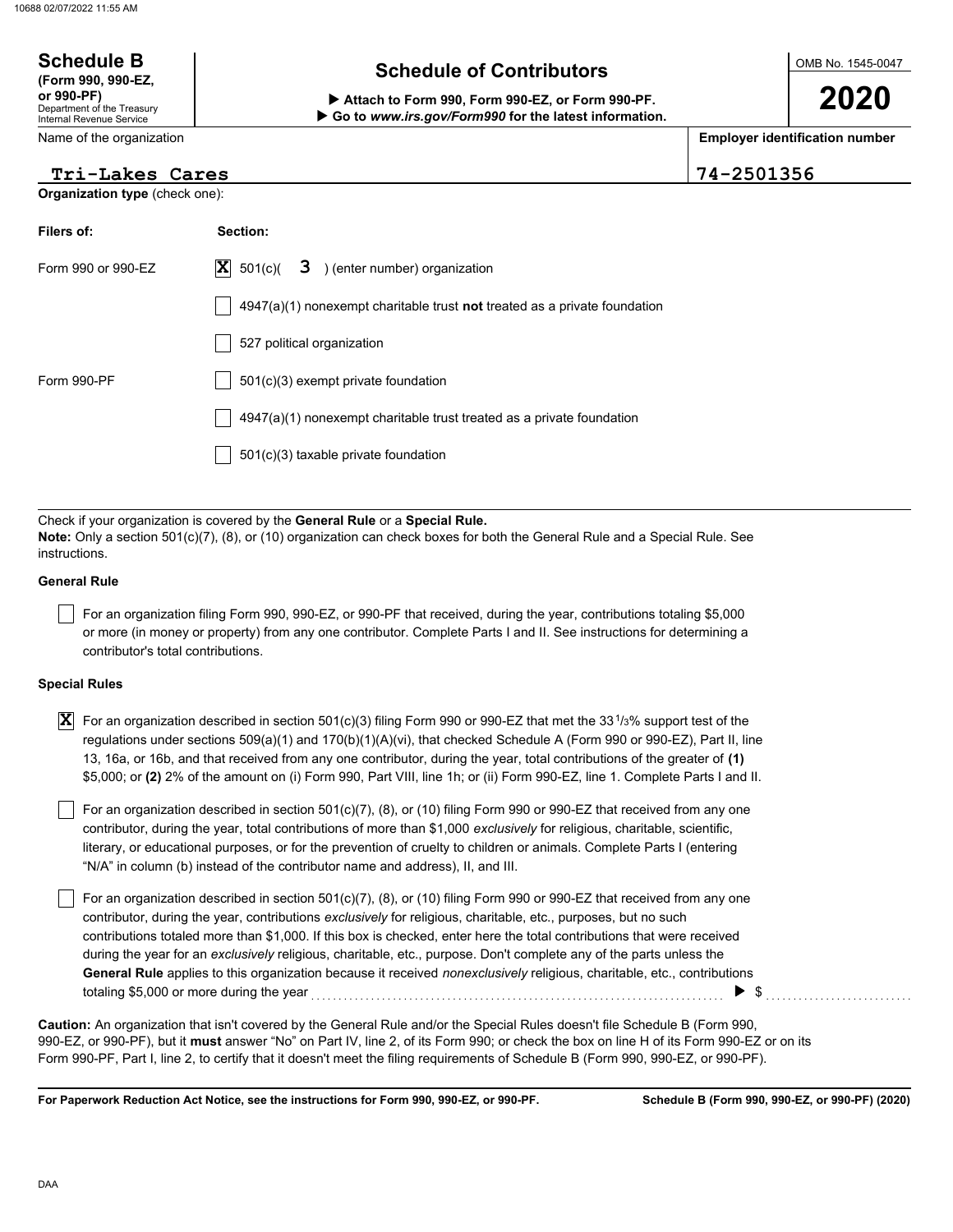| Name of organization | Schedule B (Form 990, 990-EZ, or 990-PF) (2020)<br>Tri-Lakes Cares                             |                                   | Page 1 of 2<br>Page 2<br><b>Employer identification number</b><br>74-2501356                                     |
|----------------------|------------------------------------------------------------------------------------------------|-----------------------------------|------------------------------------------------------------------------------------------------------------------|
| Part I               | Contributors (see instructions). Use duplicate copies of Part I if additional space is needed. |                                   |                                                                                                                  |
| (a)<br>No.           | (b)<br>Name, address, and ZIP + 4                                                              | (c)<br><b>Total contributions</b> | (d)<br>Type of contribution                                                                                      |
| 1                    |                                                                                                | 134,401<br>$\mathsf{\$}$          | Χ<br>Person<br>Payroll<br>Noncash<br>(Complete Part II for<br>noncash contributions.)                            |
| (a)<br>No.           | (b)<br>Name, address, and ZIP + 4                                                              | (c)<br><b>Total contributions</b> | (d)<br>Type of contribution                                                                                      |
| $\mathbf{2}$         |                                                                                                | 59,621<br>\$                      | Χ<br>Person<br>Payroll<br><b>Noncash</b><br>(Complete Part II for<br>noncash contributions.)                     |
| (a)<br>No.           | (b)<br>Name, address, and ZIP + 4                                                              | (c)<br><b>Total contributions</b> | (d)<br>Type of contribution                                                                                      |
| $\mathbf{3}$         |                                                                                                | 55,176<br>\$                      | Χ<br>Person<br>Payroll<br><b>Noncash</b><br>(Complete Part II for<br>noncash contributions.)                     |
| (a)<br>No.           | (b)<br>Name, address, and ZIP + 4                                                              | (c)<br><b>Total contributions</b> | (d)<br>Type of contribution                                                                                      |
| 4                    |                                                                                                | 110,909<br>\$                     | $\overline{\textbf{x}}$<br>Person<br>Payroll<br>X<br>Noncash<br>(Complete Part II for<br>noncash contributions.) |
| (a)<br>No.           | (b)<br>Name, address, and ZIP + 4                                                              | (c)<br><b>Total contributions</b> | (d)<br>Type of contribution                                                                                      |
| $\overline{5}$       |                                                                                                | 96,617<br>\$                      | x<br>Person<br>Payroll<br>Χ<br>Noncash<br>(Complete Part II for<br>noncash contributions.)                       |
| (a)<br>No.           | (b)<br>Name, address, and ZIP + 4                                                              | (c)<br><b>Total contributions</b> | (d)<br>Type of contribution                                                                                      |
| 6                    |                                                                                                | 60,859<br>\$                      | Person<br>Payroll<br>Χ<br>Noncash<br>(Complete Part II for<br>noncash contributions.)                            |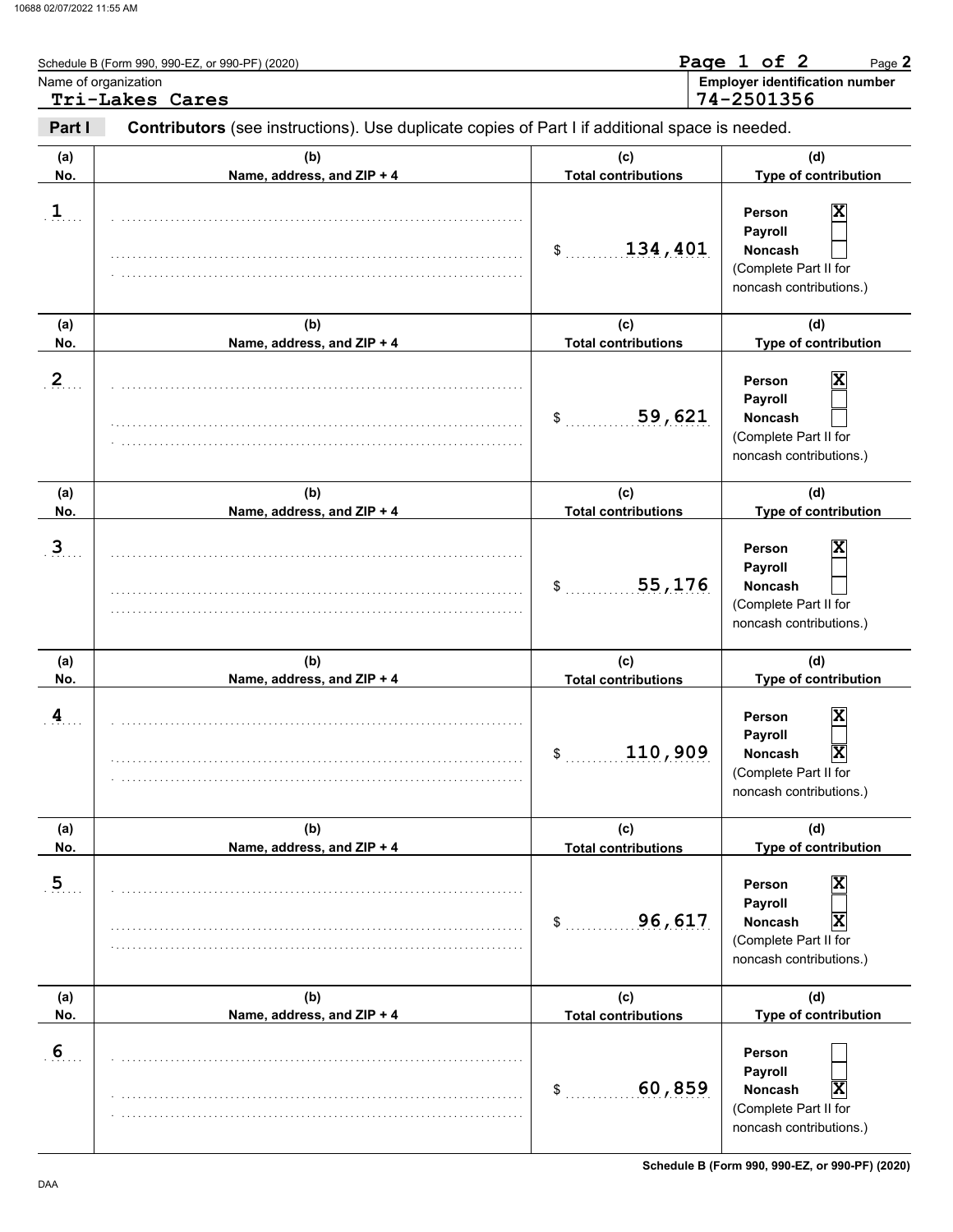| Name of organization | Schedule B (Form 990, 990-EZ, or 990-PF) (2020)<br>Tri-Lakes Cares                             |                                   | Page 2 of 2<br>Page 2<br><b>Employer identification number</b><br>74-2501356                                   |
|----------------------|------------------------------------------------------------------------------------------------|-----------------------------------|----------------------------------------------------------------------------------------------------------------|
| Part I               | Contributors (see instructions). Use duplicate copies of Part I if additional space is needed. |                                   |                                                                                                                |
| (a)<br>No.           | (b)<br>Name, address, and ZIP + 4                                                              | (c)<br><b>Total contributions</b> | (d)<br>Type of contribution                                                                                    |
| 7                    |                                                                                                | 48,735<br>\$                      | Person<br>Payroll<br>$ \mathbf{x} $<br><b>Noncash</b><br>(Complete Part II for<br>noncash contributions.)      |
| (a)<br>No.           | (b)<br>Name, address, and ZIP + 4                                                              | (c)<br><b>Total contributions</b> | (d)<br>Type of contribution                                                                                    |
| $\overline{8}$       |                                                                                                | 51,418<br>\$                      | X<br>Person<br>Payroll<br>$ \mathbf{x} $<br><b>Noncash</b><br>(Complete Part II for<br>noncash contributions.) |
| (a)<br>No.           | (b)<br>Name, address, and ZIP + 4                                                              | (c)<br><b>Total contributions</b> | (d)<br>Type of contribution                                                                                    |
| 9                    |                                                                                                | 83,617<br>\$                      | X<br>Person<br>Payroll<br><b>Noncash</b><br>(Complete Part II for<br>noncash contributions.)                   |
| (a)<br>No.           | (b)<br>Name, address, and ZIP + 4                                                              | (c)<br><b>Total contributions</b> | (d)<br>Type of contribution                                                                                    |
|                      |                                                                                                | \$                                | Person<br>Payroll<br>Noncash<br>(Complete Part II for<br>noncash contributions.)                               |
| (a)<br>No.           | (b)<br>Name, address, and ZIP + 4                                                              | (c)<br><b>Total contributions</b> | (d)<br>Type of contribution                                                                                    |
|                      |                                                                                                | \$                                | Person<br>Payroll<br>Noncash<br>(Complete Part II for<br>noncash contributions.)                               |
| (a)<br>No.           | (b)<br>Name, address, and ZIP + 4                                                              | (c)<br><b>Total contributions</b> | (d)<br>Type of contribution                                                                                    |
|                      |                                                                                                | \$                                | Person<br><b>Payroll</b><br>Noncash<br>(Complete Part II for<br>noncash contributions.)                        |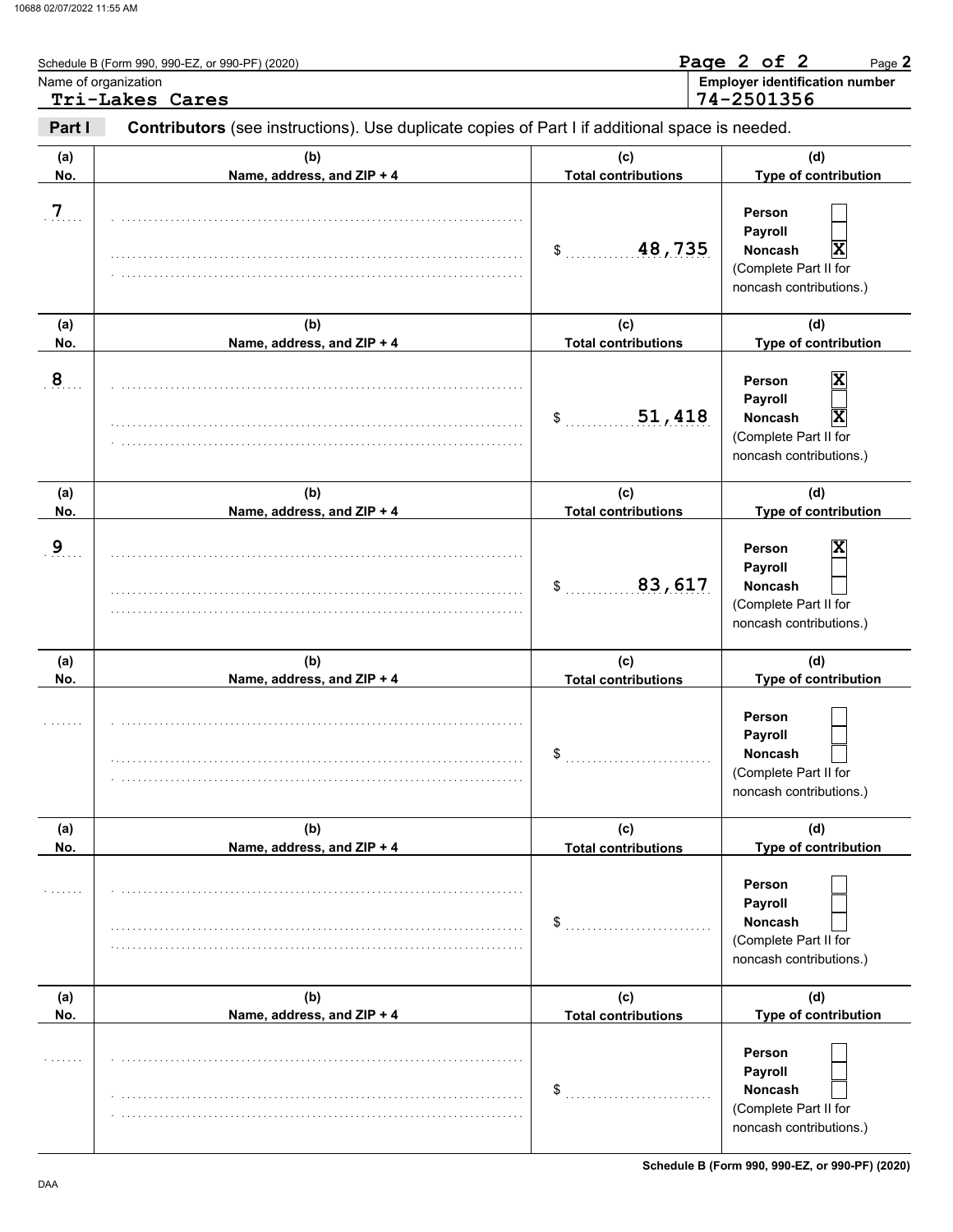| Name of organization      | Schedule B (Form 990, 990-EZ, or 990-PF) (2020)<br>Tri-Lakes Cares                                  |                                                 | Page 1 of 1<br>Page 3<br><b>Employer identification number</b><br>74-2501356 |
|---------------------------|-----------------------------------------------------------------------------------------------------|-------------------------------------------------|------------------------------------------------------------------------------|
| Part II                   | Noncash Property (see instructions). Use duplicate copies of Part II if additional space is needed. |                                                 |                                                                              |
| (a) No.<br>from<br>Part I | (b)<br>Description of noncash property given                                                        | (c)<br>FMV (or estimate)<br>(See instructions.) | (d)<br>Date received                                                         |
| 4                         | Food                                                                                                | 91,409<br>$\mathsf{\$}$                         | .                                                                            |
| (a) No.<br>from<br>Part I | (b)<br>Description of noncash property given                                                        | (c)<br>FMV (or estimate)<br>(See instructions.) | (d)<br>Date received                                                         |
| $\overline{5}$            | Food and Sundries                                                                                   | 95,117<br>$\mathsf{\$}$                         | .                                                                            |
| (a) No.<br>from<br>Part I | (b)<br>Description of noncash property given                                                        | (c)<br>FMV (or estimate)<br>(See instructions.) | (d)<br>Date received                                                         |
| 6                         | Food and Sundries                                                                                   | 60,859<br>$\mathsf{\$}$                         | .                                                                            |
| (a) No.<br>from<br>Part I | (b)<br>Description of noncash property given                                                        | (c)<br>FMV (or estimate)<br>(See instructions.) | (d)<br>Date received                                                         |
| $\overline{L}$            | Food and Sundries                                                                                   | \$ 48,735                                       | .                                                                            |
| (a) No.<br>from<br>Part I | (b)<br>Description of noncash property given                                                        | (c)<br>FMV (or estimate)<br>(See instructions.) | (d)<br>Date received                                                         |
| $\frac{8}{1}$             | Shares of securities                                                                                | \$ 40,427                                       | 06/30/21                                                                     |
| (a) No.<br>from<br>Part I | (b)<br>Description of noncash property given                                                        | (c)<br>FMV (or estimate)<br>(See instructions.) | (d)<br>Date received                                                         |
| .                         |                                                                                                     |                                                 | .                                                                            |

**Schedule B (Form 990, 990-EZ, or 990-PF) (2020)**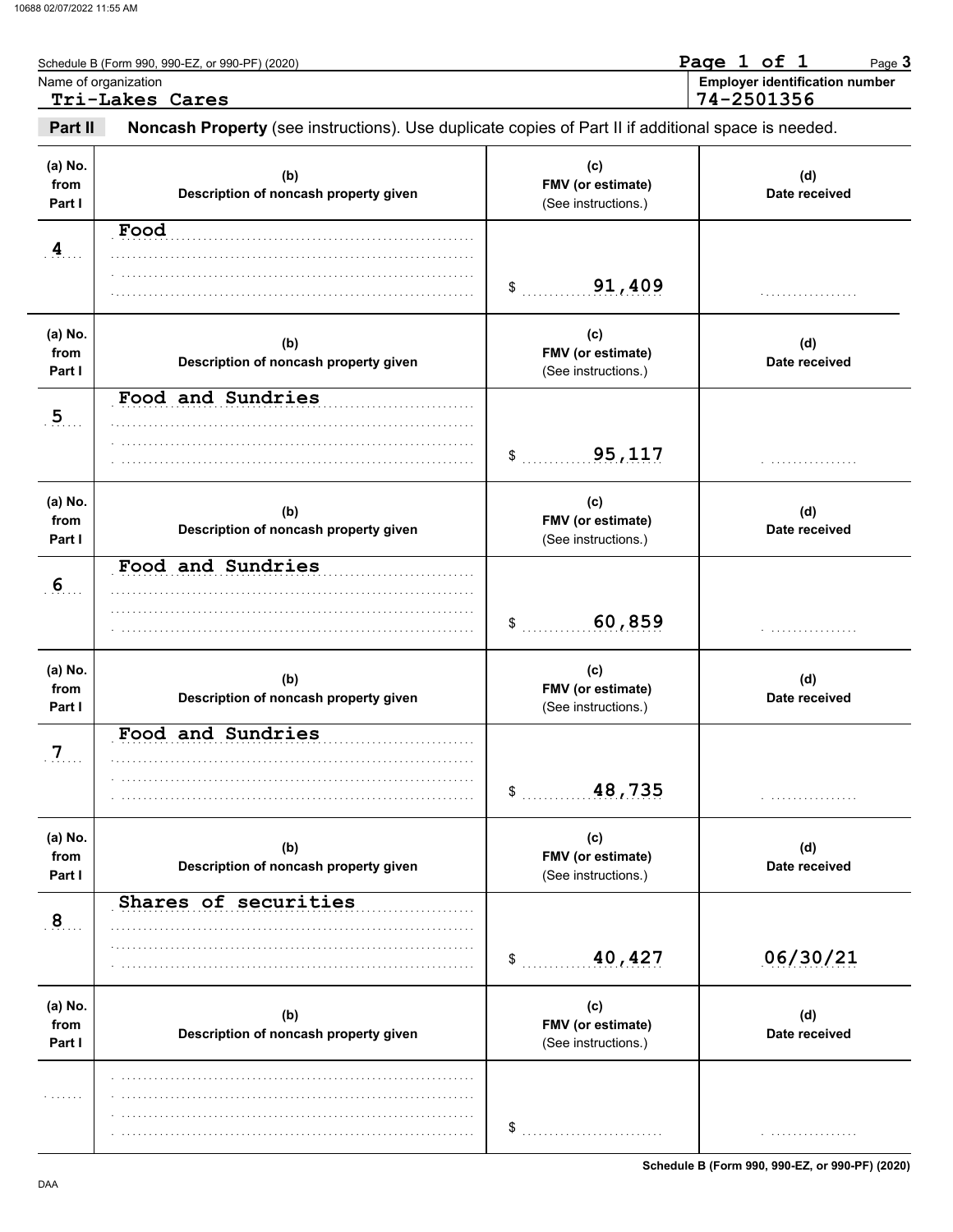Department of the Treasury Internal Revenue Service

### **SCHEDULE D Supplemental Financial Statements**

 **Attach to Form 990. (Form 990) Part IV, line 6, 7, 8, 9, 10, 11a, 11b, 11c, 11d, 11e, 11f, 12a, or 12b. Complete if the organization answered "Yes" on Form 990,**

▶ Go to *www.irs.gov/Form990* for instructions and the latest information.

**Inspection**

**2020**

**Open to Public**

OMB No. 1545-0047

|              | Name of the organization                                                                                                                                                                                                       |                         | <b>Employer identification number</b>               |
|--------------|--------------------------------------------------------------------------------------------------------------------------------------------------------------------------------------------------------------------------------|-------------------------|-----------------------------------------------------|
|              | Tri-Lakes Cares                                                                                                                                                                                                                |                         | 74-2501356                                          |
|              | Organizations Maintaining Donor Advised Funds or Other Similar Funds or Accounts.<br>Part I<br>Complete if the organization answered "Yes" on Form 990, Part IV, line 6.                                                       |                         |                                                     |
|              |                                                                                                                                                                                                                                | (a) Donor advised funds | (b) Funds and other accounts                        |
| 1            | Total number at end of year                                                                                                                                                                                                    |                         |                                                     |
| 2            | Aggregate value of contributions to (during year) [11] Aggregate value of contributions of the state of the state of the state of the state of the state of the state of the state of the state of the state of the state of t |                         |                                                     |
| 3            |                                                                                                                                                                                                                                |                         |                                                     |
| 4            | Aggregate value at end of year                                                                                                                                                                                                 |                         |                                                     |
| 5            | Did the organization inform all donors and donor advisors in writing that the assets held in donor advised                                                                                                                     |                         |                                                     |
|              |                                                                                                                                                                                                                                |                         | Yes<br>No                                           |
| 6            | Did the organization inform all grantees, donors, and donor advisors in writing that grant funds can be used                                                                                                                   |                         |                                                     |
|              | only for charitable purposes and not for the benefit of the donor or donor advisor, or for any other purpose                                                                                                                   |                         |                                                     |
|              | conferring impermissible private benefit?                                                                                                                                                                                      |                         | Yes<br>No                                           |
|              | Part II<br><b>Conservation Easements.</b><br>Complete if the organization answered "Yes" on Form 990, Part IV, line 7.                                                                                                         |                         |                                                     |
| 1            | Purpose(s) of conservation easements held by the organization (check all that apply).                                                                                                                                          |                         |                                                     |
|              | Preservation of land for public use (for example, recreation or education                                                                                                                                                      |                         | Preservation of a historically important land area  |
|              | Protection of natural habitat                                                                                                                                                                                                  |                         | Preservation of a certified historic structure      |
|              | Preservation of open space                                                                                                                                                                                                     |                         |                                                     |
| $\mathbf{2}$ | Complete lines 2a through 2d if the organization held a qualified conservation contribution in the form of a conservation                                                                                                      |                         |                                                     |
|              | easement on the last day of the tax year.                                                                                                                                                                                      |                         | Held at the End of the Tax Year                     |
| a            | Total number of conservation easements                                                                                                                                                                                         |                         | 2a                                                  |
| b            |                                                                                                                                                                                                                                |                         | 2b                                                  |
| c            | Number of conservation easements on a certified historic structure included in (a) [11] Number of conservation                                                                                                                 |                         | 2c                                                  |
|              | d Number of conservation easements included in (c) acquired after 7/25/06, and not on a                                                                                                                                        |                         |                                                     |
|              | historic structure listed in the National Register                                                                                                                                                                             |                         | 2d                                                  |
| 3            | Number of conservation easements modified, transferred, released, extinguished, or terminated by the organization during the                                                                                                   |                         |                                                     |
|              | tax year $\blacktriangleright$                                                                                                                                                                                                 |                         |                                                     |
|              | Number of states where property subject to conservation easement is located ▶                                                                                                                                                  |                         |                                                     |
| 5            | Does the organization have a written policy regarding the periodic monitoring, inspection, handling of                                                                                                                         |                         |                                                     |
|              | violations, and enforcement of the conservation easements it holds?                                                                                                                                                            |                         | No<br><b>Yes</b>                                    |
| 6            | Staff and volunteer hours devoted to monitoring, inspecting, handling of violations, and enforcing conservation easements during the year                                                                                      |                         |                                                     |
|              |                                                                                                                                                                                                                                |                         |                                                     |
|              | 7 Amount of expenses incurred in monitoring, inspecting, handling of violations, and enforcing conservation easements during the year<br>$\blacktriangleright$ \$                                                              |                         |                                                     |
|              | Does each conservation easement reported on line $2(d)$ above satisfy the requirements of section $170(h)(4)(B)(i)$                                                                                                            |                         |                                                     |
|              |                                                                                                                                                                                                                                |                         | Yes<br>No                                           |
| 9            | In Part XIII, describe how the organization reports conservation easements in its revenue and expense statement and                                                                                                            |                         |                                                     |
|              | balance sheet, and include, if applicable, the text of the footnote to the organization's financial statements that describes the                                                                                              |                         |                                                     |
|              | organization's accounting for conservation easements.                                                                                                                                                                          |                         |                                                     |
|              | Organizations Maintaining Collections of Art, Historical Treasures, or Other Similar Assets.<br>Part III                                                                                                                       |                         |                                                     |
|              | Complete if the organization answered "Yes" on Form 990, Part IV, line 8.                                                                                                                                                      |                         |                                                     |
|              | 1a If the organization elected, as permitted under FASB ASC 958, not to report in its revenue statement and balance sheet works                                                                                                |                         |                                                     |
|              | of art, historical treasures, or other similar assets held for public exhibition, education, or research in furtherance of public                                                                                              |                         |                                                     |
|              | service, provide in Part XIII the text of the footnote to its financial statements that describes these items.                                                                                                                 |                         |                                                     |
|              | b If the organization elected, as permitted under FASB ASC 958, to report in its revenue statement and balance sheet works of                                                                                                  |                         |                                                     |
|              | art, historical treasures, or other similar assets held for public exhibition, education, or research in furtherance of public service,                                                                                        |                         |                                                     |
|              | provide the following amounts relating to these items:                                                                                                                                                                         |                         |                                                     |
|              |                                                                                                                                                                                                                                |                         | $\triangleright$ \$                                 |
|              | (ii) Assets included in Form 990, Part X<br>If the organization received or held works of art, historical treasures, or other similar assets for financial gain, provide the                                                   |                         |                                                     |
| $\mathbf{2}$ | following amounts required to be reported under FASB ASC 958 relating to these items:                                                                                                                                          |                         |                                                     |
| a            |                                                                                                                                                                                                                                |                         |                                                     |
|              |                                                                                                                                                                                                                                |                         | $\blacktriangleright$ \$<br>$\blacktriangleright$ s |

DAA **For Paperwork Reduction Act Notice, see the Instructions for Form 990.**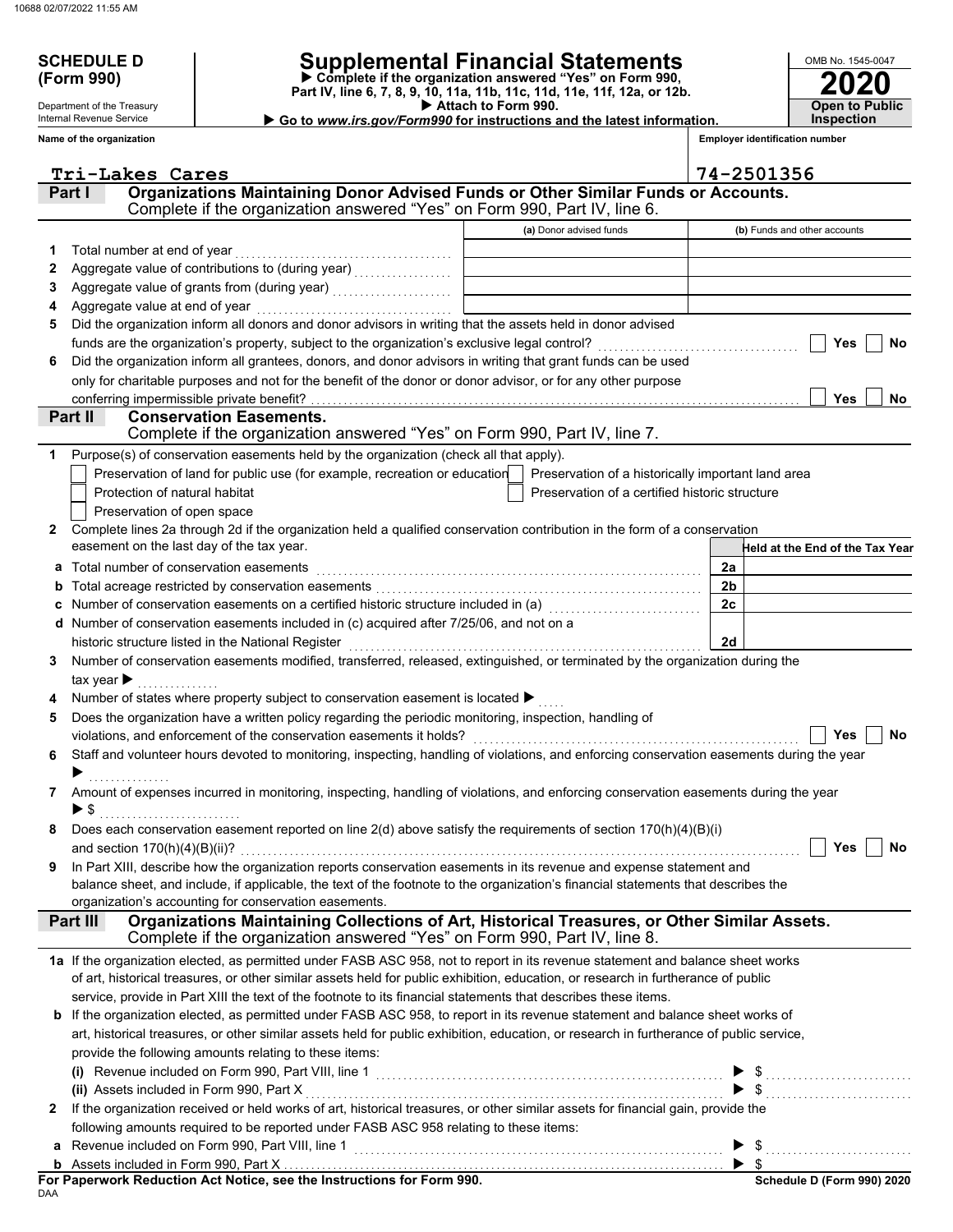| Schedule D (Form 990) 2020 Tri-Lakes Cares                                                                                                                                                                                     |                         |                          |                         | 74-2501356      |                      |                | Page 2              |
|--------------------------------------------------------------------------------------------------------------------------------------------------------------------------------------------------------------------------------|-------------------------|--------------------------|-------------------------|-----------------|----------------------|----------------|---------------------|
| Organizations Maintaining Collections of Art, Historical Treasures, or Other Similar Assets (continued)<br>Part III                                                                                                            |                         |                          |                         |                 |                      |                |                     |
| Using the organization's acquisition, accession, and other records, check any of the following that make significant use of its<br>3<br>collection items (check all that apply):                                               |                         |                          |                         |                 |                      |                |                     |
| Public exhibition<br>а                                                                                                                                                                                                         | d                       | Loan or exchange program |                         |                 |                      |                |                     |
| Scholarly research<br>b                                                                                                                                                                                                        | е                       |                          |                         |                 |                      |                |                     |
| Preservation for future generations<br>c                                                                                                                                                                                       |                         |                          |                         |                 |                      |                |                     |
| Provide a description of the organization's collections and explain how they further the organization's exempt purpose in Part<br>4                                                                                            |                         |                          |                         |                 |                      |                |                     |
| XIII.                                                                                                                                                                                                                          |                         |                          |                         |                 |                      |                |                     |
| During the year, did the organization solicit or receive donations of art, historical treasures, or other similar<br>5                                                                                                         |                         |                          |                         |                 |                      |                |                     |
| assets to be sold to raise funds rather than to be maintained as part of the organization's collection?                                                                                                                        |                         |                          |                         |                 |                      | Yes            | <b>No</b>           |
| <b>Part IV</b><br><b>Escrow and Custodial Arrangements.</b>                                                                                                                                                                    |                         |                          |                         |                 |                      |                |                     |
| Complete if the organization answered "Yes" on Form 990, Part IV, line 9, or reported an amount on Form<br>990, Part X, line 21.                                                                                               |                         |                          |                         |                 |                      |                |                     |
| 1a Is the organization an agent, trustee, custodian or other intermediary for contributions or other assets not                                                                                                                |                         |                          |                         |                 |                      |                |                     |
| included on Form 990, Part X?                                                                                                                                                                                                  |                         |                          |                         |                 |                      | Yes            | No                  |
| b If "Yes," explain the arrangement in Part XIII and complete the following table:                                                                                                                                             |                         |                          |                         |                 |                      |                |                     |
|                                                                                                                                                                                                                                |                         |                          |                         |                 |                      | Amount         |                     |
| c Beginning balance                                                                                                                                                                                                            |                         |                          |                         |                 | 1c                   |                |                     |
|                                                                                                                                                                                                                                |                         |                          |                         |                 | 1d                   |                |                     |
|                                                                                                                                                                                                                                |                         |                          |                         |                 | 1e                   |                |                     |
| f Ending balance encourance and a series of the contract of the contract of the contract of the contract of the contract of the contract of the contract of the contract of the contract of the contract of the contract of th |                         |                          |                         |                 | 1f                   |                |                     |
| 2a Did the organization include an amount on Form 990, Part X, line 21, for escrow or custodial account liability?                                                                                                             |                         |                          |                         |                 |                      | Yes            | No                  |
| <b>b</b> If "Yes," explain the arrangement in Part XIII. Check here if the explanation has been provided on Part XIII                                                                                                          |                         |                          |                         |                 |                      |                |                     |
| <b>Endowment Funds.</b><br>Part V                                                                                                                                                                                              |                         |                          |                         |                 |                      |                |                     |
| Complete if the organization answered "Yes" on Form 990, Part IV, line 10.                                                                                                                                                     |                         |                          |                         |                 |                      |                |                     |
|                                                                                                                                                                                                                                | (a) Current year        | (b) Prior year           | (c) Two years back      |                 | (d) Three years back |                | (e) Four years back |
| 1a Beginning of year balance                                                                                                                                                                                                   |                         |                          |                         |                 |                      |                |                     |
| <b>b</b> Contributions <b>contributions</b>                                                                                                                                                                                    |                         |                          |                         |                 |                      |                |                     |
| c Net investment earnings, gains, and                                                                                                                                                                                          |                         |                          |                         |                 |                      |                |                     |
|                                                                                                                                                                                                                                |                         |                          |                         |                 |                      |                |                     |
| d Grants or scholarships                                                                                                                                                                                                       |                         |                          |                         |                 |                      |                |                     |
| e Other expenditures for facilities and                                                                                                                                                                                        |                         |                          |                         |                 |                      |                |                     |
|                                                                                                                                                                                                                                |                         |                          |                         |                 |                      |                |                     |
| f Administrative expenses                                                                                                                                                                                                      |                         |                          |                         |                 |                      |                |                     |
|                                                                                                                                                                                                                                |                         |                          |                         |                 |                      |                |                     |
| 2 Provide the estimated percentage of the current year end balance (line 1g, column (a)) held as:                                                                                                                              |                         |                          |                         |                 |                      |                |                     |
| a Board designated or quasi-endowment >                                                                                                                                                                                        |                         |                          |                         |                 |                      |                |                     |
| <b>b</b> Permanent endowment $\blacktriangleright$<br>$\%$                                                                                                                                                                     |                         |                          |                         |                 |                      |                |                     |
| c Term endowment $\blacktriangleright$<br>$\%$                                                                                                                                                                                 |                         |                          |                         |                 |                      |                |                     |
| The percentages on lines 2a, 2b, and 2c should equal 100%.                                                                                                                                                                     |                         |                          |                         |                 |                      |                |                     |
| 3a Are there endowment funds not in the possession of the organization that are held and administered for the                                                                                                                  |                         |                          |                         |                 |                      |                |                     |
| organization by:                                                                                                                                                                                                               |                         |                          |                         |                 |                      |                | Yes  <br>No.        |
| (i) Unrelated organizations entertainment and all the contract of the contract of the contract of the contract of the contract of the contract of the contract of the contract of the contract of the contract of the contract |                         |                          |                         |                 |                      | 3a(i)          |                     |
| (ii) Related organizations                                                                                                                                                                                                     |                         |                          |                         |                 |                      | 3a(ii)         |                     |
| <b>b</b> If "Yes" on line 3a(ii), are the related organizations listed as required on Schedule R?<br><sub>1</sub>                                                                                                              |                         |                          |                         |                 |                      | 3b             |                     |
| Describe in Part XIII the intended uses of the organization's endowment funds.<br>4                                                                                                                                            |                         |                          |                         |                 |                      |                |                     |
| Land, Buildings, and Equipment.<br><b>Part VI</b>                                                                                                                                                                              |                         |                          |                         |                 |                      |                |                     |
| Complete if the organization answered "Yes" on Form 990, Part IV, line 11a. See Form 990, Part X, line 10.                                                                                                                     |                         |                          |                         |                 |                      |                |                     |
| Description of property                                                                                                                                                                                                        | (a) Cost or other basis |                          | (b) Cost or other basis | (c) Accumulated |                      | (d) Book value |                     |
|                                                                                                                                                                                                                                | (investment)            |                          | (other)                 | depreciation    |                      |                |                     |
|                                                                                                                                                                                                                                |                         |                          | 85,268                  |                 |                      |                | 85,268              |
|                                                                                                                                                                                                                                |                         |                          | 413,336                 | 118,490         |                      |                | 294,846             |
| c Leasehold improvements                                                                                                                                                                                                       |                         |                          |                         |                 |                      |                |                     |
|                                                                                                                                                                                                                                |                         |                          | 18,907                  | 6,968           |                      |                | 11,939              |
|                                                                                                                                                                                                                                |                         |                          |                         |                 |                      |                |                     |
| Total. Add lines 1a through 1e. (Column (d) must equal Form 990, Part X, column (B), line 10c.)                                                                                                                                |                         |                          |                         |                 | ▶                    |                | 392,053             |

**Schedule D (Form 990) 2020**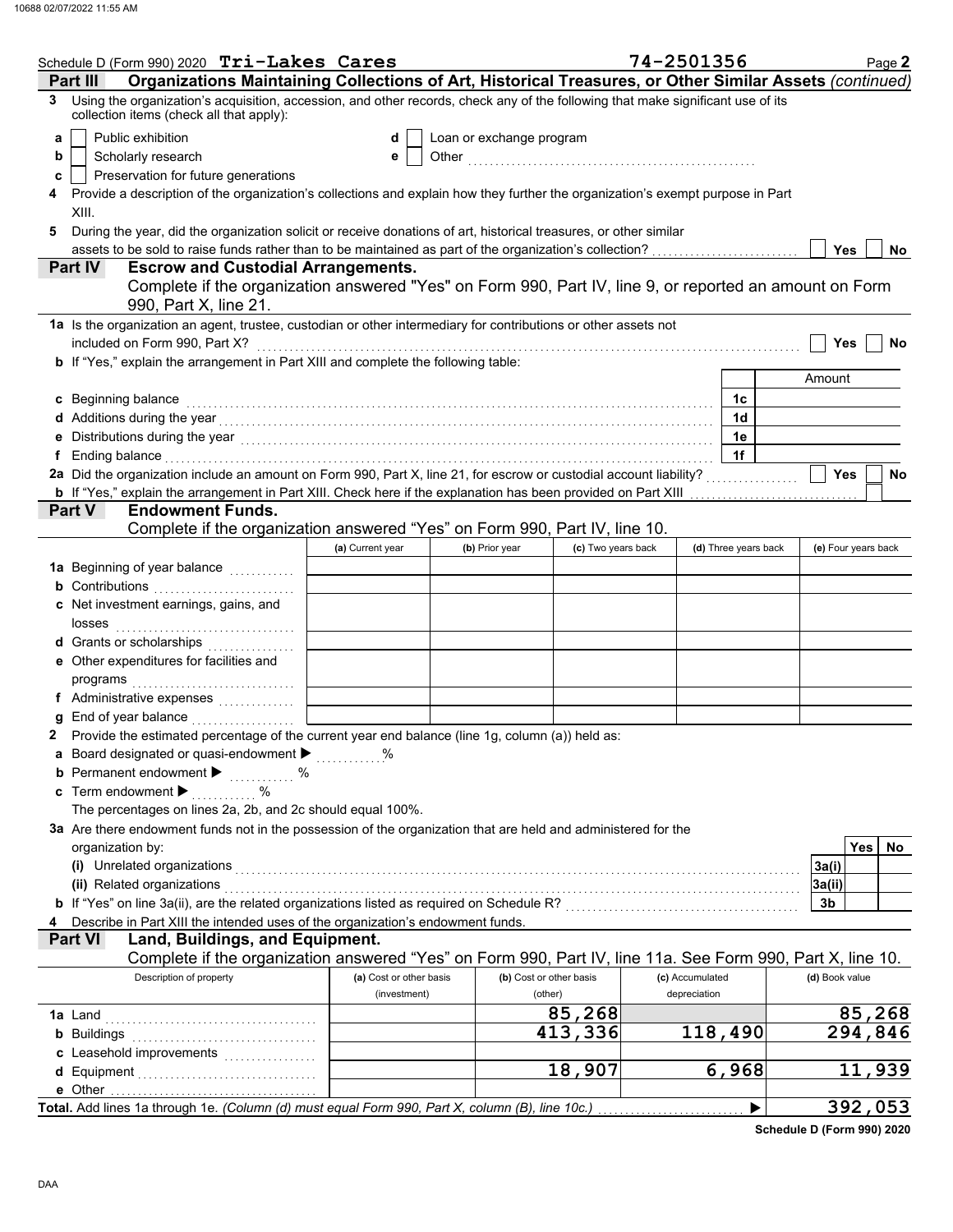| <b>Investments - Other Securities.</b><br><b>Part VII</b><br>Complete if the organization answered "Yes" on Form 990, Part IV, line 11b. See Form 990, Part X, line 12.<br>(a) Description of security or category<br>(b) Book value<br>(including name of security)<br>(1) Financial derivatives<br>(2) Closely held equity interests<br>$(3)$ Other<br>(A)<br>(B)<br>(C)<br>(D)<br>(E)<br>(F)<br>(G)<br>(H)<br>Total. (Column (b) must equal Form 990, Part X, col. (B) line 12.)<br><b>Investments - Program Related.</b><br><b>Part VIII</b><br>Complete if the organization answered "Yes" on Form 990, Part IV, line 11c. See Form 990, Part X, line 13.<br>(a) Description of investment<br>(b) Book value<br>(1)<br>(2)<br>(3)<br>(4)<br>(5)<br>(6)<br>(7)<br>(8)<br>(9)<br>Total. (Column (b) must equal Form 990, Part X, col. (B) line 13.)<br><b>Other Assets.</b><br>Part IX | Page 3<br>(c) Method of valuation:<br>Cost or end-of-year market value<br>(c) Method of valuation: |
|-------------------------------------------------------------------------------------------------------------------------------------------------------------------------------------------------------------------------------------------------------------------------------------------------------------------------------------------------------------------------------------------------------------------------------------------------------------------------------------------------------------------------------------------------------------------------------------------------------------------------------------------------------------------------------------------------------------------------------------------------------------------------------------------------------------------------------------------------------------------------------------------|----------------------------------------------------------------------------------------------------|
|                                                                                                                                                                                                                                                                                                                                                                                                                                                                                                                                                                                                                                                                                                                                                                                                                                                                                           |                                                                                                    |
|                                                                                                                                                                                                                                                                                                                                                                                                                                                                                                                                                                                                                                                                                                                                                                                                                                                                                           |                                                                                                    |
|                                                                                                                                                                                                                                                                                                                                                                                                                                                                                                                                                                                                                                                                                                                                                                                                                                                                                           |                                                                                                    |
|                                                                                                                                                                                                                                                                                                                                                                                                                                                                                                                                                                                                                                                                                                                                                                                                                                                                                           |                                                                                                    |
|                                                                                                                                                                                                                                                                                                                                                                                                                                                                                                                                                                                                                                                                                                                                                                                                                                                                                           |                                                                                                    |
|                                                                                                                                                                                                                                                                                                                                                                                                                                                                                                                                                                                                                                                                                                                                                                                                                                                                                           |                                                                                                    |
|                                                                                                                                                                                                                                                                                                                                                                                                                                                                                                                                                                                                                                                                                                                                                                                                                                                                                           |                                                                                                    |
|                                                                                                                                                                                                                                                                                                                                                                                                                                                                                                                                                                                                                                                                                                                                                                                                                                                                                           |                                                                                                    |
|                                                                                                                                                                                                                                                                                                                                                                                                                                                                                                                                                                                                                                                                                                                                                                                                                                                                                           |                                                                                                    |
|                                                                                                                                                                                                                                                                                                                                                                                                                                                                                                                                                                                                                                                                                                                                                                                                                                                                                           |                                                                                                    |
|                                                                                                                                                                                                                                                                                                                                                                                                                                                                                                                                                                                                                                                                                                                                                                                                                                                                                           |                                                                                                    |
|                                                                                                                                                                                                                                                                                                                                                                                                                                                                                                                                                                                                                                                                                                                                                                                                                                                                                           |                                                                                                    |
|                                                                                                                                                                                                                                                                                                                                                                                                                                                                                                                                                                                                                                                                                                                                                                                                                                                                                           |                                                                                                    |
|                                                                                                                                                                                                                                                                                                                                                                                                                                                                                                                                                                                                                                                                                                                                                                                                                                                                                           |                                                                                                    |
|                                                                                                                                                                                                                                                                                                                                                                                                                                                                                                                                                                                                                                                                                                                                                                                                                                                                                           |                                                                                                    |
|                                                                                                                                                                                                                                                                                                                                                                                                                                                                                                                                                                                                                                                                                                                                                                                                                                                                                           |                                                                                                    |
|                                                                                                                                                                                                                                                                                                                                                                                                                                                                                                                                                                                                                                                                                                                                                                                                                                                                                           |                                                                                                    |
|                                                                                                                                                                                                                                                                                                                                                                                                                                                                                                                                                                                                                                                                                                                                                                                                                                                                                           |                                                                                                    |
|                                                                                                                                                                                                                                                                                                                                                                                                                                                                                                                                                                                                                                                                                                                                                                                                                                                                                           |                                                                                                    |
|                                                                                                                                                                                                                                                                                                                                                                                                                                                                                                                                                                                                                                                                                                                                                                                                                                                                                           | Cost or end-of-year market value                                                                   |
|                                                                                                                                                                                                                                                                                                                                                                                                                                                                                                                                                                                                                                                                                                                                                                                                                                                                                           |                                                                                                    |
|                                                                                                                                                                                                                                                                                                                                                                                                                                                                                                                                                                                                                                                                                                                                                                                                                                                                                           |                                                                                                    |
|                                                                                                                                                                                                                                                                                                                                                                                                                                                                                                                                                                                                                                                                                                                                                                                                                                                                                           |                                                                                                    |
|                                                                                                                                                                                                                                                                                                                                                                                                                                                                                                                                                                                                                                                                                                                                                                                                                                                                                           |                                                                                                    |
|                                                                                                                                                                                                                                                                                                                                                                                                                                                                                                                                                                                                                                                                                                                                                                                                                                                                                           |                                                                                                    |
|                                                                                                                                                                                                                                                                                                                                                                                                                                                                                                                                                                                                                                                                                                                                                                                                                                                                                           |                                                                                                    |
|                                                                                                                                                                                                                                                                                                                                                                                                                                                                                                                                                                                                                                                                                                                                                                                                                                                                                           |                                                                                                    |
|                                                                                                                                                                                                                                                                                                                                                                                                                                                                                                                                                                                                                                                                                                                                                                                                                                                                                           |                                                                                                    |
|                                                                                                                                                                                                                                                                                                                                                                                                                                                                                                                                                                                                                                                                                                                                                                                                                                                                                           |                                                                                                    |
|                                                                                                                                                                                                                                                                                                                                                                                                                                                                                                                                                                                                                                                                                                                                                                                                                                                                                           |                                                                                                    |
|                                                                                                                                                                                                                                                                                                                                                                                                                                                                                                                                                                                                                                                                                                                                                                                                                                                                                           |                                                                                                    |
| Complete if the organization answered "Yes" on Form 990, Part IV, line 11d. See Form 990, Part X, line 15.                                                                                                                                                                                                                                                                                                                                                                                                                                                                                                                                                                                                                                                                                                                                                                                |                                                                                                    |
| (a) Description                                                                                                                                                                                                                                                                                                                                                                                                                                                                                                                                                                                                                                                                                                                                                                                                                                                                           | (b) Book value                                                                                     |
|                                                                                                                                                                                                                                                                                                                                                                                                                                                                                                                                                                                                                                                                                                                                                                                                                                                                                           |                                                                                                    |
| (1)                                                                                                                                                                                                                                                                                                                                                                                                                                                                                                                                                                                                                                                                                                                                                                                                                                                                                       |                                                                                                    |
| (2)                                                                                                                                                                                                                                                                                                                                                                                                                                                                                                                                                                                                                                                                                                                                                                                                                                                                                       |                                                                                                    |
| (3)                                                                                                                                                                                                                                                                                                                                                                                                                                                                                                                                                                                                                                                                                                                                                                                                                                                                                       |                                                                                                    |
| (4)                                                                                                                                                                                                                                                                                                                                                                                                                                                                                                                                                                                                                                                                                                                                                                                                                                                                                       |                                                                                                    |
| (5)                                                                                                                                                                                                                                                                                                                                                                                                                                                                                                                                                                                                                                                                                                                                                                                                                                                                                       |                                                                                                    |
| (6)                                                                                                                                                                                                                                                                                                                                                                                                                                                                                                                                                                                                                                                                                                                                                                                                                                                                                       |                                                                                                    |
| (7)                                                                                                                                                                                                                                                                                                                                                                                                                                                                                                                                                                                                                                                                                                                                                                                                                                                                                       |                                                                                                    |
| (8)                                                                                                                                                                                                                                                                                                                                                                                                                                                                                                                                                                                                                                                                                                                                                                                                                                                                                       |                                                                                                    |
| (9)                                                                                                                                                                                                                                                                                                                                                                                                                                                                                                                                                                                                                                                                                                                                                                                                                                                                                       |                                                                                                    |
| Total. (Column (b) must equal Form 990, Part X, col. (B) line 15.)                                                                                                                                                                                                                                                                                                                                                                                                                                                                                                                                                                                                                                                                                                                                                                                                                        |                                                                                                    |
| <b>Other Liabilities.</b><br>Part X                                                                                                                                                                                                                                                                                                                                                                                                                                                                                                                                                                                                                                                                                                                                                                                                                                                       |                                                                                                    |
| Complete if the organization answered "Yes" on Form 990, Part IV, line 11e or 11f. See Form 990, Part X,<br>line 25.                                                                                                                                                                                                                                                                                                                                                                                                                                                                                                                                                                                                                                                                                                                                                                      |                                                                                                    |
| 1.<br>(a) Description of liability                                                                                                                                                                                                                                                                                                                                                                                                                                                                                                                                                                                                                                                                                                                                                                                                                                                        | (b) Book value                                                                                     |
| (1)<br>Federal income taxes                                                                                                                                                                                                                                                                                                                                                                                                                                                                                                                                                                                                                                                                                                                                                                                                                                                               |                                                                                                    |
| (2)                                                                                                                                                                                                                                                                                                                                                                                                                                                                                                                                                                                                                                                                                                                                                                                                                                                                                       |                                                                                                    |
| (3)                                                                                                                                                                                                                                                                                                                                                                                                                                                                                                                                                                                                                                                                                                                                                                                                                                                                                       |                                                                                                    |
| (4)                                                                                                                                                                                                                                                                                                                                                                                                                                                                                                                                                                                                                                                                                                                                                                                                                                                                                       |                                                                                                    |
| (5)                                                                                                                                                                                                                                                                                                                                                                                                                                                                                                                                                                                                                                                                                                                                                                                                                                                                                       |                                                                                                    |
| (6)                                                                                                                                                                                                                                                                                                                                                                                                                                                                                                                                                                                                                                                                                                                                                                                                                                                                                       |                                                                                                    |
| (7)                                                                                                                                                                                                                                                                                                                                                                                                                                                                                                                                                                                                                                                                                                                                                                                                                                                                                       |                                                                                                    |
| (8)                                                                                                                                                                                                                                                                                                                                                                                                                                                                                                                                                                                                                                                                                                                                                                                                                                                                                       |                                                                                                    |
| (9)                                                                                                                                                                                                                                                                                                                                                                                                                                                                                                                                                                                                                                                                                                                                                                                                                                                                                       |                                                                                                    |
| Total. (Column (b) must equal Form 990, Part X, col. (B) line 25.)                                                                                                                                                                                                                                                                                                                                                                                                                                                                                                                                                                                                                                                                                                                                                                                                                        |                                                                                                    |
| 2. Liability for uncertain tax positions. In Part XIII, provide the text of the footnote to the organization's financial statements that reports the                                                                                                                                                                                                                                                                                                                                                                                                                                                                                                                                                                                                                                                                                                                                      |                                                                                                    |

organization's liability for uncertain tax positions under FASB ASC 740. Check here if the text of the footnote has been provided in Part XIII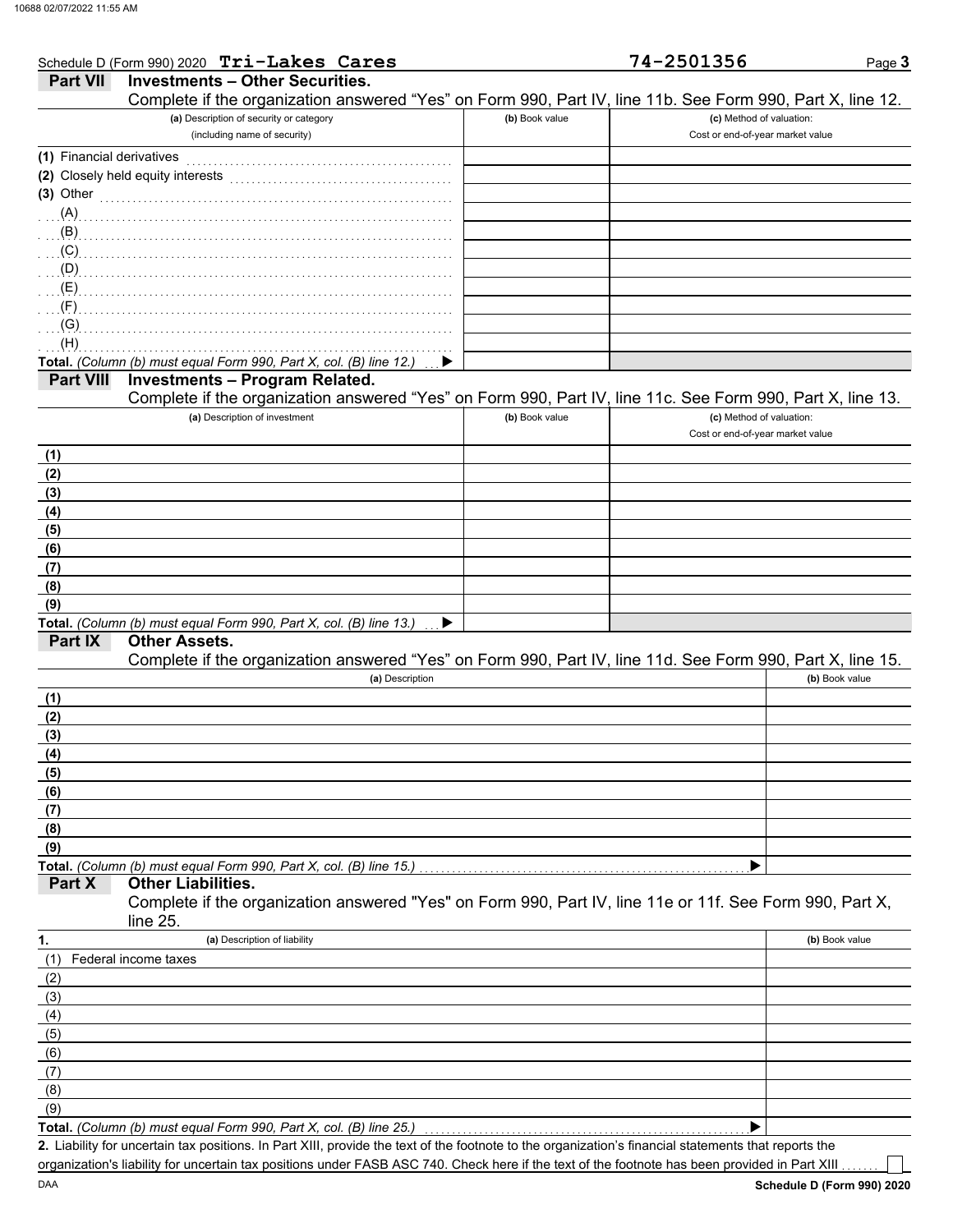| Schedule D (Form 990) 2020 Tri-Lakes Cares                                                                                                                                                                                          |                | 74-2501356 |              | Page 4        |
|-------------------------------------------------------------------------------------------------------------------------------------------------------------------------------------------------------------------------------------|----------------|------------|--------------|---------------|
| Reconciliation of Revenue per Audited Financial Statements With Revenue per Return.<br><b>Part XI</b>                                                                                                                               |                |            |              |               |
| Complete if the organization answered "Yes" on Form 990, Part IV, line 12a.                                                                                                                                                         |                |            |              |               |
| Total revenue, gains, and other support per audited financial statements<br>1                                                                                                                                                       |                |            | 1            | 2,721,810     |
| Amounts included on line 1 but not on Form 990, Part VIII, line 12:<br>2                                                                                                                                                            |                |            |              |               |
| Net unrealized gains (losses) on investments [11] with the uncontracted state of the state of the uncontracted state of the uncontracted state of the uncontracted state of the uncontracted state of the uncontracted state o<br>а | 2a             | $-41,068$  |              |               |
|                                                                                                                                                                                                                                     | 2 <sub>b</sub> | 60,837     |              |               |
| c Recoveries of prior year grants [11] Recovering the Recoveries of prior year grants [11] Recoveries of prior                                                                                                                      | 2c             |            |              |               |
|                                                                                                                                                                                                                                     | 2d             |            |              |               |
|                                                                                                                                                                                                                                     |                |            | 2e           | <u>19,769</u> |
| 3                                                                                                                                                                                                                                   |                |            | 3            | 2,702,041     |
| Amounts included on Form 990, Part VIII, line 12, but not on line 1:<br>4                                                                                                                                                           |                |            |              |               |
|                                                                                                                                                                                                                                     | 4а             |            |              |               |
| <b>b</b> Other (Describe in Part XIII.) <b>CONSIDENT DESCRIPTION DESCRIPTION DESCRIPTION DESCRIPTION DESCRIPTION DESCRIPTION DESCRIPTION DESCRIPTION DESCRIPTION DESCRIPTION DESCRIPTION DESCRIPTION DESCRI</b>                     | 4b             | $-29,357$  |              |               |
| c Add lines 4a and 4b                                                                                                                                                                                                               |                |            | 4с           | $-29,357$     |
|                                                                                                                                                                                                                                     |                |            | 5            | 2,672,684     |
| Reconciliation of Expenses per Audited Financial Statements With Expenses per Return.<br><b>Part XII</b>                                                                                                                            |                |            |              |               |
| Complete if the organization answered "Yes" on Form 990, Part IV, line 12a.                                                                                                                                                         |                |            |              |               |
| Total expenses and losses per audited financial statements                                                                                                                                                                          |                |            | $\mathbf{1}$ | 1,966,284     |
| 1.                                                                                                                                                                                                                                  |                |            |              |               |
| Amounts included on line 1 but not on Form 990, Part IX, line 25:<br>2                                                                                                                                                              |                |            |              |               |
| a                                                                                                                                                                                                                                   | 2a             | 60,837     |              |               |
| b Prior year adjustments <b>constructed</b> and construction of the construction of the construction of the construction of the construction of the construction of the construction of the construction of the construction of the | 2 <sub>b</sub> |            |              |               |
| <b>c</b> Other losses                                                                                                                                                                                                               | 2c             |            |              |               |
|                                                                                                                                                                                                                                     | 2d             | 29,357     |              |               |
|                                                                                                                                                                                                                                     |                |            | 2е           | 90,194        |
| 3                                                                                                                                                                                                                                   |                |            | 3            | 1,876,090     |
| Amounts included on Form 990, Part IX, line 25, but not on line 1:<br>4                                                                                                                                                             |                |            |              |               |
| a Investment expenses not included on Form 990, Part VIII, line 7b                                                                                                                                                                  | 4a             |            |              |               |
|                                                                                                                                                                                                                                     | 4b             |            |              |               |
| c Add lines 4a and 4b                                                                                                                                                                                                               |                |            | 4c           |               |
|                                                                                                                                                                                                                                     |                |            | 5            | 1,876,090     |
| <b>Part XIII</b> Supplemental Information.                                                                                                                                                                                          |                |            |              |               |
| Provide the descriptions required for Part II, lines 3, 5, and 9; Part III, lines 1a and 4; Part IV, lines 1b and 2b; Part V, line 4; Part X, line                                                                                  |                |            |              |               |
| 2; Part XI, lines 2d and 4b; and Part XII, lines 2d and 4b. Also complete this part to provide any additional information.                                                                                                          |                |            |              |               |
| Part XI, Line 4b - Revenue Amounts Included on Return - Other                                                                                                                                                                       |                |            |              |               |
|                                                                                                                                                                                                                                     |                |            |              |               |
| Reclass of sp. events expenses and inventory                                                                                                                                                                                        |                |            | \$           | $-29,357$     |
|                                                                                                                                                                                                                                     |                |            |              |               |
|                                                                                                                                                                                                                                     |                |            |              |               |
|                                                                                                                                                                                                                                     |                |            |              |               |
|                                                                                                                                                                                                                                     |                |            |              |               |
| Part XII, Line 2d - Expense Amounts Included in Financials - Other                                                                                                                                                                  |                |            |              |               |
|                                                                                                                                                                                                                                     |                |            |              |               |
|                                                                                                                                                                                                                                     |                |            |              |               |
| Sp. event expenses reclassified to revenue on 990                                                                                                                                                                                   |                |            | Ş.           | 29,357        |
|                                                                                                                                                                                                                                     |                |            |              |               |
|                                                                                                                                                                                                                                     |                |            |              |               |
|                                                                                                                                                                                                                                     |                |            |              |               |
|                                                                                                                                                                                                                                     |                |            |              |               |
|                                                                                                                                                                                                                                     |                |            |              |               |
|                                                                                                                                                                                                                                     |                |            |              |               |
|                                                                                                                                                                                                                                     |                |            |              |               |
|                                                                                                                                                                                                                                     |                |            |              |               |
|                                                                                                                                                                                                                                     |                |            |              |               |
|                                                                                                                                                                                                                                     |                |            |              |               |
|                                                                                                                                                                                                                                     |                |            |              |               |
|                                                                                                                                                                                                                                     |                |            |              |               |
|                                                                                                                                                                                                                                     |                |            |              |               |
|                                                                                                                                                                                                                                     |                |            |              |               |
|                                                                                                                                                                                                                                     |                |            |              |               |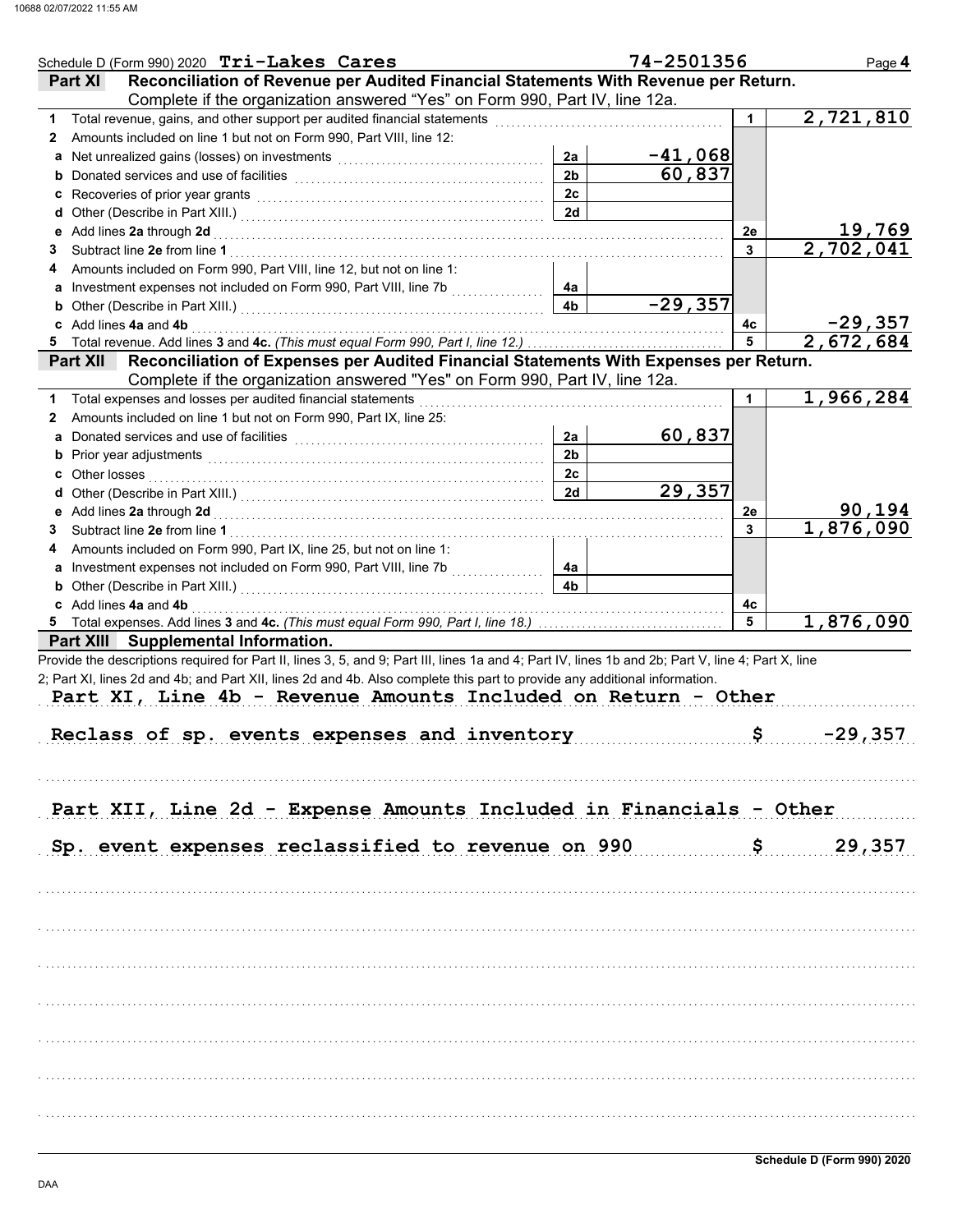| Schedule D (Form 990) 2020 Tri-Lakes Cares<br>Part XIII Supplemental Information (continued) | 74-2501356 | Page 5 |
|----------------------------------------------------------------------------------------------|------------|--------|
|                                                                                              |            |        |
|                                                                                              |            |        |
|                                                                                              |            |        |
|                                                                                              |            |        |
|                                                                                              |            |        |
|                                                                                              |            |        |
|                                                                                              |            |        |
|                                                                                              |            |        |
|                                                                                              |            |        |
|                                                                                              |            |        |
|                                                                                              |            |        |
|                                                                                              |            |        |
|                                                                                              |            |        |
|                                                                                              |            |        |
|                                                                                              |            |        |
|                                                                                              |            |        |
|                                                                                              |            |        |
|                                                                                              |            |        |
|                                                                                              |            |        |
|                                                                                              |            |        |
|                                                                                              |            |        |
|                                                                                              |            |        |
|                                                                                              |            |        |
|                                                                                              |            |        |
|                                                                                              |            |        |
|                                                                                              |            |        |
|                                                                                              |            |        |
|                                                                                              |            |        |
|                                                                                              |            |        |
|                                                                                              |            |        |
|                                                                                              |            |        |
|                                                                                              |            |        |
|                                                                                              |            |        |
|                                                                                              |            |        |
|                                                                                              |            |        |
|                                                                                              |            |        |
|                                                                                              |            |        |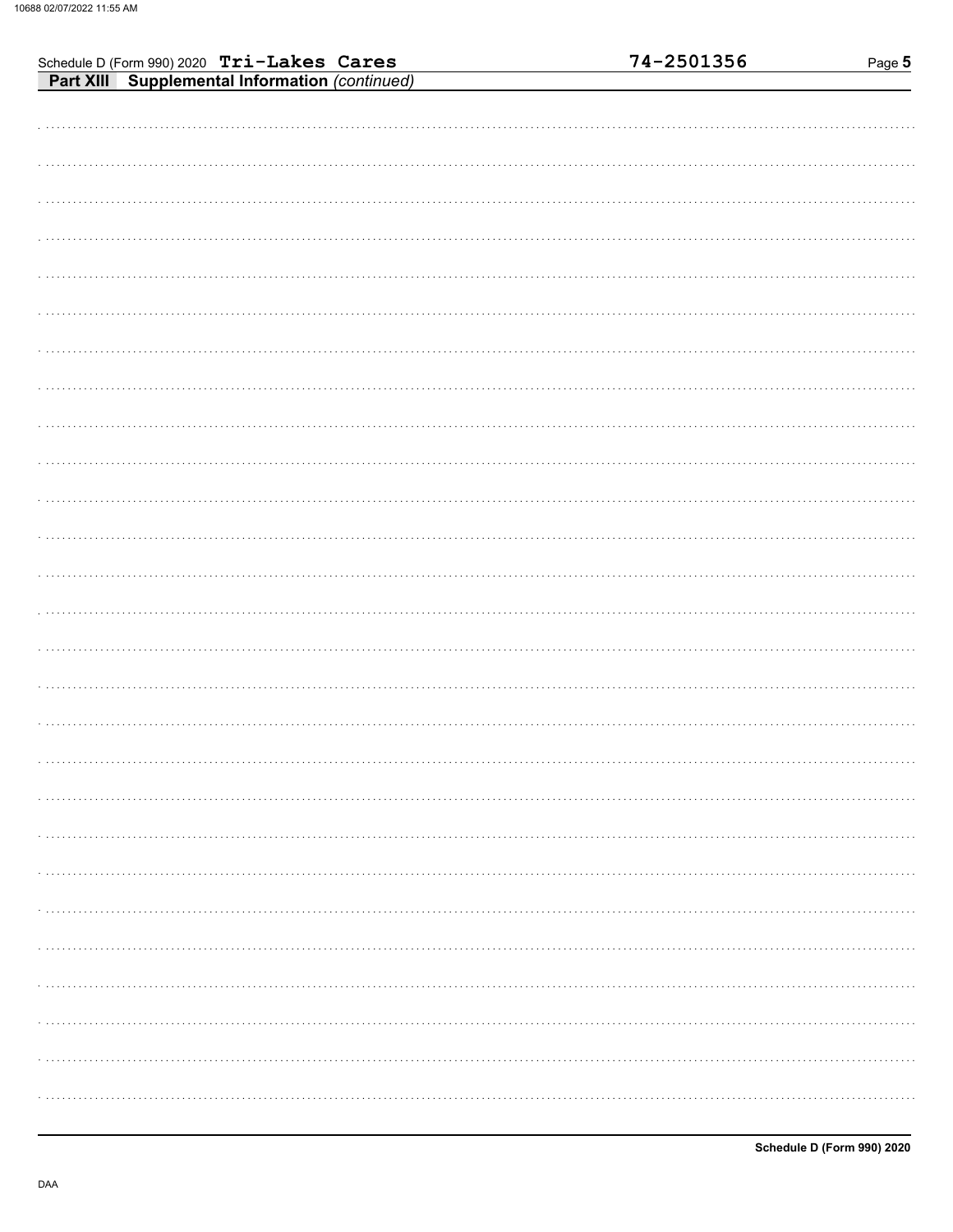| <b>SCHEDULE G</b><br><b>Supplemental Information Regarding Fundraising or Gaming Activities</b><br>Complete if the organization answered "Yes" on Form 990, Part IV, line 17, 18, or 19, or if the<br>(Form 990 or 990-EZ)               |                                    |                              | organization entered more than \$15,000 on Form 990-EZ, line 6a.       |                                       | OMB No. 1545-0047                   |
|------------------------------------------------------------------------------------------------------------------------------------------------------------------------------------------------------------------------------------------|------------------------------------|------------------------------|------------------------------------------------------------------------|---------------------------------------|-------------------------------------|
| Department of the Treasury<br>Internal Revenue Service                                                                                                                                                                                   | Attach to Form 990 or Form 990-EZ. |                              | Go to www.irs.gov/Form990 for instructions and the latest information. |                                       | <b>Open to Public</b><br>Inspection |
| Name of the organization                                                                                                                                                                                                                 |                                    |                              |                                                                        | <b>Emplover identification number</b> |                                     |
| Tri-Lakes Cares                                                                                                                                                                                                                          |                                    |                              |                                                                        | 74-2501356                            |                                     |
| Fundraising Activities. Complete if the organization answered "Yes" on Form 990, Part IV, line 17.<br>Part I<br>Form 990-EZ filers are not required to complete this part.                                                               |                                    |                              |                                                                        |                                       |                                     |
| Indicate whether the organization raised funds through any of the following activities. Check all that apply.<br>1.                                                                                                                      |                                    |                              |                                                                        |                                       |                                     |
| Mail solicitations<br>a                                                                                                                                                                                                                  | e                                  |                              | Solicitation of non-government grants                                  |                                       |                                     |
| Internet and email solicitations<br>b                                                                                                                                                                                                    | f                                  |                              | Solicitation of government grants                                      |                                       |                                     |
| Phone solicitations<br>c                                                                                                                                                                                                                 | Special fundraising events<br>g    |                              |                                                                        |                                       |                                     |
| In-person solicitations<br>d                                                                                                                                                                                                             |                                    |                              |                                                                        |                                       |                                     |
| 2a Did the organization have a written or oral agreement with any individual (including officers, directors, trustees,<br>or key employees listed in Form 990, Part VII) or entity in connection with professional fundraising services? |                                    |                              |                                                                        |                                       | Yes<br>No                           |
| b If "Yes," list the 10 highest paid individuals or entities (fundraisers) pursuant to agreements under which the fundraiser is to be                                                                                                    |                                    |                              |                                                                        |                                       |                                     |
| compensated at least \$5,000 by the organization.                                                                                                                                                                                        |                                    | (iii) Did fund-              |                                                                        | (v) Amount paid to                    | (vi) Amount paid to                 |
| (i) Name and address of individual                                                                                                                                                                                                       | (ii) Activity                      | raiser have<br>custody or    | (iv) Gross receipts                                                    | (or retained by)                      | (or retained by)                    |
| or entity (fundraiser)                                                                                                                                                                                                                   |                                    | control of<br>contributions? | from activity                                                          | fundraiser listed in<br>col. (i)      | organization                        |
|                                                                                                                                                                                                                                          |                                    | Yes No                       |                                                                        |                                       |                                     |
| 1                                                                                                                                                                                                                                        |                                    |                              |                                                                        |                                       |                                     |
| $\mathbf{2}$                                                                                                                                                                                                                             |                                    |                              |                                                                        |                                       |                                     |
|                                                                                                                                                                                                                                          |                                    |                              |                                                                        |                                       |                                     |
|                                                                                                                                                                                                                                          |                                    |                              |                                                                        |                                       |                                     |
| 3                                                                                                                                                                                                                                        |                                    |                              |                                                                        |                                       |                                     |
|                                                                                                                                                                                                                                          |                                    |                              |                                                                        |                                       |                                     |
| 4                                                                                                                                                                                                                                        |                                    |                              |                                                                        |                                       |                                     |
|                                                                                                                                                                                                                                          |                                    |                              |                                                                        |                                       |                                     |
| 5                                                                                                                                                                                                                                        |                                    |                              |                                                                        |                                       |                                     |
|                                                                                                                                                                                                                                          |                                    |                              |                                                                        |                                       |                                     |
| 6                                                                                                                                                                                                                                        |                                    |                              |                                                                        |                                       |                                     |
|                                                                                                                                                                                                                                          |                                    |                              |                                                                        |                                       |                                     |
|                                                                                                                                                                                                                                          |                                    |                              |                                                                        |                                       |                                     |
| 7                                                                                                                                                                                                                                        |                                    |                              |                                                                        |                                       |                                     |
|                                                                                                                                                                                                                                          |                                    |                              |                                                                        |                                       |                                     |
| 8                                                                                                                                                                                                                                        |                                    |                              |                                                                        |                                       |                                     |
|                                                                                                                                                                                                                                          |                                    |                              |                                                                        |                                       |                                     |
| 9                                                                                                                                                                                                                                        |                                    |                              |                                                                        |                                       |                                     |
|                                                                                                                                                                                                                                          |                                    |                              |                                                                        |                                       |                                     |
| 10                                                                                                                                                                                                                                       |                                    |                              |                                                                        |                                       |                                     |
|                                                                                                                                                                                                                                          |                                    |                              |                                                                        |                                       |                                     |
|                                                                                                                                                                                                                                          |                                    |                              |                                                                        |                                       |                                     |
| Total,<br>List all states in which the organization is registered or licensed to solicit contributions or has been notified it is exempt from<br>3                                                                                       |                                    |                              |                                                                        |                                       |                                     |
| registration or licensing.                                                                                                                                                                                                               |                                    |                              |                                                                        |                                       |                                     |
|                                                                                                                                                                                                                                          |                                    |                              |                                                                        |                                       |                                     |
|                                                                                                                                                                                                                                          |                                    |                              |                                                                        |                                       |                                     |
|                                                                                                                                                                                                                                          |                                    |                              |                                                                        |                                       |                                     |
|                                                                                                                                                                                                                                          |                                    |                              |                                                                        |                                       |                                     |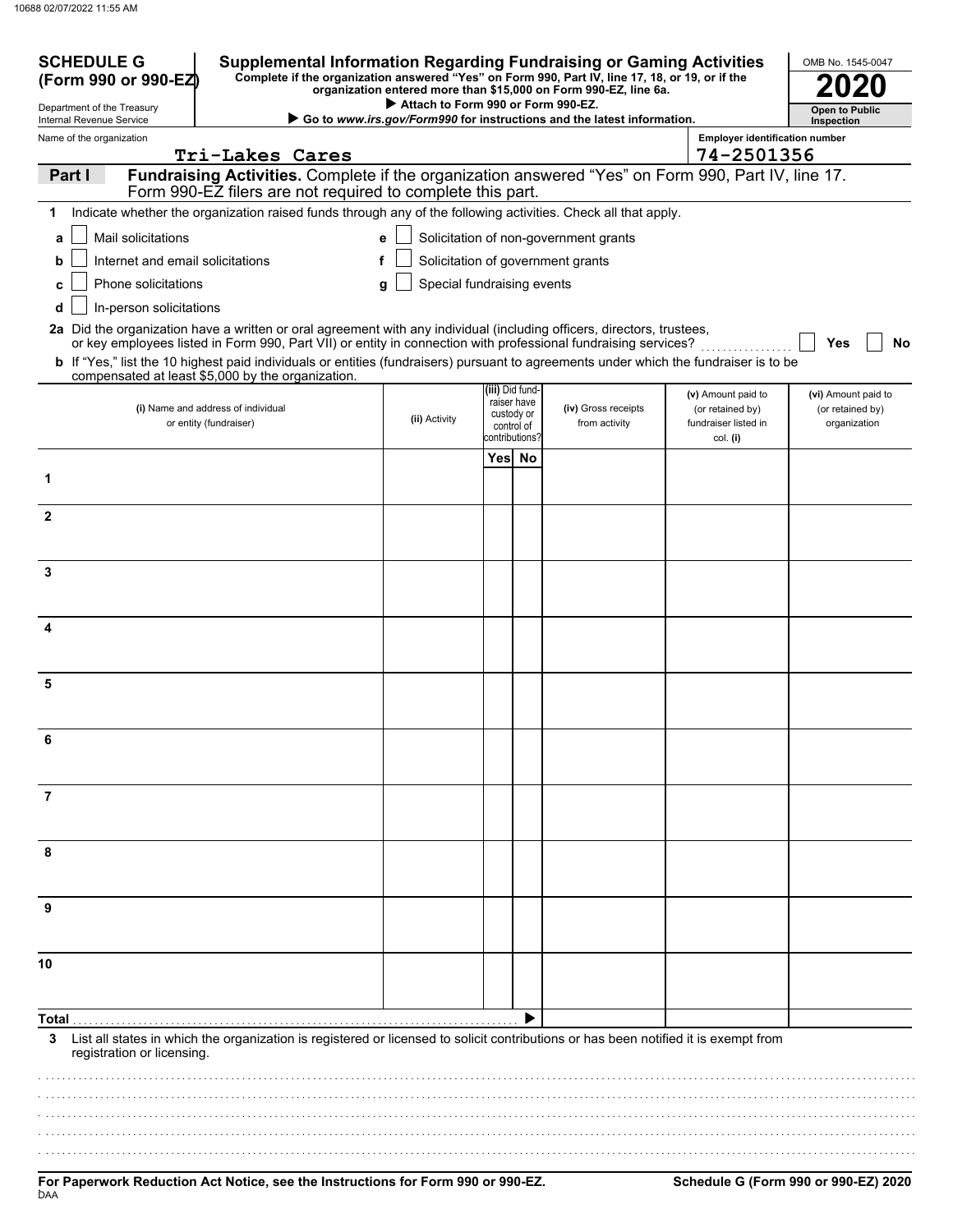| 5 Other direct expenses<br>6 Volunteer labor<br>b If "No," explain:<br><b>b</b> If "Yes," explain: | %<br>Yes<br>No<br>a Is the organization licensed to conduct gaming activities in each of these states? | Yes<br>℅<br>No<br>7 Direct expense summary. Add lines 2 through 5 in column (d) [11] content content content content content content of the Direct Content of Direct Content of Direct Content of Direct Content of Direct Content of Direct Con | No<br>▶<br>▶          | Yes<br>No<br><b>Yes</b><br>No                         |
|----------------------------------------------------------------------------------------------------|--------------------------------------------------------------------------------------------------------|--------------------------------------------------------------------------------------------------------------------------------------------------------------------------------------------------------------------------------------------------|-----------------------|-------------------------------------------------------|
|                                                                                                    |                                                                                                        |                                                                                                                                                                                                                                                  |                       |                                                       |
|                                                                                                    |                                                                                                        |                                                                                                                                                                                                                                                  |                       |                                                       |
|                                                                                                    |                                                                                                        |                                                                                                                                                                                                                                                  |                       |                                                       |
|                                                                                                    |                                                                                                        |                                                                                                                                                                                                                                                  |                       |                                                       |
|                                                                                                    |                                                                                                        |                                                                                                                                                                                                                                                  |                       |                                                       |
|                                                                                                    |                                                                                                        |                                                                                                                                                                                                                                                  | %<br>Yes              |                                                       |
|                                                                                                    |                                                                                                        |                                                                                                                                                                                                                                                  |                       |                                                       |
| 4 Rent/facility costs                                                                              |                                                                                                        |                                                                                                                                                                                                                                                  |                       |                                                       |
| 3 Noncash prizes                                                                                   |                                                                                                        |                                                                                                                                                                                                                                                  |                       |                                                       |
| 2 Cash prizes                                                                                      |                                                                                                        |                                                                                                                                                                                                                                                  |                       |                                                       |
| 1 Gross revenue                                                                                    |                                                                                                        |                                                                                                                                                                                                                                                  |                       |                                                       |
|                                                                                                    | (a) Bingo                                                                                              | (b) Pull tabs/instant<br>bingo/progressive bingo                                                                                                                                                                                                 | (c) Other gaming      | (d) Total gaming (add<br>col. (a) through col. (c))   |
|                                                                                                    | \$15,000 on Form 990-EZ, line 6a.                                                                      |                                                                                                                                                                                                                                                  |                       |                                                       |
| Part III                                                                                           |                                                                                                        | Gaming. Complete if the organization answered "Yes" on Form 990, Part IV, line 19, or reported more than                                                                                                                                         | $\blacktriangleright$ | $-16, 194$                                            |
|                                                                                                    |                                                                                                        |                                                                                                                                                                                                                                                  |                       | 29,357                                                |
| <b>9</b> Other direct expenses                                                                     | 12,924                                                                                                 | 16,433                                                                                                                                                                                                                                           |                       | 29,357                                                |
| 8 Entertainment                                                                                    |                                                                                                        |                                                                                                                                                                                                                                                  |                       |                                                       |
| 7 Food and beverages                                                                               | the control of the control of the control of the control of the control of the control of              |                                                                                                                                                                                                                                                  |                       |                                                       |
| 6 Rent/facility costs [11]                                                                         | the contract of the contract of the contract of the contract of the contract of                        |                                                                                                                                                                                                                                                  |                       |                                                       |
| 5 Noncash prizes                                                                                   |                                                                                                        |                                                                                                                                                                                                                                                  |                       |                                                       |
| 4 Cash prizes                                                                                      |                                                                                                        |                                                                                                                                                                                                                                                  |                       |                                                       |
| 2 Less: Contributions<br>3 Gross income (line 1 minus                                              | 7,998                                                                                                  | 5,165                                                                                                                                                                                                                                            |                       | 2,605<br>13,163                                       |
| 1 Gross receipts                                                                                   | 8,155<br>157                                                                                           | 7,613<br>2,448                                                                                                                                                                                                                                   |                       | 15,768                                                |
|                                                                                                    |                                                                                                        |                                                                                                                                                                                                                                                  |                       |                                                       |
|                                                                                                    | Empty Bowls 202<br>(event type)                                                                        | Empty Bowls 202 None<br>(event type)                                                                                                                                                                                                             | (total number)        | (d) Total events<br>(add col. (a) through<br>col. (c) |
|                                                                                                    | (a) Event $#1$                                                                                         | $(b)$ Event #2                                                                                                                                                                                                                                   | (c) Other events      |                                                       |

Schedule G (Form 990 or 990-EZ) 2020 Tri-Lakes Cares 2012 12:30 12:4-2501356 Page 2

**Tri-Lakes Cares**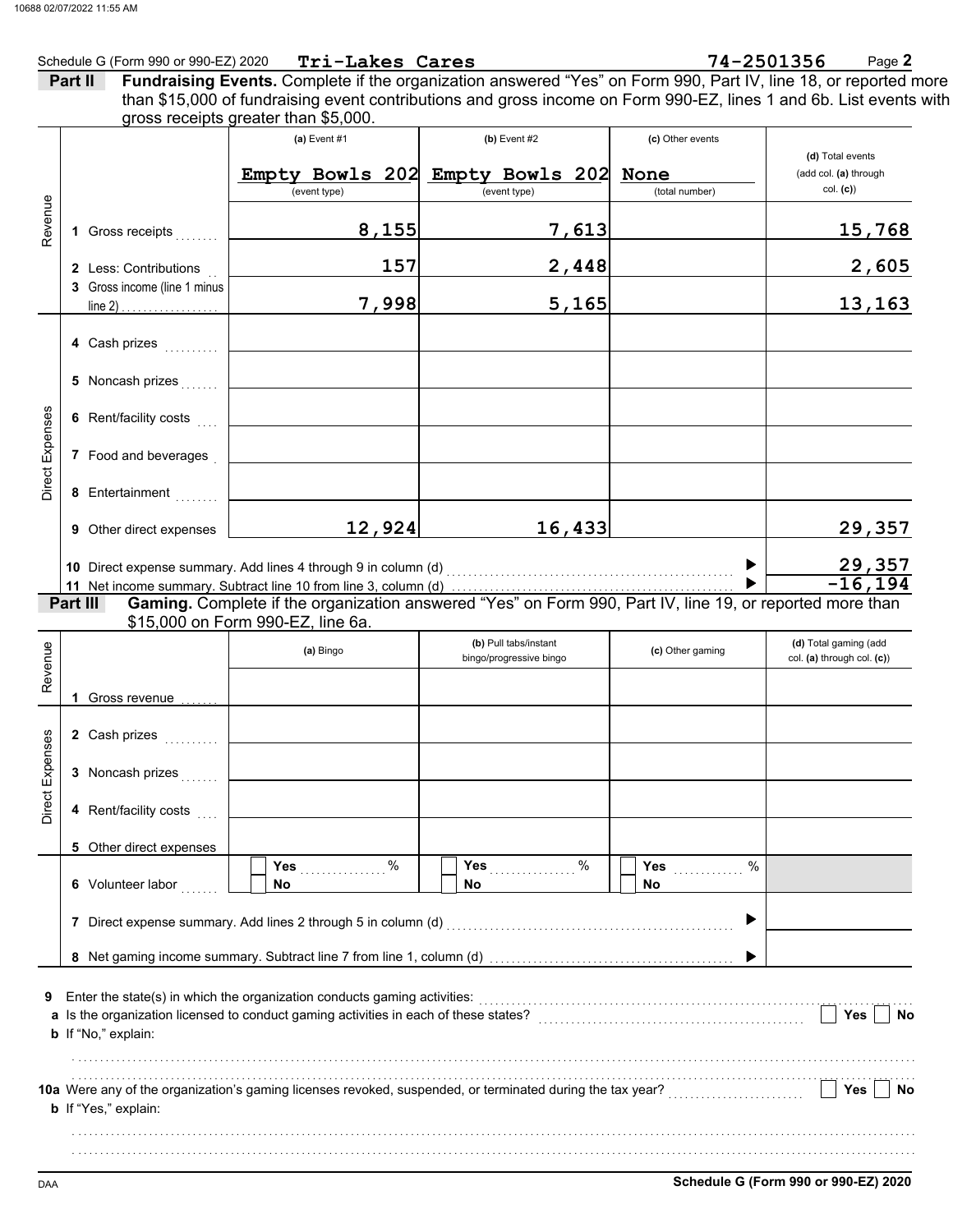|        |                               | Tri-Lakes Cares<br>Schedule G (Form 990 or 990-EZ) 2020                                                                                                                                                                                                                                                                                    | 74-2501356                           |            | Page 3 |
|--------|-------------------------------|--------------------------------------------------------------------------------------------------------------------------------------------------------------------------------------------------------------------------------------------------------------------------------------------------------------------------------------------|--------------------------------------|------------|--------|
| 11     |                               |                                                                                                                                                                                                                                                                                                                                            |                                      | Yes        | No     |
| 12     |                               | Is the organization a grantor, beneficiary or trustee of a trust, or a member of a partnership or other entity                                                                                                                                                                                                                             |                                      |            |        |
| 13     |                               | Indicate the percentage of gaming activity conducted in:                                                                                                                                                                                                                                                                                   |                                      | <b>Yes</b> | No     |
|        |                               |                                                                                                                                                                                                                                                                                                                                            |                                      |            | %      |
| а<br>b |                               | The organization's facility [13a] 13a [135] The organization's facility [13a] 13a [13a] 13a [13a] [13a] [13a] [13a] [13a] [13a] [13a] [13a] [13a] [13a] [13a] [13a] [13a] [13a] [13a] [13a] [13a] [13a] [13a] [13a] [13a] [13a                                                                                                             | 13 <sub>b</sub>                      |            | $\%$   |
| 14     |                               | An outside facility entertainment and the facility of the facility of the set of the set of the set of the set of the set of the set of the set of the set of the set of the set of the set of the set of the set of the set o<br>Enter the name and address of the person who prepares the organization's gaming/special events books and |                                      |            |        |
|        | records:                      |                                                                                                                                                                                                                                                                                                                                            |                                      |            |        |
|        |                               | Name > 2000 compared to the contract of the contract of the contract of the contract of the contract of the contract of the contract of the contract of the contract of the contract of the contract of the contract of the co                                                                                                             |                                      |            |        |
|        | Address $\blacktriangleright$ |                                                                                                                                                                                                                                                                                                                                            |                                      |            |        |
|        |                               | <b>15a</b> Does the organization have a contract with a third party from whom the organization receives gaming                                                                                                                                                                                                                             |                                      |            |        |
|        | revenue?                      |                                                                                                                                                                                                                                                                                                                                            |                                      | Yes        | No     |
| b      |                               |                                                                                                                                                                                                                                                                                                                                            |                                      |            |        |
|        |                               | amount of gaming revenue retained by the third party ▶ \$                                                                                                                                                                                                                                                                                  |                                      |            |        |
| c      |                               | If "Yes," enter name and address of the third party:                                                                                                                                                                                                                                                                                       |                                      |            |        |
|        |                               |                                                                                                                                                                                                                                                                                                                                            |                                      |            |        |
|        | Address $\blacktriangleright$ |                                                                                                                                                                                                                                                                                                                                            |                                      |            |        |
| 16     |                               | Gaming manager information:                                                                                                                                                                                                                                                                                                                |                                      |            |        |
|        |                               | Name > 2000 compared to the contract of the contract of the contract of the contract of the contract of the contract of the contract of the contract of the contract of the contract of the contract of the contract of the co                                                                                                             |                                      |            |        |
|        |                               |                                                                                                                                                                                                                                                                                                                                            |                                      |            |        |
|        |                               |                                                                                                                                                                                                                                                                                                                                            |                                      |            |        |
|        |                               | Director/officer<br>Employee<br>Independent contractor                                                                                                                                                                                                                                                                                     |                                      |            |        |
|        |                               |                                                                                                                                                                                                                                                                                                                                            |                                      |            |        |
| 17     |                               | Mandatory distributions:                                                                                                                                                                                                                                                                                                                   |                                      |            |        |
| a      |                               | Is the organization required under state law to make charitable distributions from the gaming proceeds to                                                                                                                                                                                                                                  |                                      |            |        |
|        |                               |                                                                                                                                                                                                                                                                                                                                            |                                      | Yes        | No     |
| b      |                               | Enter the amount of distributions required under state law to be distributed to other exempt organizations or                                                                                                                                                                                                                              |                                      |            |        |
|        | <b>Part IV</b>                | spent in the organization's own exempt activities during the tax year $\blacktriangleright$<br>Supplemental Information. Provide the explanations required by Part I, line 2b, columns (iii) and (v); and                                                                                                                                  |                                      |            |        |
|        |                               | Part III, lines 9, 9b, 10b, 15b, 15c, 16, and 17b, as applicable. Also provide any additional information.                                                                                                                                                                                                                                 |                                      |            |        |
|        |                               | See instructions.                                                                                                                                                                                                                                                                                                                          |                                      |            |        |
|        |                               |                                                                                                                                                                                                                                                                                                                                            |                                      |            |        |
|        |                               |                                                                                                                                                                                                                                                                                                                                            |                                      |            |        |
|        |                               |                                                                                                                                                                                                                                                                                                                                            |                                      |            |        |
|        |                               |                                                                                                                                                                                                                                                                                                                                            |                                      |            |        |
|        |                               |                                                                                                                                                                                                                                                                                                                                            |                                      |            |        |
|        |                               |                                                                                                                                                                                                                                                                                                                                            |                                      |            |        |
|        |                               |                                                                                                                                                                                                                                                                                                                                            |                                      |            |        |
|        |                               |                                                                                                                                                                                                                                                                                                                                            |                                      |            |        |
|        |                               |                                                                                                                                                                                                                                                                                                                                            |                                      |            |        |
|        |                               |                                                                                                                                                                                                                                                                                                                                            |                                      |            |        |
|        |                               |                                                                                                                                                                                                                                                                                                                                            |                                      |            |        |
|        |                               |                                                                                                                                                                                                                                                                                                                                            |                                      |            |        |
|        |                               |                                                                                                                                                                                                                                                                                                                                            | Schedule G (Form 990 or 990-EZ) 2020 |            |        |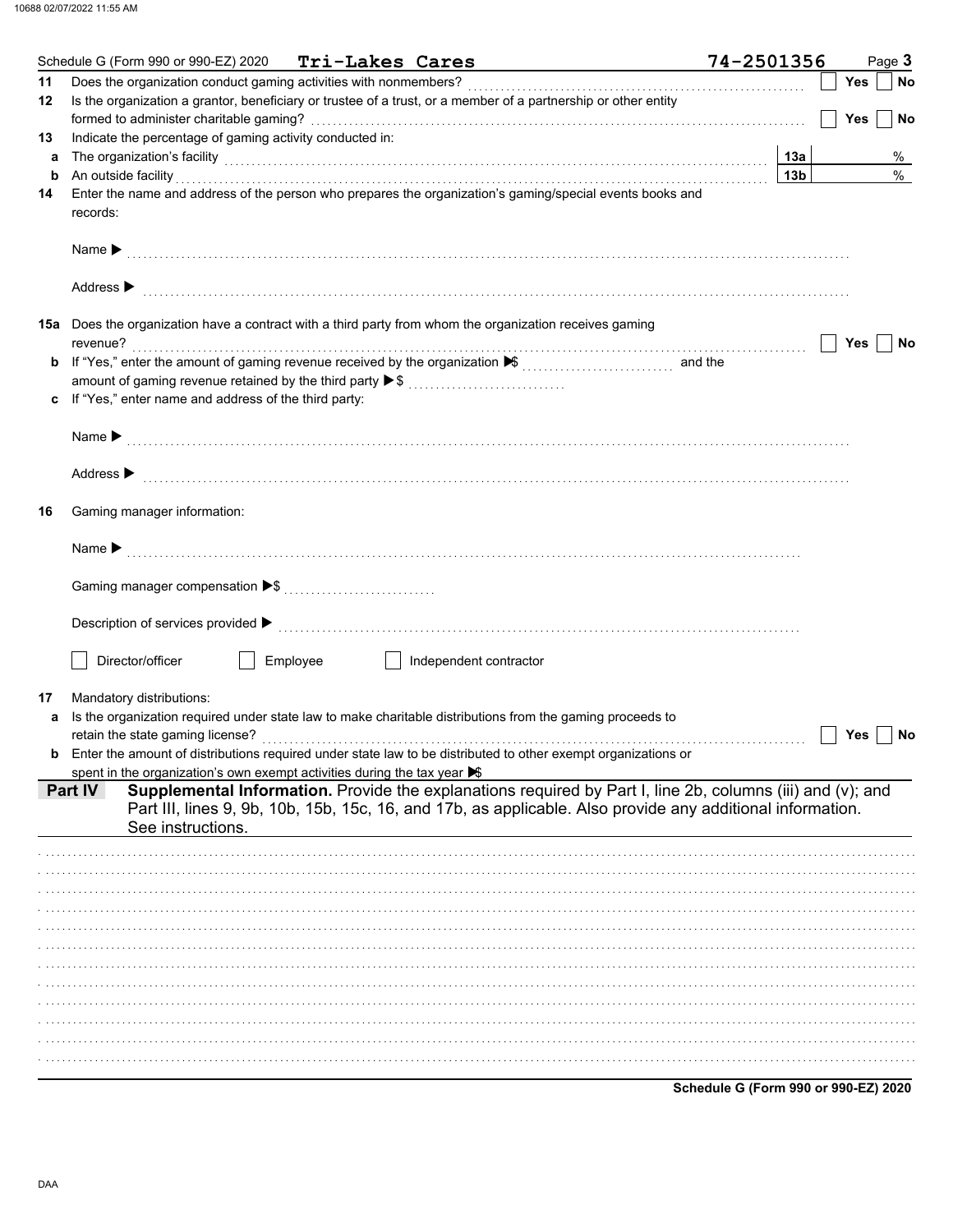| <b>SCHEDULE I</b><br>(Form 990)                        |                                                                                                                                                                                                                                                             |           |                                       | <b>Grants and Other Assistance to Organizations,</b><br>Governments, and Individuals in the United States |                    |                                                             |                    |                                       | OMB No. 1545-0047                          |    |
|--------------------------------------------------------|-------------------------------------------------------------------------------------------------------------------------------------------------------------------------------------------------------------------------------------------------------------|-----------|---------------------------------------|-----------------------------------------------------------------------------------------------------------|--------------------|-------------------------------------------------------------|--------------------|---------------------------------------|--------------------------------------------|----|
|                                                        |                                                                                                                                                                                                                                                             |           |                                       | Complete if the organization answered "Yes" on Form 990, Part IV, line 21 or 22.                          |                    |                                                             |                    |                                       |                                            |    |
| Department of the Treasury<br>Internal Revenue Service | Attach to Form 990.<br>Go to www.irs.gov/Form990 for the latest information.                                                                                                                                                                                |           |                                       |                                                                                                           |                    |                                                             |                    |                                       | <b>Open to Public</b><br><b>Inspection</b> |    |
| Name of the organization                               |                                                                                                                                                                                                                                                             |           |                                       |                                                                                                           |                    |                                                             |                    | <b>Employer identification number</b> |                                            |    |
| Part I                                                 | Tri-Lakes Cares<br><b>General Information on Grants and Assistance</b>                                                                                                                                                                                      |           |                                       |                                                                                                           |                    |                                                             |                    | 74-2501356                            |                                            |    |
| 1.                                                     | Does the organization maintain records to substantiate the amount of the grants or assistance, the grantees' eligibility for the grants or assistance, and<br>the selection criteria used to award the grants or assistance?                                |           |                                       |                                                                                                           |                    |                                                             |                    |                                       | $\overline{X}$ Yes                         | No |
| Part II                                                | 2 Describe in Part IV the organization's procedures for monitoring the use of grant funds in the United States.<br>Grants and Other Assistance to Domestic Organizations and Domestic Governments. Complete if the organization answered "Yes" on Form 990, |           |                                       |                                                                                                           |                    |                                                             |                    |                                       |                                            |    |
|                                                        | Part IV, line 21, for any recipient that received more than \$5,000. Part II can be duplicated if additional space is needed.<br>(a) Name and address of organization                                                                                       | $(b)$ EIN |                                       | (d) Amount of cash                                                                                        | (e) Amount of non- |                                                             | (g) Description of |                                       | (h) Purpose of grant                       |    |
|                                                        | or government                                                                                                                                                                                                                                               |           | (c) IRC<br>section<br>(if applicable) | grant                                                                                                     | cash assistance    | (f) Method of valuation<br>(book, FMV, appraisal,<br>other) | noncash assistance |                                       | or assistance                              |    |
| (1)                                                    |                                                                                                                                                                                                                                                             |           |                                       |                                                                                                           |                    |                                                             |                    |                                       |                                            |    |
|                                                        |                                                                                                                                                                                                                                                             |           |                                       |                                                                                                           |                    |                                                             |                    |                                       |                                            |    |
| (2)                                                    |                                                                                                                                                                                                                                                             |           |                                       |                                                                                                           |                    |                                                             |                    |                                       |                                            |    |
|                                                        |                                                                                                                                                                                                                                                             |           |                                       |                                                                                                           |                    |                                                             |                    |                                       |                                            |    |
| (3)                                                    |                                                                                                                                                                                                                                                             |           |                                       |                                                                                                           |                    |                                                             |                    |                                       |                                            |    |
|                                                        |                                                                                                                                                                                                                                                             |           |                                       |                                                                                                           |                    |                                                             |                    |                                       |                                            |    |
| (4)                                                    |                                                                                                                                                                                                                                                             |           |                                       |                                                                                                           |                    |                                                             |                    |                                       |                                            |    |
|                                                        |                                                                                                                                                                                                                                                             |           |                                       |                                                                                                           |                    |                                                             |                    |                                       |                                            |    |
| (5)                                                    |                                                                                                                                                                                                                                                             |           |                                       |                                                                                                           |                    |                                                             |                    |                                       |                                            |    |
|                                                        |                                                                                                                                                                                                                                                             |           |                                       |                                                                                                           |                    |                                                             |                    |                                       |                                            |    |
| (6)                                                    |                                                                                                                                                                                                                                                             |           |                                       |                                                                                                           |                    |                                                             |                    |                                       |                                            |    |
|                                                        |                                                                                                                                                                                                                                                             |           |                                       |                                                                                                           |                    |                                                             |                    |                                       |                                            |    |
| (7)                                                    |                                                                                                                                                                                                                                                             |           |                                       |                                                                                                           |                    |                                                             |                    |                                       |                                            |    |
|                                                        |                                                                                                                                                                                                                                                             |           |                                       |                                                                                                           |                    |                                                             |                    |                                       |                                            |    |
| (8)                                                    |                                                                                                                                                                                                                                                             |           |                                       |                                                                                                           |                    |                                                             |                    |                                       |                                            |    |
|                                                        |                                                                                                                                                                                                                                                             |           |                                       |                                                                                                           |                    |                                                             |                    |                                       |                                            |    |
| (9)                                                    |                                                                                                                                                                                                                                                             |           |                                       |                                                                                                           |                    |                                                             |                    |                                       |                                            |    |
|                                                        |                                                                                                                                                                                                                                                             |           |                                       |                                                                                                           |                    |                                                             |                    |                                       |                                            |    |
| 2                                                      | Enter total number of section $501(c)(3)$ and government organizations listed in the line 1 table<br>Enter total number of other organizations listed in the line 1 table                                                                                   |           |                                       |                                                                                                           |                    |                                                             |                    |                                       |                                            |    |
|                                                        | For Paperwork Reduction Act Notice, see the Instructions for Form 990.                                                                                                                                                                                      |           |                                       |                                                                                                           |                    |                                                             |                    |                                       | <b>Schedule I (Form 990) (2020)</b>        |    |

DAA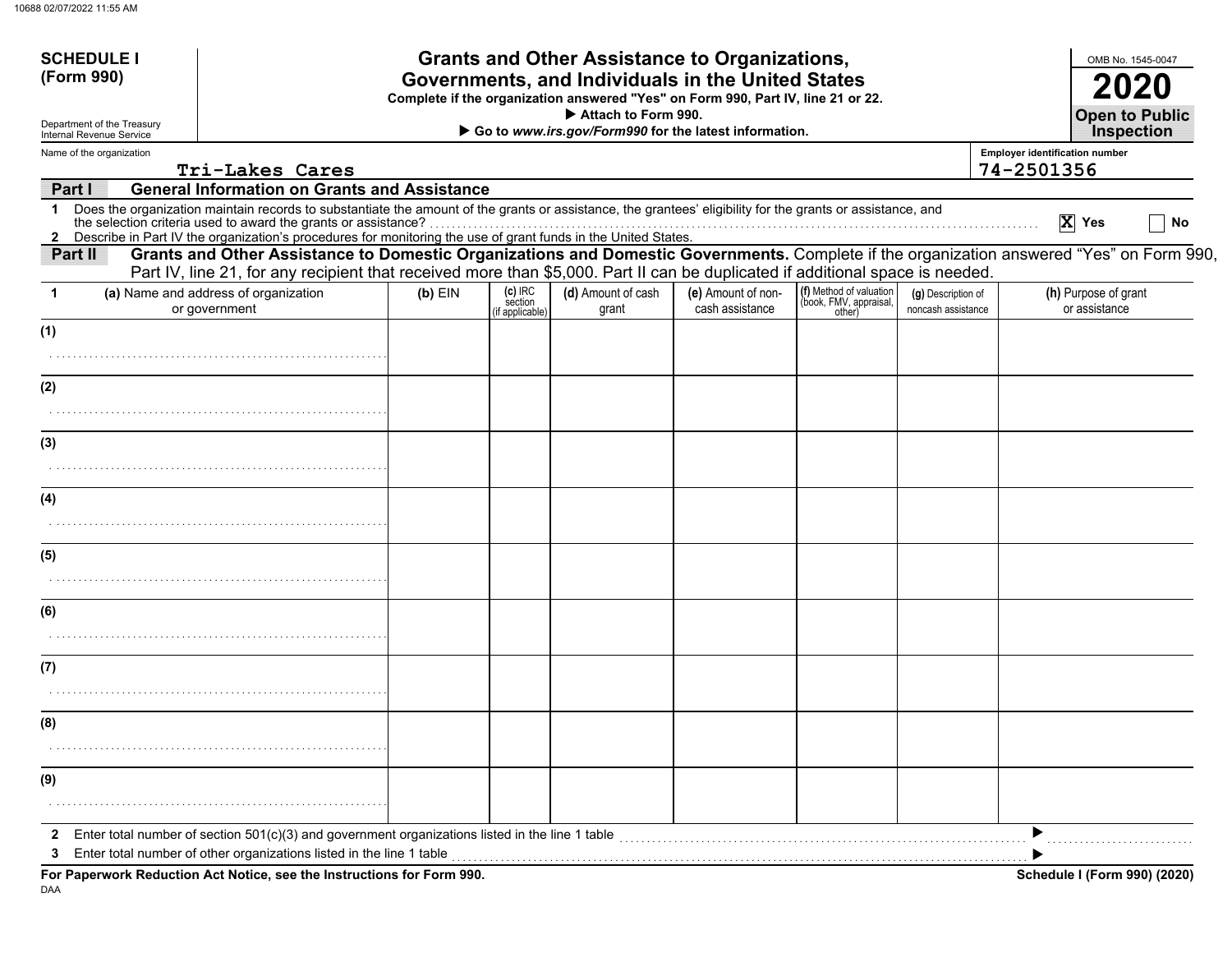**Part III**

FMV, appraisal, other) **(d)** Amount of **(e)** Method of valuation (book, **(f)** Description of noncash assistance cash grant **(a)** Type of grant or assistance **(b)** Number of **(c)** Amount of Part III can be duplicated if additional space is needed. recipients and increment cash arant noncash assistance **Part IV** Supplemental Information. Provide the information required in Part I, line 2; Part III, column (b); and any other additional information. . . . . . . . . . . . . . . . . . . . . . . . . . . . . . . . . . . . . . . . . . . . . . . . . . . . . . . . . . . . . . . . . . . . . . . . . . . . . . . . . . . . . . . . . . . . . . . . . . . . . . . . . . . . . . . . . . . . . . . . . . . . . . . . . . . . . . . . . . . . . . . . . . . . . . . . . . . . . . . . . . . . . . . . . . . . . . . . . . . . . . . . . . . . . . . . . . . . . . . . . . . . . . . . . . . .. . . . . . . . . . . . . . . . . . . . . . . . . . . . . . . . . . . . . . . . . . . . . . . . . . . . . . . . . . . . . . . . . . . . . . . . . . . . . . . . . . . . . . . . . . . . . . . . . . . . . . . . . . . . . . . . . . . . . . . . . . . . . . . . . . . . . . . . . . . . . . . . . . . . . . . . . . . . . . . . . . . . . . . . . . . . . . . . . . . . . . . . . . . . . . . . . . . . . . . . . . . . . . . . . . .. . . . . . . . . . . . . . . . . . . . . . . . . . . . . . . . . . . . . . . . . . . . . . . . . . . . . . . . . . . . . . . . . . . . . . . . . . . . . . . . . . . . . . . . . . . . . . . . . . . . . . . . . . . . . . . . . . . . . . . . . . . . . . . . . . . . . . . . . . . . . . . . . . . . . . . . . . . . . . . . . . . . . . . . . . . . . . . . . . . . . . . . . . . . . . . . . . . . . . . . . . . . . . . . . . .. . . . . . . . . . . . . . . . . . . . . . . . . . . . . . . . . . . . . . . . . . . . . . . . . . . . . . . . . . . . . . . . . . . . . . . . . . . . . . . . . . . . . . . . . . . . . . . . . . . . . . . . . . . . . . . . . . . . . . . . . . . . . . . . . . . . . . . . . . . . . . . . . . . . . . . . . . . . . . . . . . . . . . . . . . . . . . . . . . . . . . . . . . . . . . . . . . . . . . . . . . . . . . . . . . .. . . . . . . . . . . . . . . . . . . . . . . . . . . . . . . . . . . . . . . . . . . . . . . . . . . . . . . . . . . . . . . . . . . . . . . . . . . . . . . . . . . . . . . . . . . . . . . . . . . . . . . . . . . . . . . . . . . . . . . . . . . . . . . . . . . . . . . . . . . . . . . . . . . . . . . . . . . . . . . . . . . . . . . . . . . . . . . . . . . . . . . . . . . . . . . . . . . . . . . . . . . . . . . . . . .. . . . . . . . . . . . . . . . . . . . . . . . . . . . . . . . . . . . . . . . . . . . . . . . . . . . . . . . . . . . . . . . . . . . . . . . . . . . . . . . . . . . . . . . . . . . . . . . . . . . . . . . . . . . . . . . . . . . . . . . . . . . . . . . . . . . . . . . . . . . . . . . . . . . . . . . . . . . . . . . . . . . . . . . . . . . . . . . . . . . . . . . . . . . . . . . . . . . . . . . . . . . . . . . . . .. . . . . . . . . . . . . . . . . . . . . . . . . . . . . . . . . . . . . . . . . . . . . . . . . . . . . . . . . . . . . . . . . . . . . . . . . . . . . . . . . . . . . . . . . . . . . . . . . . . . . . . . . . . . . . . . . . . . . . . . . . . . . . . . . . . . . . . . . . . . . . . . . . . . . . . . . . . . . . . . . . . . . . . . . . . . . . . . . . . . . . . . . . . . . . . . . . . . . . . . . . . . . . . . . . .. . . . . . . . . . . . . . . . . . . . . . . . . . . . . . . . . . . . . . . . . . . . . . . . . . . . . . . . . . . . . . . . . . . . . . . . . . . . . . . . . . . . . . . . . . . . . . . . . . . . . . . . . . . . . . . . . . . . . . . . . . . . . . . . . . . . . . . . . . . . . . . . . . . . . . . . . . . . . . . . . . . . . . . . . . . . . . . . . . . . . . . . . . . . . . . . . . . . . . . . . . . . . . . . . . .. . . . . . . . . . . . . . . . . . . . . . . . . . . . . . . . . . . . . . . . . . . . . . . . . . . . . . . . . . . . . . . . . . . . . . . . . . . . . . . . . . . . . . . . . . . . . . . . . . . . . . . . . . . . . . . . . . . . . . . . . . . . . . . . . . . . . . . . . . . . . . . . . . . . . . . . . . . . . . . . . . . . . . . . . . . . . . . . . . . . . . . . . . . . . . . . . . . . . . . . . . . . . . . . . . .. . . . . . . . . . . . . . . . . . . . . . . . . . . . . . . . . . . . . . . . . . . . . . . . . . . . . . . . . . . . . . . . . . . . . . . . . . . . . . . . . . . . . . . . . . . . . . . . . . . . . . . . . . . . . . . . . . . . . . . . . . . . . . . . . . . . . . . . . . . . . . . . . . . . . . . . . . . . . . . . . . . . . . . . . . . . . . . . . . . . . . . . . . . . . . . . . . . . . . . . . . . . . . . . . . .**1 Emergency & Relief 592 400,752 2 3 4 Utility Assistance 103 6,881 FMV Utilities 5 6 Medical/OTC suppls/equip 116 6,461 FMV Med/Suppl/Equip 7 Miscellaneous Goods 596 99,046 FMV Misc Goods Food Pantry 732 502,813 Other Food & Sundries Holiday Gifts 188 12,715 FMV Holiday Gifts School Supplies 340 9,261 FMV School Supplies Part I, Line 2 - Procedures for Monitoring the Use of Grant Funds The Organization tracks clients' eligibility and amounts awarded to the clients in a client services information system, empowOR, and in a Client Services Tracker.Part IV - Additional InformationFood donations are valued using a rate per pound equivalent to that used by a leading national food bank.**

**Grants and Other Assistance to Domestic Individuals.** Complete if the organization answered "Yes" on Form 990, Part IV, line 22.

Schedule I (Form 990) (2020) Page **2 Tri-Lakes Cares 74-2501356**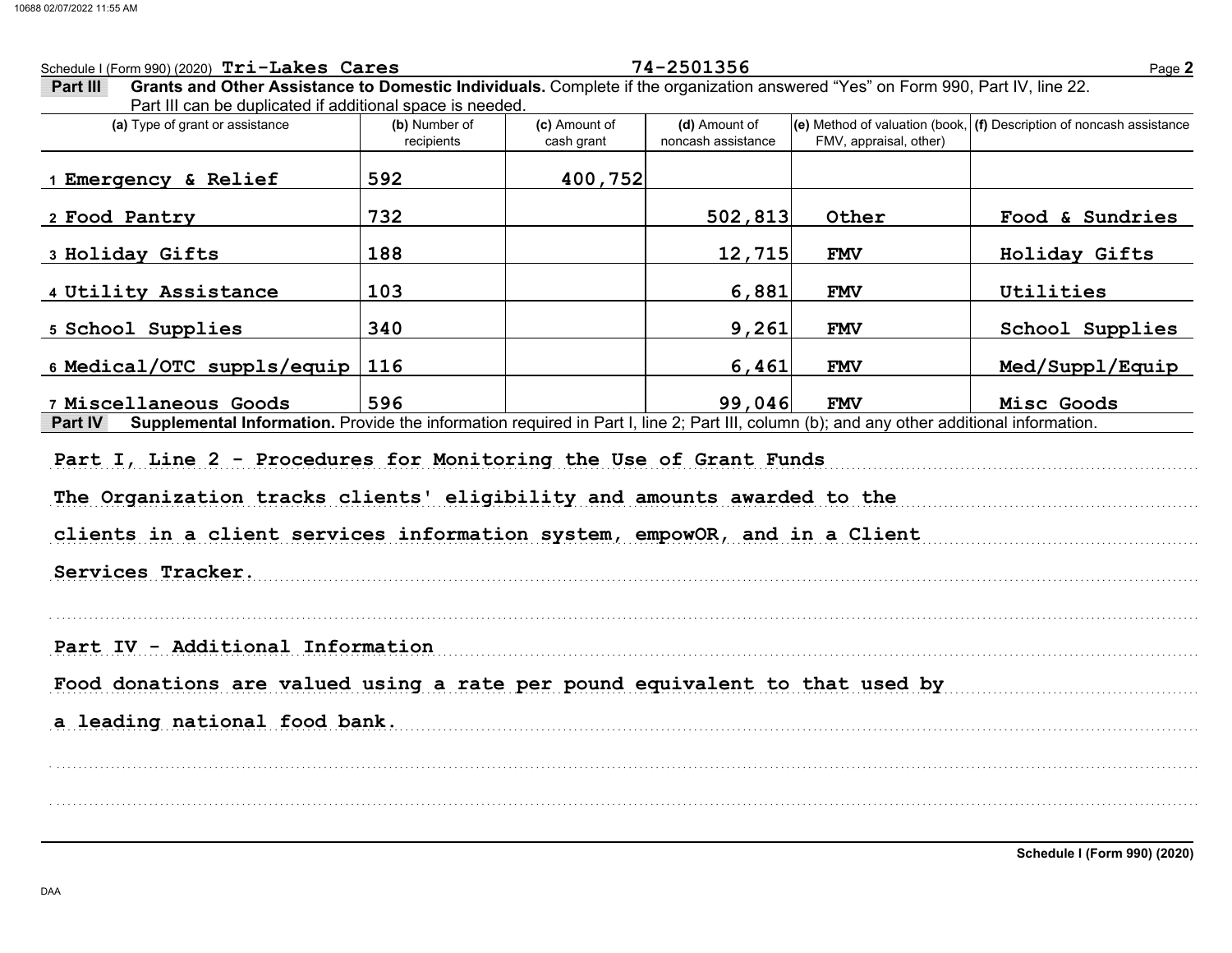# **(Form 990)**

## **Complete if the organizations answered "Yes" on Form 990, Part IV, lines 29 or 30. SCHEDULE M Noncash Contributions**

OMB No. 1545-0047 **2020**

| Department of the Treasury |
|----------------------------|
| Internal Revenue Service   |

Name of the organization **Employer identification number**

| Attach to Form 990.                                                    |  |  |
|------------------------------------------------------------------------|--|--|
| Go to www.irs.gov/Form990 for instructions and the latest information. |  |  |

**Inspection Open To Public**

**Tri-Lakes Cares 74-2501356**

|              | <b>Types of Property</b><br>Part I                                                                                 |                         |                            |                                             |                              |     |            |     |
|--------------|--------------------------------------------------------------------------------------------------------------------|-------------------------|----------------------------|---------------------------------------------|------------------------------|-----|------------|-----|
|              |                                                                                                                    | (a)                     | (b)                        | (c)                                         | (d)                          |     |            |     |
|              |                                                                                                                    | Check if                | Number of contributions or | Noncash contribution<br>amounts reported on | Method of determining        |     |            |     |
|              |                                                                                                                    | applicable              | items contributed          | Form 990, Part VIII, line 1g                | noncash contribution amounts |     |            |     |
| 1            | Art - Works of art                                                                                                 |                         |                            |                                             |                              |     |            |     |
| $\mathbf{2}$ | Art - Historical treasures                                                                                         |                         |                            |                                             |                              |     |            |     |
| 3            | Art - Fractional interests                                                                                         |                         |                            |                                             |                              |     |            |     |
| 4            | Books and publications                                                                                             |                         |                            |                                             |                              |     |            |     |
| 5            | Clothing and household                                                                                             |                         |                            |                                             |                              |     |            |     |
|              | goods                                                                                                              |                         |                            |                                             |                              |     |            |     |
| 6            | Cars and other vehicles                                                                                            | $\mathbf x$             | $\mathbf{1}$               |                                             | 2,784 donor-provided/KBB     |     |            |     |
| 7            | Boats and planes                                                                                                   |                         |                            |                                             |                              |     |            |     |
| 8            |                                                                                                                    |                         |                            |                                             |                              |     |            |     |
| 9            | Securities - Publicly traded                                                                                       | $\mathbf x$             | $\mathbf{1}$               |                                             | 40,427 quoted market prices  |     |            |     |
| 10           | Securities - Closely held stock                                                                                    |                         |                            |                                             |                              |     |            |     |
| 11           | Securities - Partnership, LLC,                                                                                     |                         |                            |                                             |                              |     |            |     |
|              | or trust interests                                                                                                 |                         |                            |                                             |                              |     |            |     |
| 12           | Securities - Miscellaneous                                                                                         |                         |                            |                                             |                              |     |            |     |
| 13           | Qualified conservation                                                                                             |                         |                            |                                             |                              |     |            |     |
|              | contribution - Historic                                                                                            |                         |                            |                                             |                              |     |            |     |
|              | structures                                                                                                         |                         |                            |                                             |                              |     |            |     |
| 14           | Qualified conservation                                                                                             |                         |                            |                                             |                              |     |            |     |
|              | contribution - Other                                                                                               |                         |                            |                                             |                              |     |            |     |
| 15           | Real estate - Residential                                                                                          |                         |                            |                                             |                              |     |            |     |
| 16           | Real estate - Commercial                                                                                           |                         |                            |                                             |                              |     |            |     |
| 17           | Real estate - Other                                                                                                |                         |                            |                                             |                              |     |            |     |
| 18           | Collectibles                                                                                                       |                         |                            |                                             |                              |     |            |     |
| 19           | Food inventory                                                                                                     | $\overline{\mathbf{x}}$ | 2019                       |                                             | 504,281 Feeding America      |     |            |     |
| 20           | Drugs and medical supplies                                                                                         | $\mathbf x$             | $\mathbf{1}$               | $6,546$ FMV                                 |                              |     |            |     |
| 21           | Taxidermy<br>.                                                                                                     |                         |                            |                                             |                              |     |            |     |
| 22           | Historical artifacts<br>.                                                                                          |                         |                            |                                             |                              |     |            |     |
| 23           | Scientific specimens<br>.                                                                                          |                         |                            |                                             |                              |     |            |     |
| 24           | Archeological artifacts                                                                                            |                         |                            |                                             |                              |     |            |     |
| 25           | Other $\blacktriangleright$ (Misc Supplies )                                                                       | $\mathbf x$             | 2224                       | 95, 133                                     | <b>FMV</b>                   |     |            |     |
| 26           | Other C School Supplies                                                                                            | $\mathbf x$             | 340                        | 8,498                                       | <b>FMV</b>                   |     |            |     |
| 27           | Other Client Gifts                                                                                                 | $\mathbf x$             | 1907                       | 12,715 FMV                                  |                              |     |            |     |
| 28           | Other $\blacktriangleright$ (                                                                                      |                         |                            |                                             |                              |     |            |     |
|              | 29 Number of Forms 8283 received by the organization during the tax year for contributions for                     |                         |                            |                                             |                              |     |            |     |
|              | which the organization completed Form 8283, Part IV, Donee Acknowledgement                                         |                         |                            |                                             | 29                           |     |            |     |
|              |                                                                                                                    |                         |                            |                                             |                              |     | <b>Yes</b> | No. |
|              | 30a During the year, did the organization receive by contribution any property reported in Part I, lines 1 through |                         |                            |                                             |                              |     |            |     |
|              | 28, that it must hold for at least three years from the date of the initial contribution, and which isn't required |                         |                            |                                             |                              |     |            |     |
|              | to be used for exempt purposes for the entire holding period?                                                      |                         |                            |                                             |                              | 30a |            | X   |
|              | <b>b</b> If "Yes," describe the arrangement in Part II.                                                            |                         |                            |                                             |                              |     |            |     |
| 31           | Does the organization have a gift acceptance policy that requires the review of any nonstandard                    |                         |                            |                                             |                              |     |            |     |
|              | contributions?                                                                                                     |                         |                            |                                             |                              | 31  | X          |     |
|              | 32a Does the organization hire or use third parties or related organizations to solicit, process, or sell noncash  |                         |                            |                                             |                              |     |            |     |
|              | contributions?                                                                                                     |                         |                            |                                             |                              | 32a | X          |     |
|              | <b>b</b> If "Yes," describe in Part II.                                                                            |                         |                            |                                             |                              |     |            |     |
| 33           | If the organization didn't report an amount in column (c) for a type of property for which column (a) is checked,  |                         |                            |                                             |                              |     |            |     |
|              | describe in Part II.                                                                                               |                         |                            |                                             |                              |     |            |     |

**For Paperwork Reduction Act Notice, see the Instructions for Form 990. Schedule M (Form 990) 2020**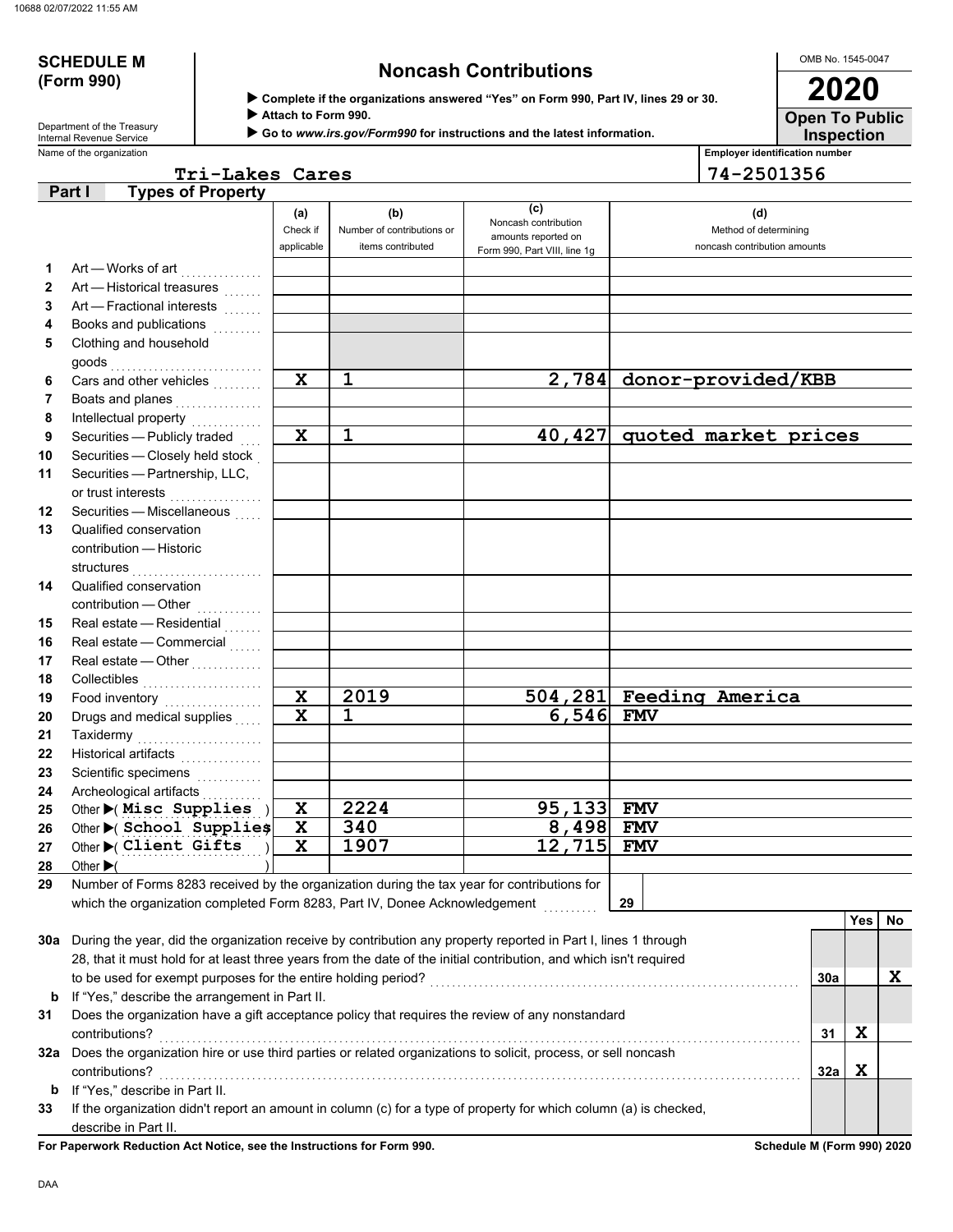| Part II | Schedule M (Form 990) 2020 Tri-Lakes Cares<br>Supplemental Information. Provide the information required by Part I, lines 30b, 32b, and 33, and whether<br>the organization is reporting in Part I, column (b), the number of contributions, the number of items received,<br>or a combination of both. Also complete this part for any additional information. | 74-2501356 | Page 2 |
|---------|-----------------------------------------------------------------------------------------------------------------------------------------------------------------------------------------------------------------------------------------------------------------------------------------------------------------------------------------------------------------|------------|--------|
|         | Part I, Line 32b - Third Party Used to Process Noncash Contributions                                                                                                                                                                                                                                                                                            |            |        |
|         | Occasionally, automobiles may be donated to other organizations with the                                                                                                                                                                                                                                                                                        |            |        |
|         | intent that the automobiles be sold and the net proceeds be donated to                                                                                                                                                                                                                                                                                          |            |        |
|         | the Organization.                                                                                                                                                                                                                                                                                                                                               |            |        |
|         | Schedule M - Supplemental Information                                                                                                                                                                                                                                                                                                                           |            |        |
|         | Line 19 and 20 Column B - The number of contributions are estimated.                                                                                                                                                                                                                                                                                            |            |        |
|         |                                                                                                                                                                                                                                                                                                                                                                 |            |        |
|         |                                                                                                                                                                                                                                                                                                                                                                 |            |        |
|         |                                                                                                                                                                                                                                                                                                                                                                 |            |        |
|         |                                                                                                                                                                                                                                                                                                                                                                 |            |        |
|         |                                                                                                                                                                                                                                                                                                                                                                 |            |        |
|         |                                                                                                                                                                                                                                                                                                                                                                 |            |        |
|         |                                                                                                                                                                                                                                                                                                                                                                 |            |        |
|         |                                                                                                                                                                                                                                                                                                                                                                 |            |        |
|         |                                                                                                                                                                                                                                                                                                                                                                 |            |        |
|         |                                                                                                                                                                                                                                                                                                                                                                 |            |        |
|         |                                                                                                                                                                                                                                                                                                                                                                 |            |        |
|         |                                                                                                                                                                                                                                                                                                                                                                 |            |        |
|         |                                                                                                                                                                                                                                                                                                                                                                 |            |        |
|         |                                                                                                                                                                                                                                                                                                                                                                 |            |        |
|         |                                                                                                                                                                                                                                                                                                                                                                 |            |        |
|         |                                                                                                                                                                                                                                                                                                                                                                 |            |        |
|         |                                                                                                                                                                                                                                                                                                                                                                 |            |        |
|         |                                                                                                                                                                                                                                                                                                                                                                 |            |        |
|         |                                                                                                                                                                                                                                                                                                                                                                 |            |        |
|         |                                                                                                                                                                                                                                                                                                                                                                 |            |        |
|         |                                                                                                                                                                                                                                                                                                                                                                 |            |        |
|         |                                                                                                                                                                                                                                                                                                                                                                 |            |        |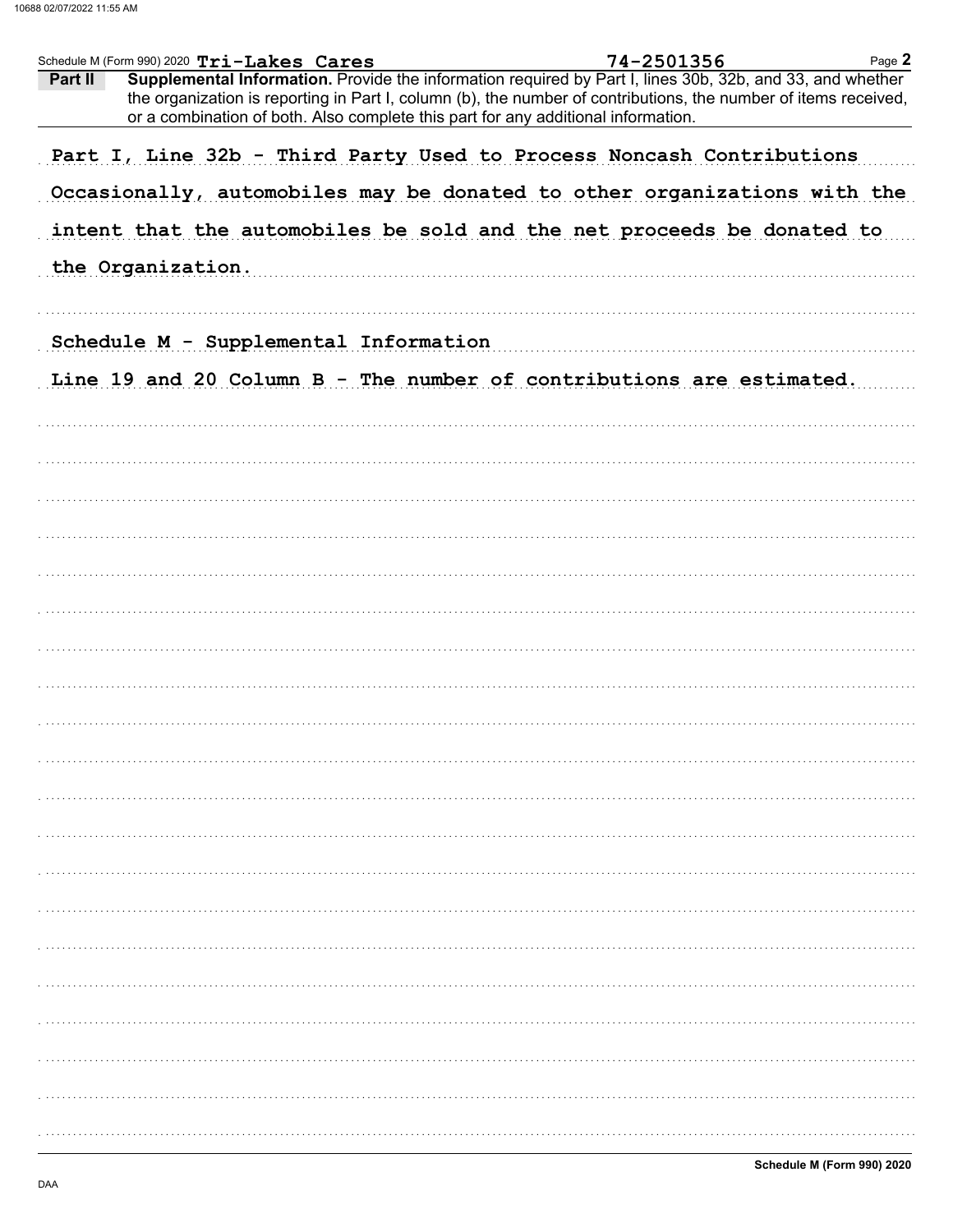| <b>SCHEDULE O</b><br>(Form 990 or 990-EZ)                     | Supplemental Information to Form 990 or 990-EZ<br>Complete to provide information for responses to specific questions on<br>Form 990 or 990-EZ or to provide any additional information.<br>Attach to Form 990 or 990-EZ. |              |                                                     |  |  |  |  |
|---------------------------------------------------------------|---------------------------------------------------------------------------------------------------------------------------------------------------------------------------------------------------------------------------|--------------|-----------------------------------------------------|--|--|--|--|
| Department of the Treasury<br><b>Internal Revenue Service</b> | <b>Open to Public</b><br><b>Inspection</b>                                                                                                                                                                                |              |                                                     |  |  |  |  |
| Name of the organization                                      | Tri-Lakes Cares                                                                                                                                                                                                           |              | <b>Employer identification number</b><br>74-2501356 |  |  |  |  |
|                                                               | Form 990, Part VI, Line 2 - Related Party Information Among Officers                                                                                                                                                      |              |                                                     |  |  |  |  |
| Howard Pflugh                                                 |                                                                                                                                                                                                                           | Lisa Pflugh  |                                                     |  |  |  |  |
| Board member                                                  |                                                                                                                                                                                                                           | Board member |                                                     |  |  |  |  |
| Family relationship                                           |                                                                                                                                                                                                                           |              |                                                     |  |  |  |  |
|                                                               | Form 990, Part VI, Line 11b - Organization's Process to Review Form 990                                                                                                                                                   |              |                                                     |  |  |  |  |
|                                                               | The 990 is prepared by the independent auditor, reviewed by the treasurer<br>and then submitted to the board for approval.                                                                                                |              |                                                     |  |  |  |  |
|                                                               | Form 990, Part VI, Line 12c - Enforcement of Conflicts Policy                                                                                                                                                             |              |                                                     |  |  |  |  |
|                                                               | Staff and board members are asked annually to self declare any conflicts of                                                                                                                                               |              |                                                     |  |  |  |  |
| interest.                                                     | The board handles individual instances on a case by case basis.                                                                                                                                                           |              |                                                     |  |  |  |  |
|                                                               | Form 990, Part VI, Line 15a - Compensation Process for Top Official                                                                                                                                                       |              |                                                     |  |  |  |  |
|                                                               | The board of directors has utilized the Colorado Nonprofit Association and                                                                                                                                                |              |                                                     |  |  |  |  |
|                                                               | Employers Council salary studies for the Executive Director position and                                                                                                                                                  |              |                                                     |  |  |  |  |
|                                                               | updates this data on a recurring basis. Performance and overall staff pay                                                                                                                                                 |              |                                                     |  |  |  |  |
|                                                               | increases are also used in determining rate of pay for the Executive                                                                                                                                                      |              |                                                     |  |  |  |  |
| Director.                                                     |                                                                                                                                                                                                                           |              |                                                     |  |  |  |  |
|                                                               | Form 990, Part VI, Line 15b - Compensation Process for Officers                                                                                                                                                           |              |                                                     |  |  |  |  |
|                                                               | Except for the Executive Director, the Organization does not have other                                                                                                                                                   |              |                                                     |  |  |  |  |
|                                                               | officers or key employees who meet the definition of key employees.                                                                                                                                                       |              |                                                     |  |  |  |  |
|                                                               | Form 990, Part VI, Line 19 - Governing Documents Disclosure Explanation                                                                                                                                                   |              |                                                     |  |  |  |  |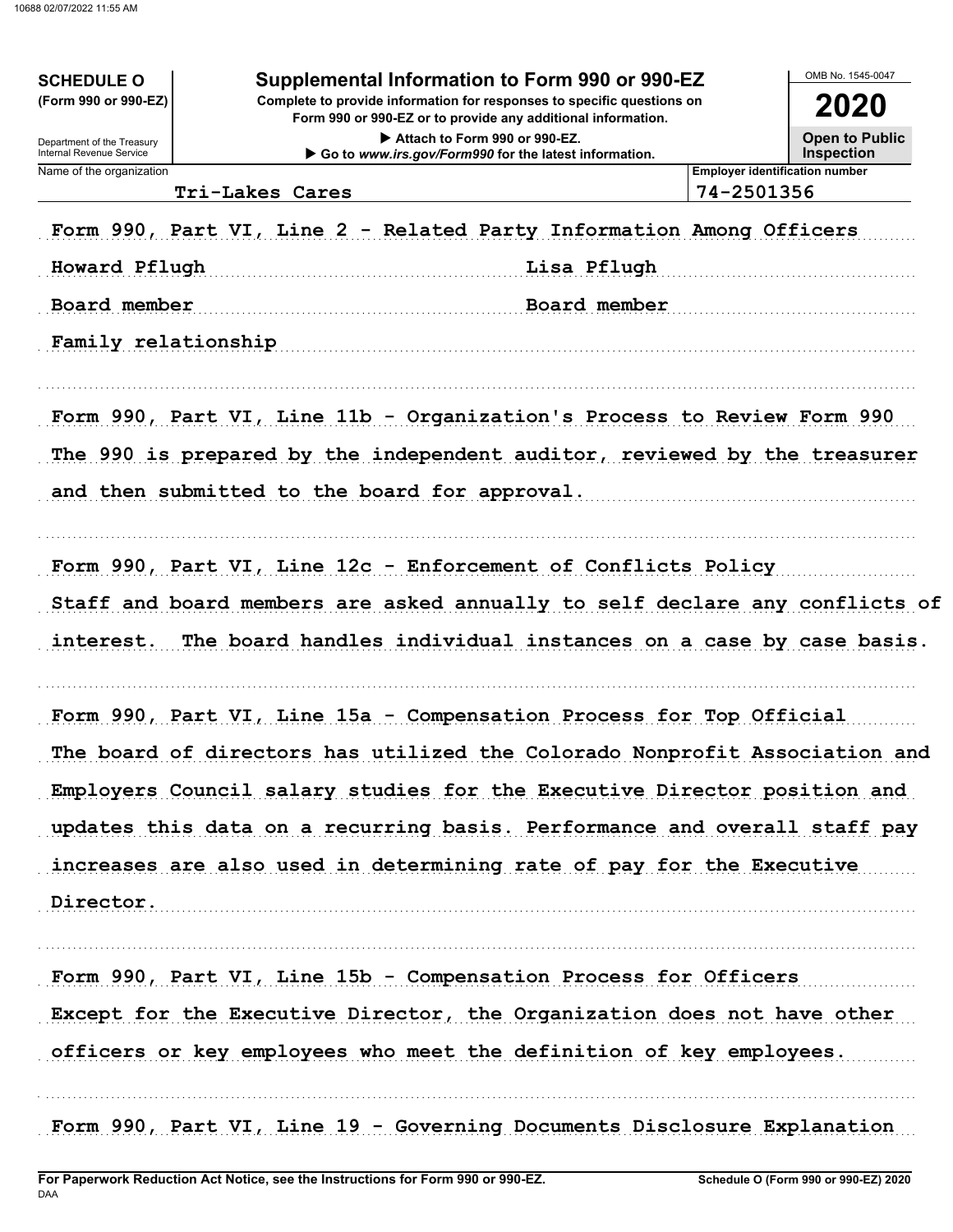| Schedule O (Form 990 or 990-EZ) 2020<br>Name of the organization<br>Tri-Lakes Cares | Page 2<br><b>Employer identification number</b><br>74-2501356 |                             |  |           |  |
|-------------------------------------------------------------------------------------|---------------------------------------------------------------|-----------------------------|--|-----------|--|
| Documents are available on the Organization's website or upon request.              |                                                               |                             |  |           |  |
| Form 990, Part XI, Line 9 - Other Changes in Net Assets Explanation                 |                                                               |                             |  |           |  |
| Reclass of sp. events expenses and inventory                                        |                                                               | $\boldsymbol{\mathsf{S}}$ . |  | 29,357    |  |
| Sp. event expenses reclassified to revenue on 990                                   | . <b>\$</b> .                                                 |                             |  | $-29,357$ |  |
|                                                                                     |                                                               |                             |  |           |  |
|                                                                                     |                                                               |                             |  |           |  |
|                                                                                     |                                                               |                             |  |           |  |
|                                                                                     |                                                               |                             |  |           |  |
|                                                                                     |                                                               |                             |  |           |  |
|                                                                                     |                                                               |                             |  |           |  |
|                                                                                     |                                                               |                             |  |           |  |
|                                                                                     |                                                               |                             |  |           |  |
|                                                                                     |                                                               |                             |  |           |  |
|                                                                                     |                                                               |                             |  |           |  |
|                                                                                     |                                                               |                             |  |           |  |
|                                                                                     |                                                               |                             |  |           |  |
|                                                                                     |                                                               |                             |  |           |  |
|                                                                                     |                                                               |                             |  |           |  |
|                                                                                     |                                                               |                             |  |           |  |
|                                                                                     |                                                               |                             |  |           |  |
|                                                                                     |                                                               |                             |  |           |  |
|                                                                                     |                                                               |                             |  |           |  |
|                                                                                     |                                                               |                             |  |           |  |
|                                                                                     |                                                               |                             |  |           |  |
|                                                                                     |                                                               |                             |  |           |  |
|                                                                                     |                                                               |                             |  |           |  |

| Page 1 of 1 |  |                                      |
|-------------|--|--------------------------------------|
|             |  | Schedule O (Form 990 or 990-EZ) 2020 |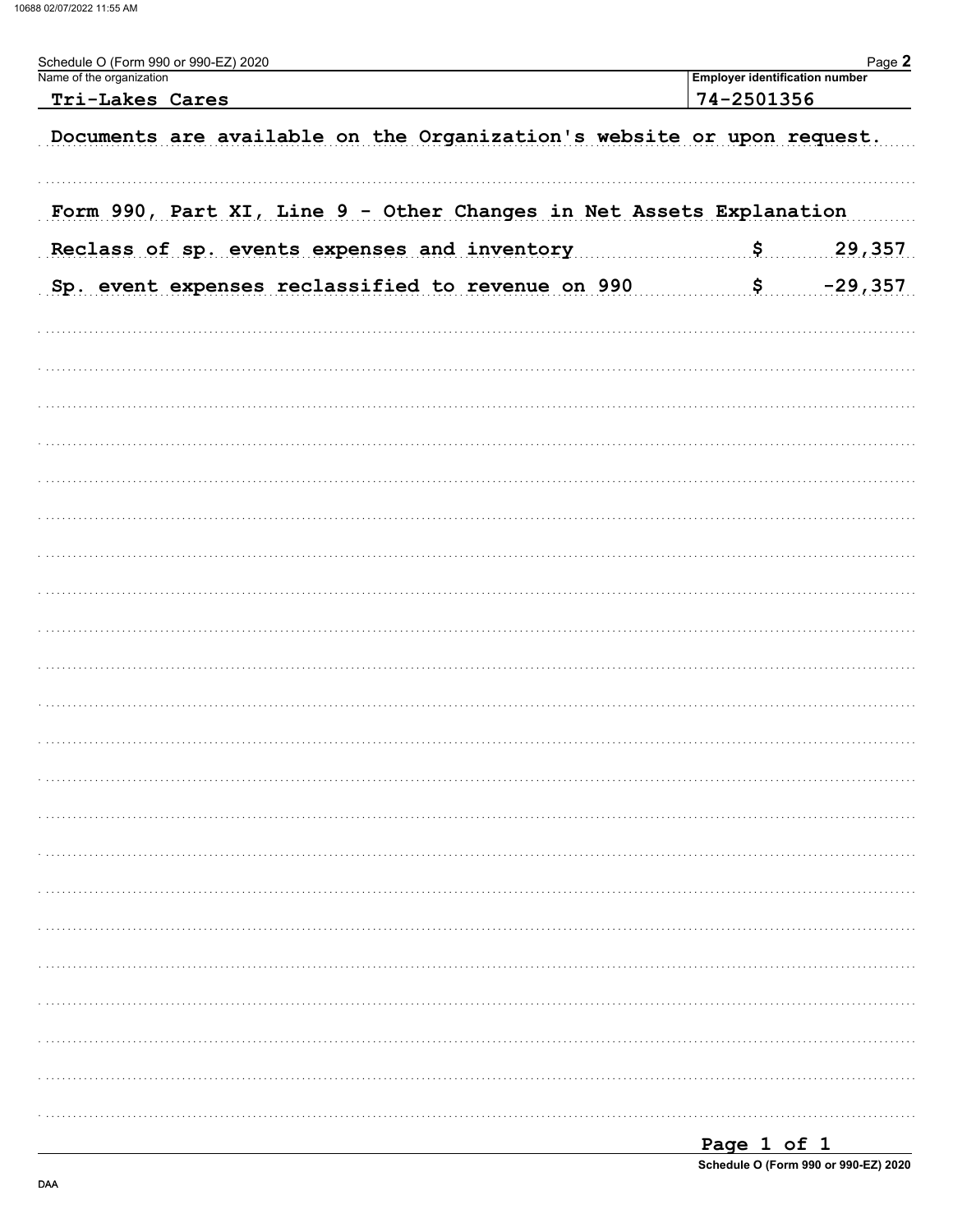# 74-2501356 **Federal Statements**

### **Taxable Interest on Investments**

| <b>Description</b>     |        |                    |    |                                           |                    |
|------------------------|--------|--------------------|----|-------------------------------------------|--------------------|
|                        |        |                    |    | Unrelated Exclusion Postal Acquired after | US                 |
|                        | Amount | Business Code Code |    | 6/30/75                                   | Obs $(\$$ or $%$ ) |
| Dividends and Interest |        |                    |    |                                           |                    |
|                        | 2,445  |                    | 14 |                                           |                    |
| Total                  | 2,445  |                    |    |                                           |                    |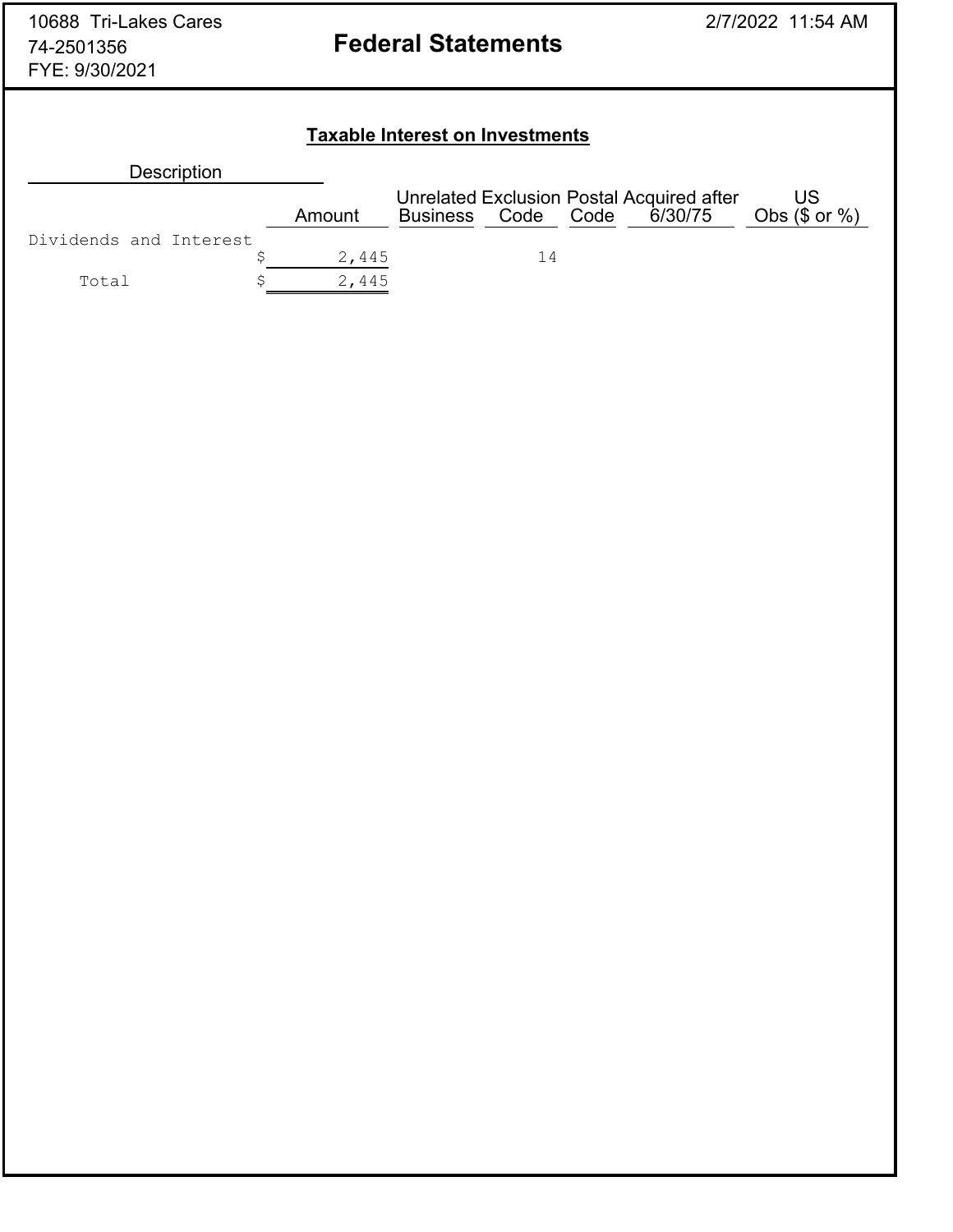## 74-2501356 **Federal Statements**

### **Empty Bowls 2020**

### **Other Direct Fundraising or Gaming Expenses**

| <b>Description</b> |   | Amount |
|--------------------|---|--------|
| Auction items sold |   | 15,598 |
| Supplies and misc  |   | 835    |
| Total              | S | 16,433 |